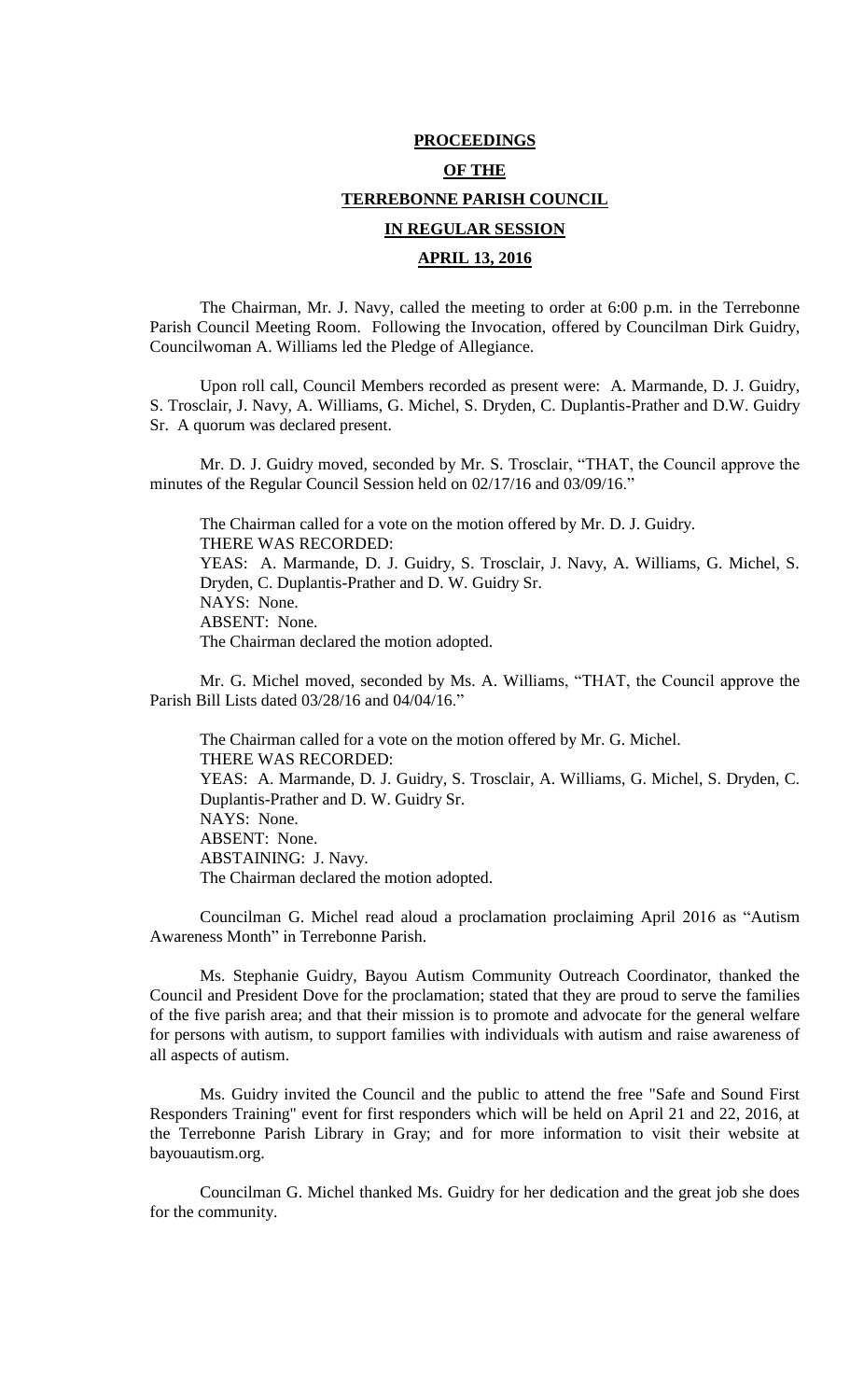Councilwoman C. Duplantis-Prather read aloud a proclamation proclaiming April 23-24, 2016 as "American Cancer Society Relay for Life Weekend" in Houma-Terrebonne and Friday, April 22 as "Paint the Town Purple".

Mr. M. J. Plaisance, American Cancer Society, thanked the Council, President Dove and the community for their tremendous support. Mr. Plaisance explained that this event has been ranked the number one event in the state for funds raised, the number 2 event in the mid south division and top 20 in the nation; and noted the many impacts in our community that this event has made.

Councilwoman C. Duplantis-Prather thanked Mr. Plaisance and the people who attend or donate to this great cause.

Councilman S. Dryden read aloud a commendation commending Terrebonne Parish Recreation Boys All Star Basketball Team for winning the 2016 National Championship and Parish President Dove presented commendations to the following:

# **Jaylon Coleman, Jayden Coleman, Jaden Carter, Malik Myles, Ivan Williams, Jr., Josiah Johnson, Bailey Streams, Rhanige Smith, Tyren LaGarde, Zaven Martin, Terrell Nixon, Kayden Jones And**

# **Head Coach Brandon Castle, Assistant Coach Ivan Williams, Sr. and Assistant Coach Quincey Adams.**

Director of Recreation and Parks and Grounds Mr. Sterling Washington stated that several teams have succeeded in basketball competition this season; however, the aforementioned team was able to compete and win on the national level. He added that the team is worthy of being commended.

Several Council members congratulated the team for their hard work and their parents and coaches for investing in their children's future.

All Star Basketball Team Head Coach Brandon Castle thanked the Council for recognizing his team.

Councilman D. W. Guidry Sr. read aloud a commendation commending Houma Police Department PFC Officer Corey Duplantis for being selected as "Officer of the Year".

HPD Officer Corey Duplantis thanked the everyone for their support and stated he will continue his efforts to fight the war on drugs.

Several Council members congratulated and thanked Officer Duplantis for his dedication and passion to Terrebonne Parish.

Councilman D. Guidry read aloud a commendation commending Houma Police Department Communications Operator Sylvia Phillips for being selected as "Dispatcher of the Year".

Ms. Sylvia Phillips thanked the Council and President Dove for this great honor and stated that she couldn't have done it without the support of her fellow co-workers and Police Chief Coleman.

Councilwoman A. Williams thanked Ms. Phillips for her kindness, professionalism and a job well done.

Ms. A. Williams moved, seconded by Ms. C. Duplantis-Prather and Mr. D. J. Guidry, "THAT, it now being 6:30 p.m., the Council open public hearings."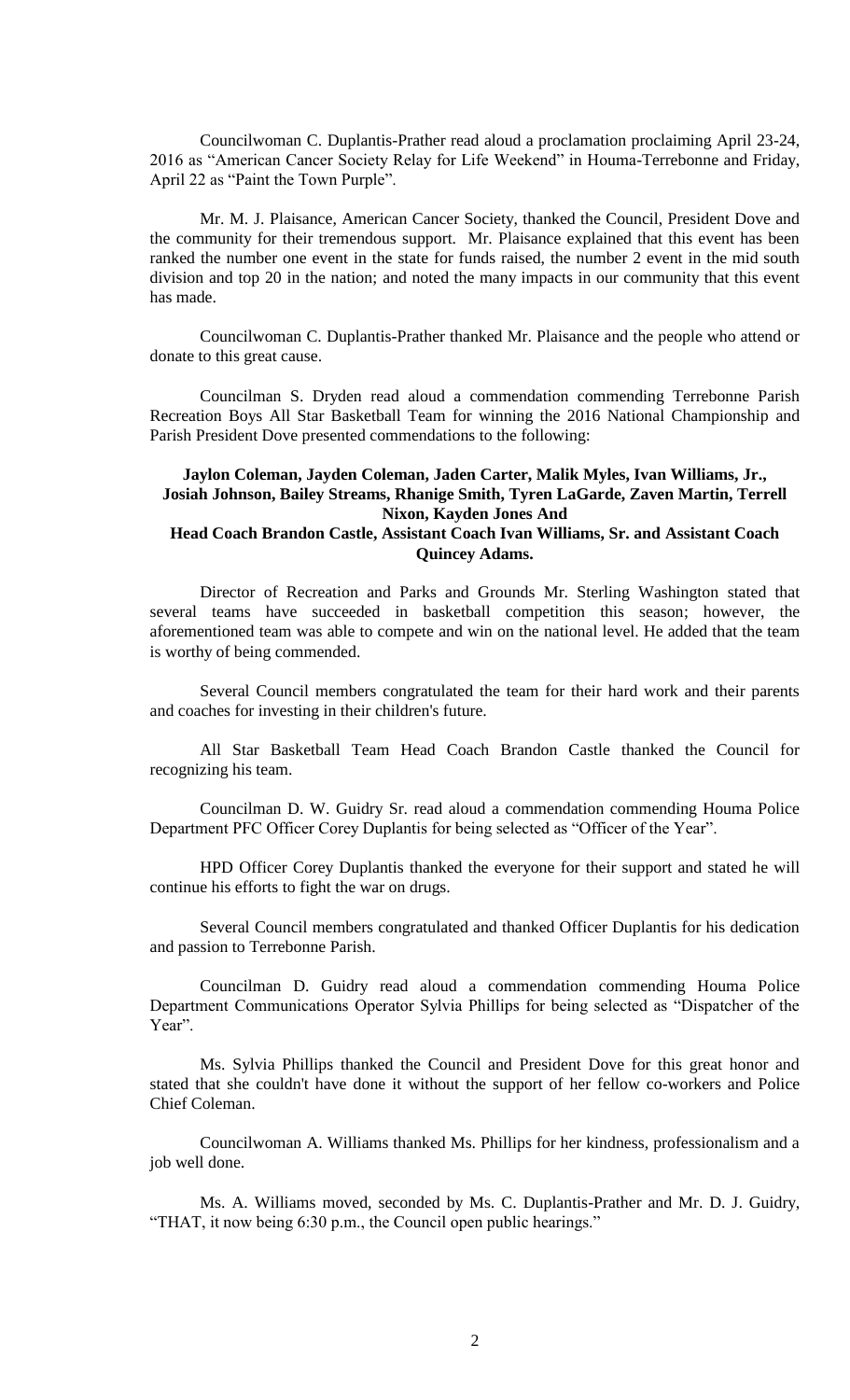The Chairman called for a vote on the motion offered by Ms. A. Williams. THERE WAS RECORDED: YEAS: A. Marmande, D. J. Guidry, S. Trosclair, J. Navy, A. Williams, G. Michel, S. Dryden, C. Duplantis-Prather and D. W. Guidry Sr. NAYS: None. ABSENT: None. The Chairman declared the motion adopted.

The Chairman recognized the public for comments on the following:

A. A proposed ordinance that will establish a "No Parking" Zone along the north side of Wood Street from Barrow Street to Gabasse Street.

There were no comments from the public on the aforementioned proposed ordinance.

Ms. C. Duplantis-Prather moved, seconded by Ms. A. Williams, "THAT, the Council close the aforementioned public hearing."

The Chairman called for a vote on the motion offered by Ms. C. Duplantis-Prather. THERE WAS RECORDED: YEAS: A. Marmande, D. J. Guidry, S. Trosclair, J. Navy, A. Williams, G. Michel, S. Dryden, C. Duplantis-Prather and D. W. Guidry Sr. NAYS: None. ABSENT: None. The Chairman declared the motion adopted.

OFFERED BY: Ms. C. Duplantis-Prather SECONDED BY: Mr. S. Trosclair and Ms. A. Williams

ORDINANCE NO. 8692

AN ORDINANCE AMENDING THE PARISH CODE OF TERREBONNE PARISH, CHAPTER 18. MOTOR VEHICLES AND TRAFFIC, ARTICLE V. STOPPING, STANDING AND PARKING, DIVISION 2. PARISH, SECTION 18-223. NO PARKING ZONES, TO ESTABLISH A NO PARKING ZONE ALONG THE NORTH SIDE OF WOOD STREET FROM BARROW STREET TO GABASSE STREET; TO PROVIDE FOR THE INSTALLATION OF SAID SIGNS, AND TO ADDRESS OTHER MATTERS RELATIVE THERETO.

# SECTION I

BE IT ORDAINED by the Terrebonne Parish Council, in regular session convened, acting pursuant to the authority invested in it by the Constitution and laws of the State of Louisiana, the Home Rule Charter for a Consolidated Government for Terrebonne Parish, and including, but not limited to, LSA R.S. 33:1368 and other statutes of the State of Louisiana, to amend the Parish Code of Terrebonne Parish, Chapter 18, Article V, Division 2, Section 18-223 to create a "No Parking Zone along the North Side of Wood Street from Barrow Street to Gabasse Street, and to provide for the installation of said signs.

# SECTION II

If any word, clause, phrase, section or other portion of this ordinance shall be declared null, void, invalid, illegal, or unconstitutional, the remaining words, clauses, phrases, sections and other portions of this ordinance shall remain in full force and effect, the provisions of this ordinance hereby being declared to be severable.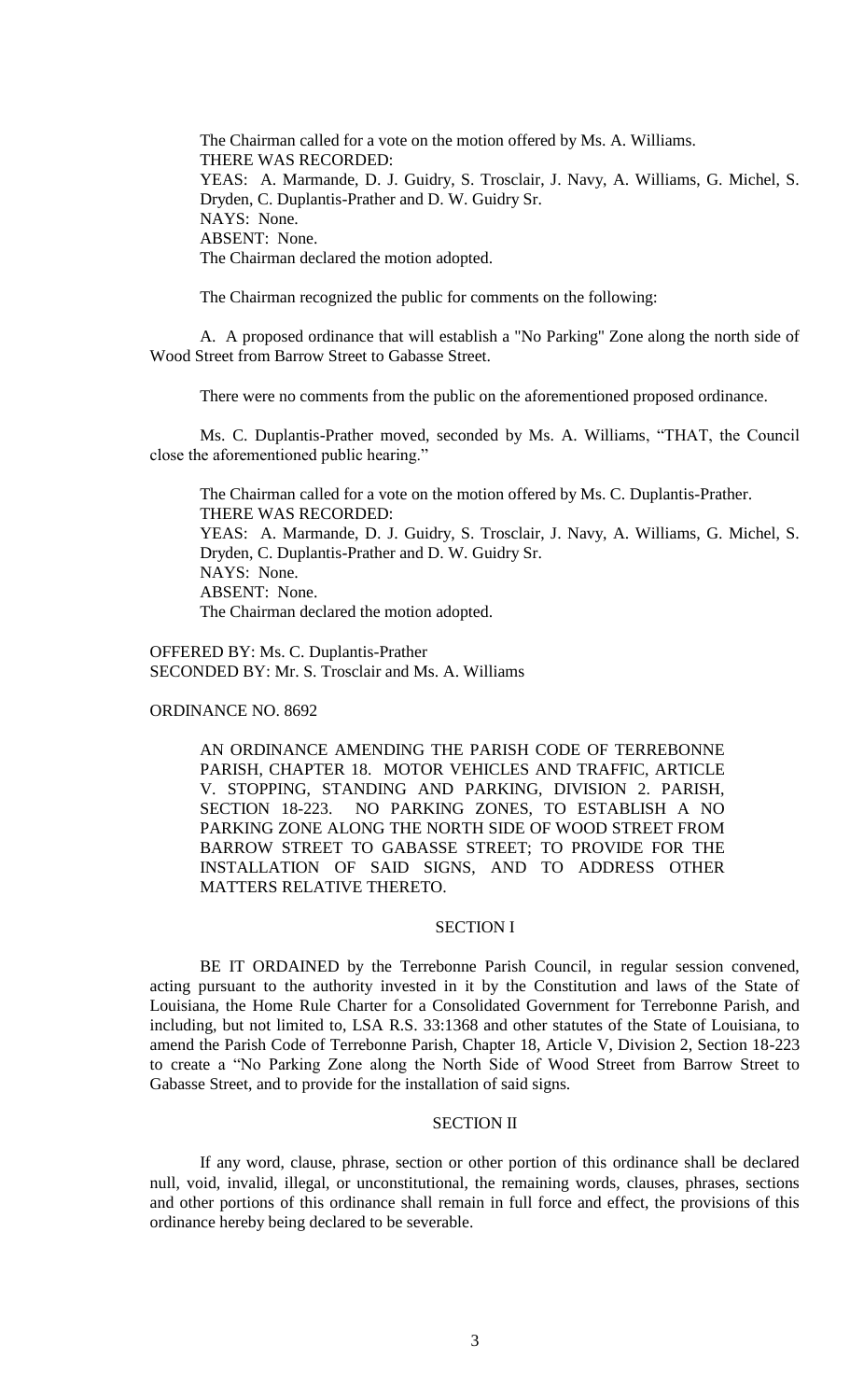### SECTION III

This ordinance shall become effective upon approval by the Parish President or as otherwise provided in Section 2-13(b) of the Home Rule Charter for a Consolidated Government for Terrebonne Parish, whichever occurs sooner.

This ordinance, having been introduced and laid on the table for at least two weeks, was voted upon as follows:

THERE WAS RECORDED:

YEAS: A. Marmande, D. J. Guidry, S. Trosclair, J. Navy, A. Williams, G. Michel, S. Dryden, C. Duplantis-Prather and. D. W. Guidry, Sr., NAYS: None. NOT VOTING: None. ABSTAINING: None. ABSENT: None. The Chairman declared the ordinance adopted on this the 13th day of April 2016.

The Chairman recognized the public for comments on the following: B. A proposed ordinance to amend the 2016 Adopted Operating Budget and 5-Year

Capital Outlay Budget and budgeted positions of the Terrebonne Parish Consolidated Government for the following items and to provide for related matters:

I. City Marshal - Vehicle, \$3,282 II. Landfill, \$47,805 III. St. Louis Canal Drainage, \$898,272 IV. Transfer SPARC Funds, Net Effect, -0-.

There were no comments from the public on the aforementioned proposed ordinance.

Mr. D. J. Guidry moved, seconded by Mr. A. Marmande, "THAT, the Council close the aforementioned public hearing."

The Chairman called for a vote on the motion offered by Mr. D. J. Guidry. THERE WAS RECORDED: YEAS: A. Marmande, D. J. Guidry, S. Trosclair, J. Navy, A. Williams, G. Michel, S. Dryden, C. Duplantis-Prather and D. W. Guidry Sr. NAYS: None. ABSENT: None. The Chairman declared the motion adopted.

OFFERED BY: Mr. G. Michel SECONDED BY: Mr. S. Trosclair

ORDINANCE NO. 8693

AN ORDINANCE TO AMEND THE 2016 ADOPTED OPERATING BUDGET AND 5-YEAR CAPITAL OUTLAY BUDGET AND BUDGETED POSITIONS OF THE TERREBONNE PARISH CONSOLIDATED GOVERNMENT FOR THE FOLLOWING ITEMS AND TO PROVIDE FOR RELATED MATTERS.

I. CITY MARSHAL – VEHICLE, \$3,282 II. LANDFILL, \$47,805 III. ST. LOUIS CANAL DRAINAGE, \$898,272 IV. TRANSFER SPARC FUNDS, NET EFFECT, -0-

### SECTION I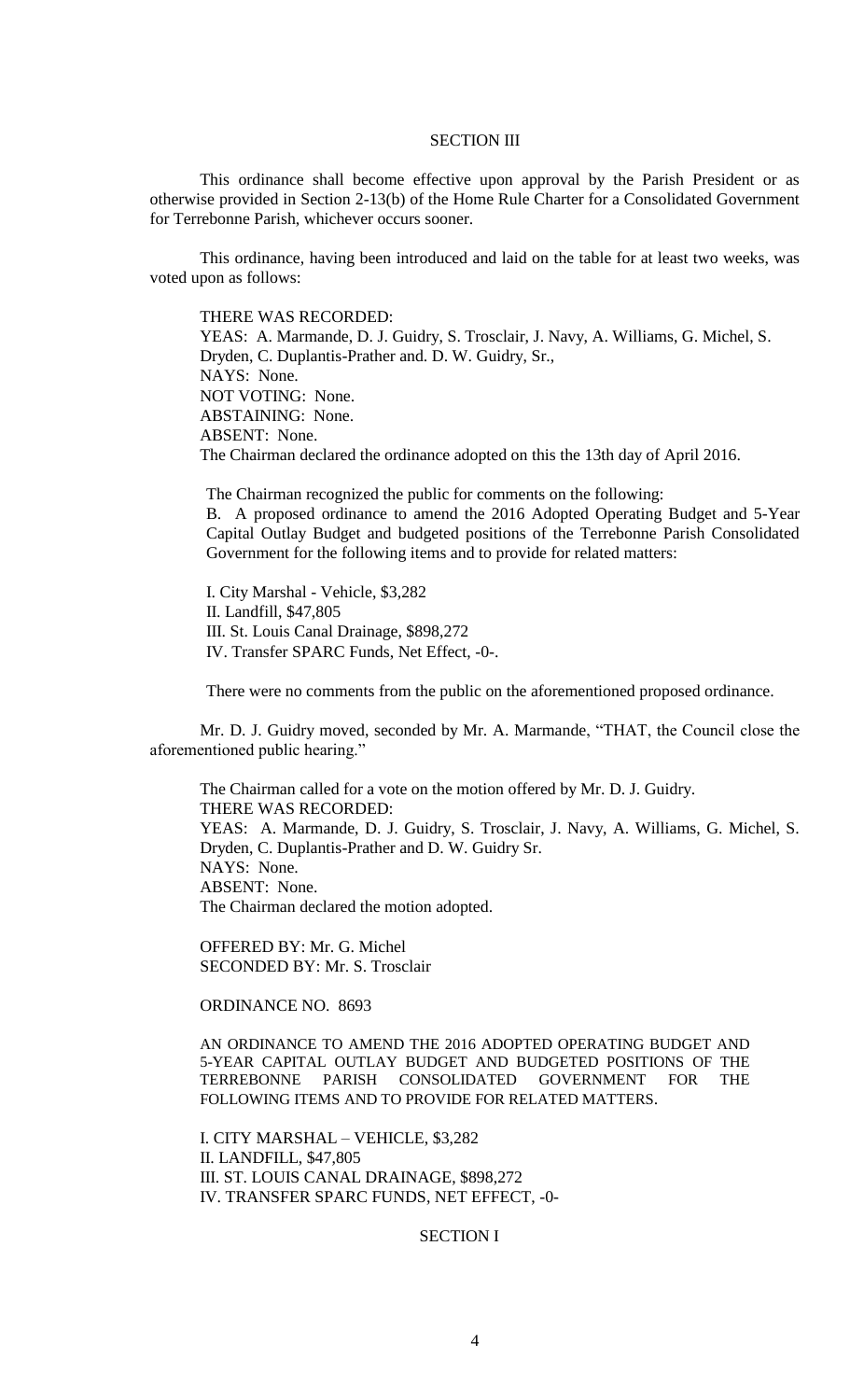WHEREAS, the City Marshal's Department received \$3,282 reimbursement for damages that occurred to a City Marshal vehicle (Units #370), and

WHEREAS, the reimbursement needs to be reflected in the maintenance account for the impending repairs to the vehicle.

NOW, THEREFORE BE IT ORDAINED, by the Terrebonne Parish Council, on behalf of the Terrebonne Parish Consolidated Government, that the 2016 Adopted Operating Budget be amended to recognize the reimbursement for damages occurred to the City Marshal's Department vehicle. (Attachment A)

#### SECTION II

WHEREAS, the Terrebonne Consolidated Government entered into an engineering agreement with CB&I Coastal, Inc. for the Ashland Waste Facility Weigh Scales and Administration Building project, and

WHEREAS, the actual work scope and duration requires that additional work be performed for \$47,805, and

WHEREAS, the Department of Utilities has reviewed and recommends favorable consideration of this amendment, and

WHEREAS, the funding source is from the Sanitation Fund.

NOW, THEREFORE BE IT FURTHER ORDAINED, by the Terrebonne Parish Council, on behalf of the Terrebonne Parish Consolidated Government, that the 2016 Adopted Operating Budget and 5-year Capital Outlay be amended to recognize the funding for the Ashland Waste Facility Weigh Scales and Administration Building project. (Attachment B)

### SECTION III

WHEREAS, the Governor's Office of Homeland Security and Emergency Preparedness has approved and executed a Hazard Mitigation Grant Program Project HMGP under FEMA-4041-DR-LA, for an additional \$634,381 for a total \$887,487 for the St. Louis Canal Drainage Project, and

WHEREAS, the Parish has the 29.08% local share for \$263,891 funded from the Westside Area Drainage Project.

NOW, THEREFORE BE IT FURTHER ORDAINED, by the Terrebonne Parish Council, on behalf of the Terrebonne Parish Consolidated Government, that the 2016 Adopted Operating Budget and 5-Year Capital Outlay be amended for the St. Louis Canal Drainage Project. (Attachment C)

### SECTION IV

WHEREAS, Administration is requesting to transfer the Juvenile Detention SPARC funds of \$250,000 to the Terrebonne Parish District Attorney Office Juvenile Services and to amend the Budgeted Positions, and

WHEREAS, TPCG has agreed to assist Terrebonne Parish District Attorney Office Juvenile Services with the SPARC program by providing Terrebonne Parish District Attorney Office Juvenile Services with funds in the amount of \$250,000 for its first year of operation, and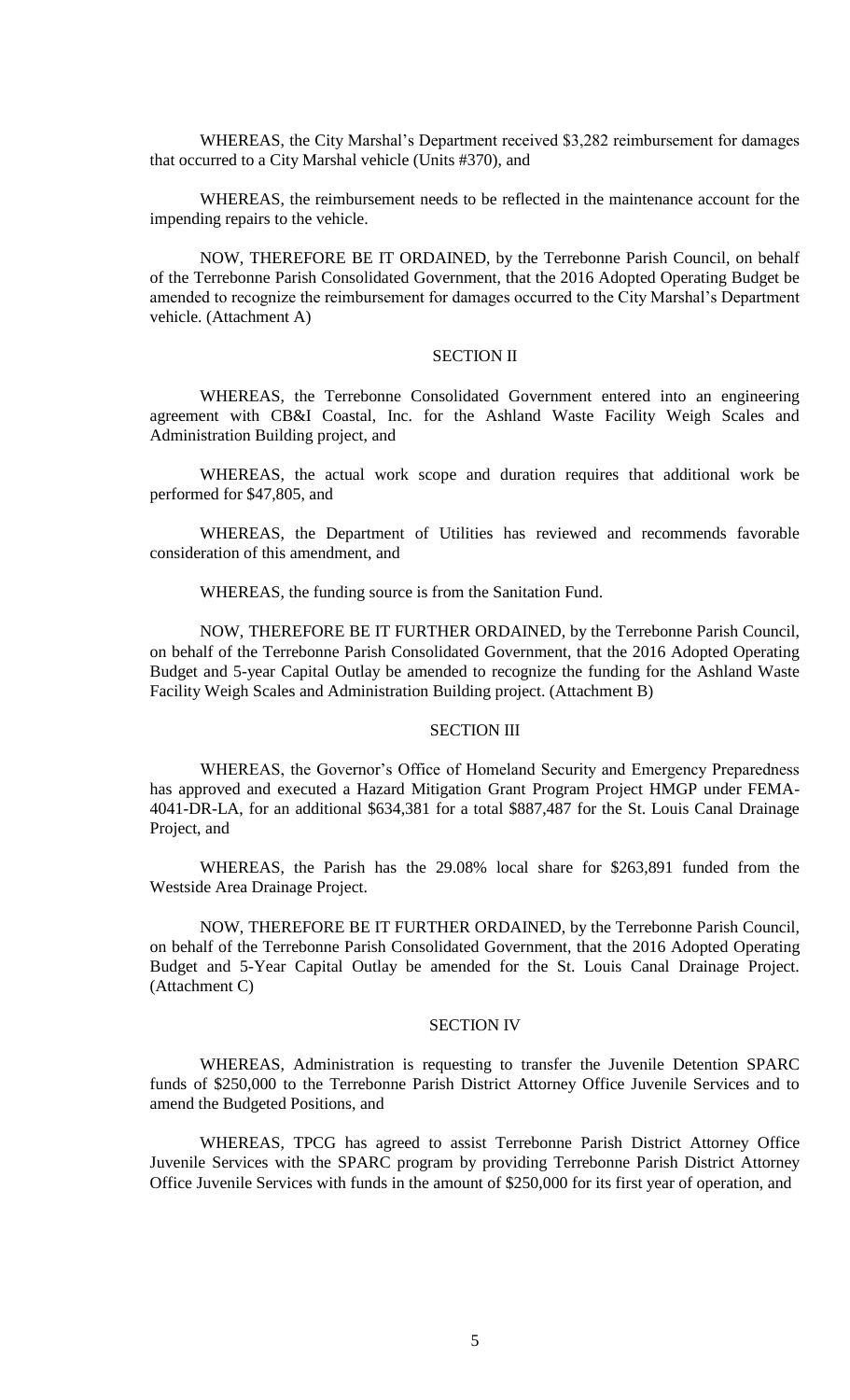WHEREAS, the Budgeted Positions will include three full time positions consisting of a Program Director, Case Worker, and Adm. Tech I, and one part time position consisting of an Adm. Tech I, and

WHEREAS, there are no additional budgeted dollars for this transfer other than just moving the budgeted dollars from one fund to another fund.

NOW, THEREFORE BE IT FURTHER ORDAINED, by the Terrebonne Parish Council, on behalf of the Terrebonne Parish Consolidated Government that the 2016 Adopted Operating Budget be amended for the Terrebonne Parish District Attorney Office Juvenile Services. (Attachment D)

# SECTION V

If any word, clause, phrase, section or other portion of this ordinance shall be declared null, void, invalid, illegal, or unconstitutional, the remaining words, clauses, phrases, sections and other portions of this ordinance shall remain in full force and effect, the provisions of this ordinance hereby being declared to be severable.

### SECTION VI

This ordinance shall become effective upon approval by the Parish President or as otherwise provided in Section 2-13(b) of the Home Rule Charter for a Consolidated Government for Terrebonne Parish, whichever occurs sooner.

This ordinance, having been introduced and laid on the table for at least two weeks, was voted upon as follows:

THERE WAS RECORDED: YEAS: A. Marmande, D. J. Guidry, S. Trosclair, J. Navy, A. Williams, G. Michel, S. Dryden, C. Duplantis-Prather and. D. W. Guidry, Sr. NAYS: None. NOT VOTING: None. ABSTAINING: None. ABSENT: None. The Chairman declared the ordinance adopted on this the 13th day of April 2016.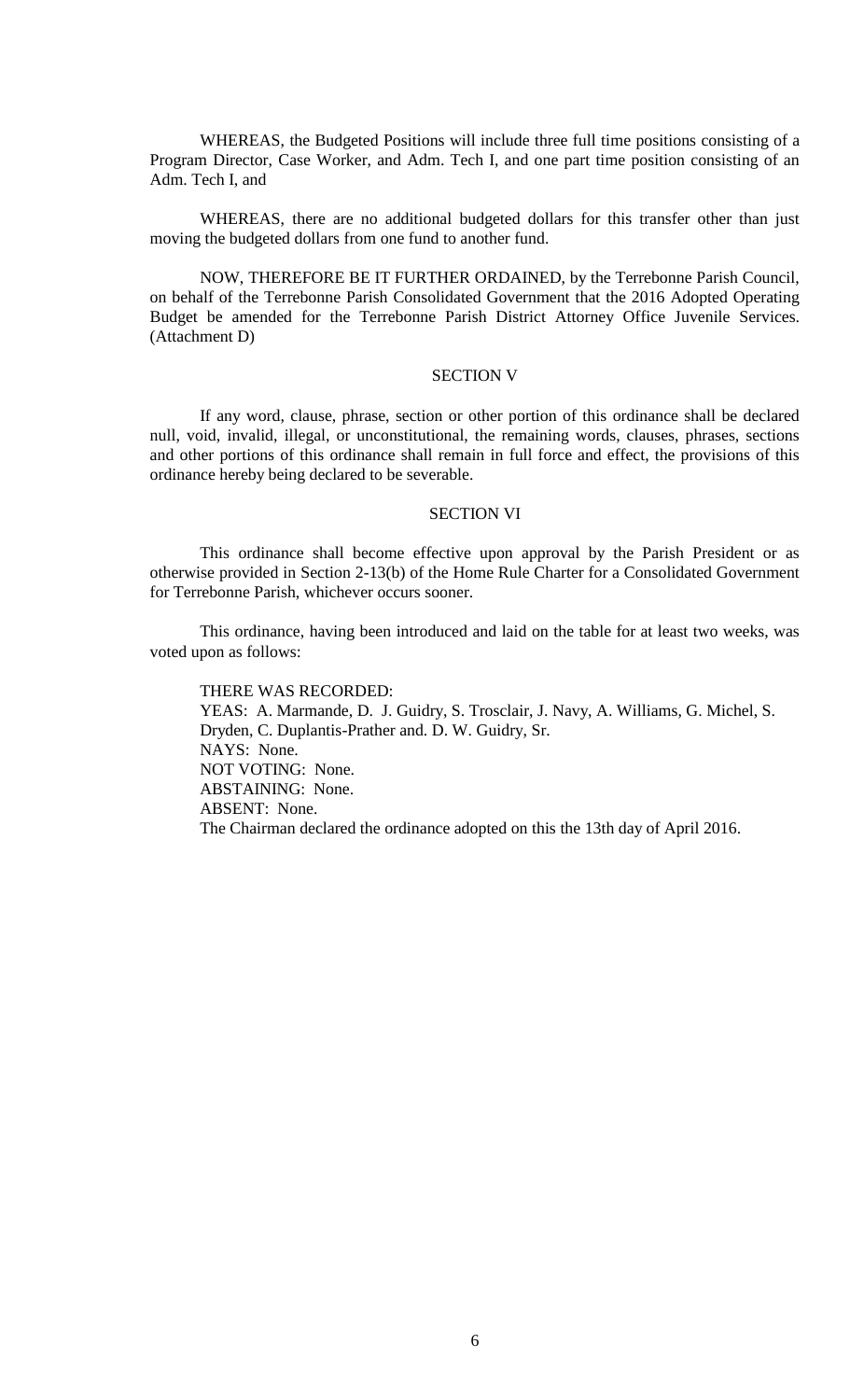# **ATTACHMENT A - CITY MARSHAL**

|                               | 2016           |               |         |  |
|-------------------------------|----------------|---------------|---------|--|
|                               | <b>Adopted</b> | <b>Change</b> | Amended |  |
| <b>Auto and Truck Repairs</b> | 7.000          | 3.282         | 10,282  |  |
| Fund Balance (decrease)       | N/A            | (3,282)       | N/A     |  |

# **ATTACHMENT B - LANDFILL**

|                                 | 2016           |               |          |
|---------------------------------|----------------|---------------|----------|
|                                 | <b>Adopted</b> | <b>Change</b> | Amended  |
| Ashland Weigh Scales & Adm Bldg | 163,290        | 47,805        | 211,095  |
| Transfer In                     |                | (47,805)      | (47,805) |
| <b>Transfer Out</b>             |                | 47,805        | 47,805   |
| Retained Earnings (decrease)    | N/A            | (47, 805)     | N/A      |

# **ATTACHMENT C - St. Louis Canal Drainage**

|                          | 2016           |               |            |  |
|--------------------------|----------------|---------------|------------|--|
|                          | <b>Adopted</b> | <b>Change</b> | Amended    |  |
| St. Louis Canal Drainage |                | 898,272       | 898,272    |  |
| Westside Area Drainage   | 820,497        | (263,891)     | 556,606    |  |
| FEMA/HMG DR-4041         | (253, 106)     | (634, 381)    | (887, 487) |  |

-

# **ATTACHMENT D - SPARC Program**

|                             | 2016           |               |                |  |
|-----------------------------|----------------|---------------|----------------|--|
|                             | <b>Adopted</b> | <b>Change</b> | <b>Amended</b> |  |
| Salaries & Wages            |                | 131,560       | 131,560        |  |
| <b>FICA</b>                 |                | 8,157         | 8,157          |  |
| Medicare                    |                | 1,908         | 1,908          |  |
| Pension                     |                | 10,525        | 10,525         |  |
| Unemployment Compensation   |                | 1,645         | 1,645          |  |
| <b>Workers Compensation</b> |                | 1,342         | 1,342          |  |
| Group Insurance             |                | 50,100        | 50,100         |  |
| <b>Employment Physicals</b> |                | 750           | 750            |  |
| Travel                      |                | 5,342         | 5,342          |  |
| <b>Operating Expenses</b>   |                | 11,220        | 11,220         |  |
| <b>Office Supplies</b>      |                | 5,100         | 5,100          |  |
| <b>Other Fees</b>           |                | 22,351        | 22,351         |  |
| Transfer In                 |                | (250,000)     | (250,000)      |  |
| <b>Transfer Out</b>         |                | 250,000       | 250,000        |  |
| <b>SPARC Program</b>        | 250,000        | (250,000)     |                |  |

# **ATTACHMENT D - SPARC POSITIONS**

| . <del>.</del>          |        | $D$ ---- $C$ - $D$ $D$ --- $O$ |        |       |            |            |            |
|-------------------------|--------|--------------------------------|--------|-------|------------|------------|------------|
|                         | 2016   |                                |        |       |            |            |            |
|                         | Adopte | Chang                          | Amende |       |            |            |            |
|                         |        | е                              |        | Level | <b>MIN</b> | <b>MID</b> | <b>MAX</b> |
|                         |        |                                |        |       |            |            |            |
| <b>Program Director</b> |        |                                |        | 208   | ۰          |            |            |
| Caseworker              |        |                                |        | 104   |            |            |            |
| Adm Tech I              |        |                                |        | 101   |            |            |            |
| Total full time         |        | 3                              |        |       |            |            |            |
|                         |        |                                |        |       |            |            |            |
| Adm Tech I              |        |                                |        | 101   |            |            |            |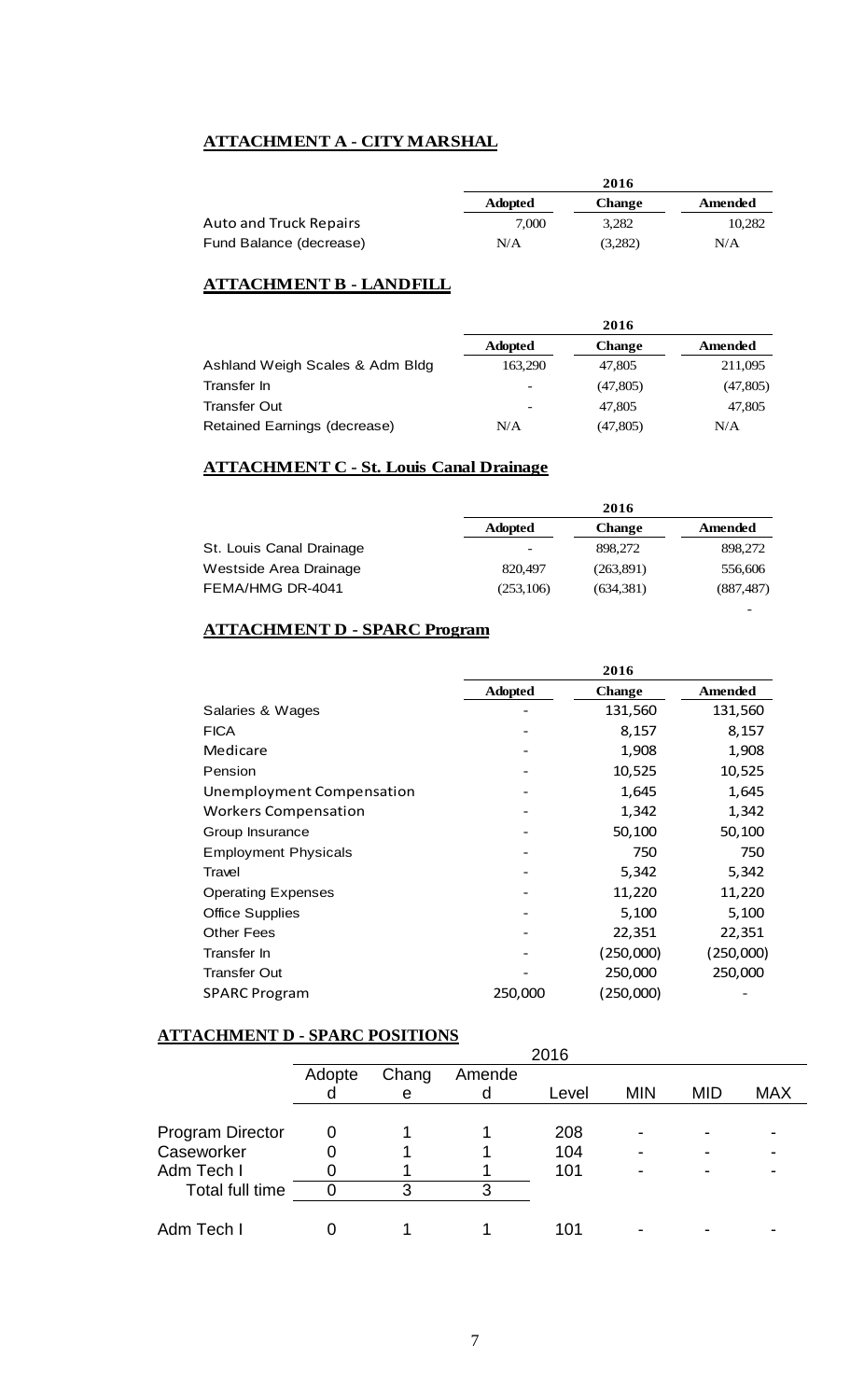| Total part time |  |  |
|-----------------|--|--|
| Total           |  |  |

The Chairman recognized the public for comments on the following:

C. A proposed ordinance that will authorize the Parish President to execute a Cooperative Endeavor Agreement for the lease of Hazard Mitigation Grant Program (HMGP) property between TPCG and Kenneth and Monna Champagne for the HMGP property located at 6103 Grand Caillou Road.

There were no comments from the public on the aforementioned proposed ordinance.

Mr. D. J. Guidry moved, seconded by Mr. A. Marmande, "THAT, the Council close the aforementioned public hearing."

The Chairman called for a vote on the motion offered by Mr. D. J. Guidry. THERE WAS RECORDED: YEAS: A. Marmande, D. J. Guidry, S. Trosclair, J. Navy, A. Williams, G. Michel, S. Dryden, C. Duplantis-Prather and D. W. Guidry Sr. NAYS: None. ABSENT: None. The Chairman declared the motion adopted.

OFFERED BY: Mr. D. J. Guidry SECONDED BY: Mr. S. Trosclair

ORDINANCE NO. 8694

AN ORDINANCE AUTHORIZING THE PARISH PRESIDENT TO EXECUTE A COOPERATIVE ENDEAVOR AGREEMENT FOR LEASE OF PARISH PROPERTY BETWEEN TPCG AND KENNETH AND MONNA CHAMPAGNE

WHEREAS, the Terrebonne Parish Consolidated Government ("TPCG") received a ten million dollar grant from the FEMA Hazard Mitigation Grant Program in January of 2003; and

WHEREAS, TPCG is in the process of the "buy-back" portion of the program and has purchased several different properties in Terrebonne Parish; and

WHEREAS, FEMA imposes stringent deed restrictions consistent with their "open space" philosophy on the property obtained by TPCG through the grant monies; and

WHEREAS, TPCG requires assistance in the healthy and sanitary maintenance of these properties and to assure that the use of the property remains consistent with FEMA requirements; and

WHEREAS KENNETH AND MONNA CHAMPAGNE desire to lease the property subject to maintenance requirements and FEMA restrictions; and

WHEREAS, TPCG and KENNETH AND MONNA CHAMPAGNE believe that entering into this Cooperative Endeavor Lease Agreement will serve a public purpose and have a public benefit commensurate with the cost;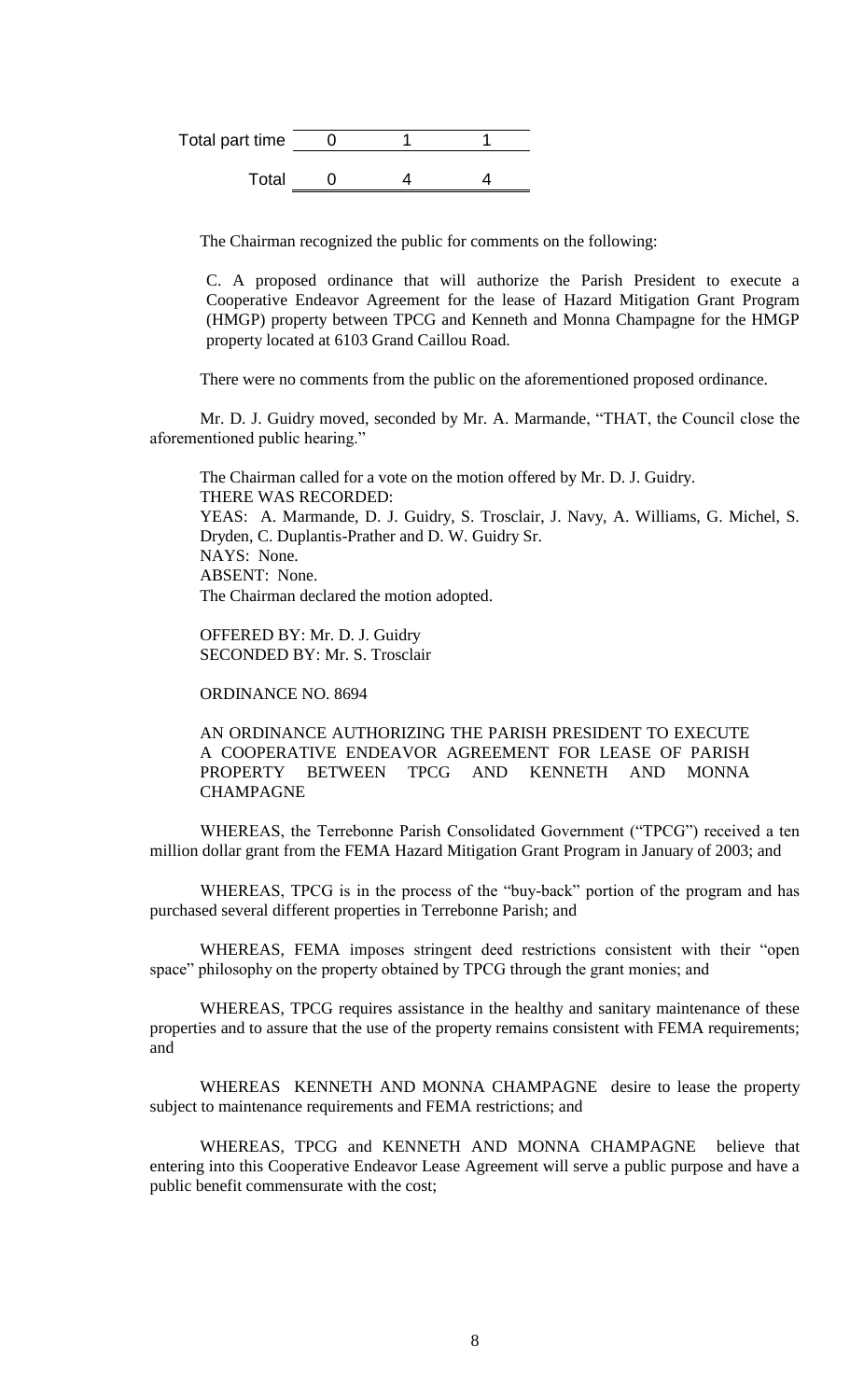The Terrebonne Parish Council, on behalf of the Terrebonne Parish Consolidated Government, authorizes the Parish President to negotiate and to execute a Cooperative Endeavor Lease Agreement with KENNETH AND MONNA CHAMPAGNE containing substantially the same terms as those set out in the attached agreement.

### SECTION II

If any word, clause, phrase, section or other portion of this ordinance shall be declared null, void, invalid, illegal, or unconstitutional, the remaining words, clauses, phrases, sections and other portions of this ordinance shall remain in full force and effect, the provisions of this ordinance hereby being declared to be severable.

# SECTION III

This ordinance shall become effective upon approval by the Parish President or as otherwise provided in Section 2-13(b) of the Home Rule Charter for a Consolidated Government for Terrebonne Parish, whichever occurs sooner.

This ordinance, having been introduced and laid on the table for at least two weeks, was voted upon as follows:

THERE WAS RECORDED: YEAS: A. Marmande, D. J. Guidry, S. Trosclair, J. Navy, A. Williams, G. Michel, S. Dryden, C. Duplantis-Prather and. D. W. Guidry, Sr. NAYS: None. NOT VOTING: None. ABSTAINING: None. ABSENT: None. The Chairman declared the ordinance adopted on this the 13th day of April 2016.

Ms. A. Williams moved, seconded by Ms. C. Duplantis-Prather, "THAT, the Council continue with the regular order of business."

The Chairman called for a vote on the motion offered by Ms. A. Williams. THERE WAS RECORDED: YEAS: A. Marmande, D. J. Guidry, S. Trosclair, J. Navy, A. Williams, G. Michel, S. Dryden, C. Duplantis-Prather and D. W. Guidry Sr. NAYS: None. ABSENT: None. The Chairman declared the motion adopted.

The Chairman recognized Mrs. Kim Chauvin, a Chauvin resident, who addressed the Council relative to the Commercial Fishing Industry and stated that other parishes have sales tax exemptions to help commercial fishermen and expressed that this industry brings millions of dollars to Terrebonne Parish. Ms. Chauvin urged the Council to help the local commercial fishing industry by mimicking the LA sales tax exemption.

Several Council members expressed their support and stated that they have formed a committee and will be meeting in the near future to discuss viable solutions to aid the local commercial fishermen; and noted that the seafood industry is a vital part of Terrebonne Parish.

President Dove stated that he has been in touch with State Representatives Tanner Magee, Jerome Zeringue and Senator Norby Chabert; and noted that Representative Magee stated he will author and submit an amendment in order to put the exemption back in effect.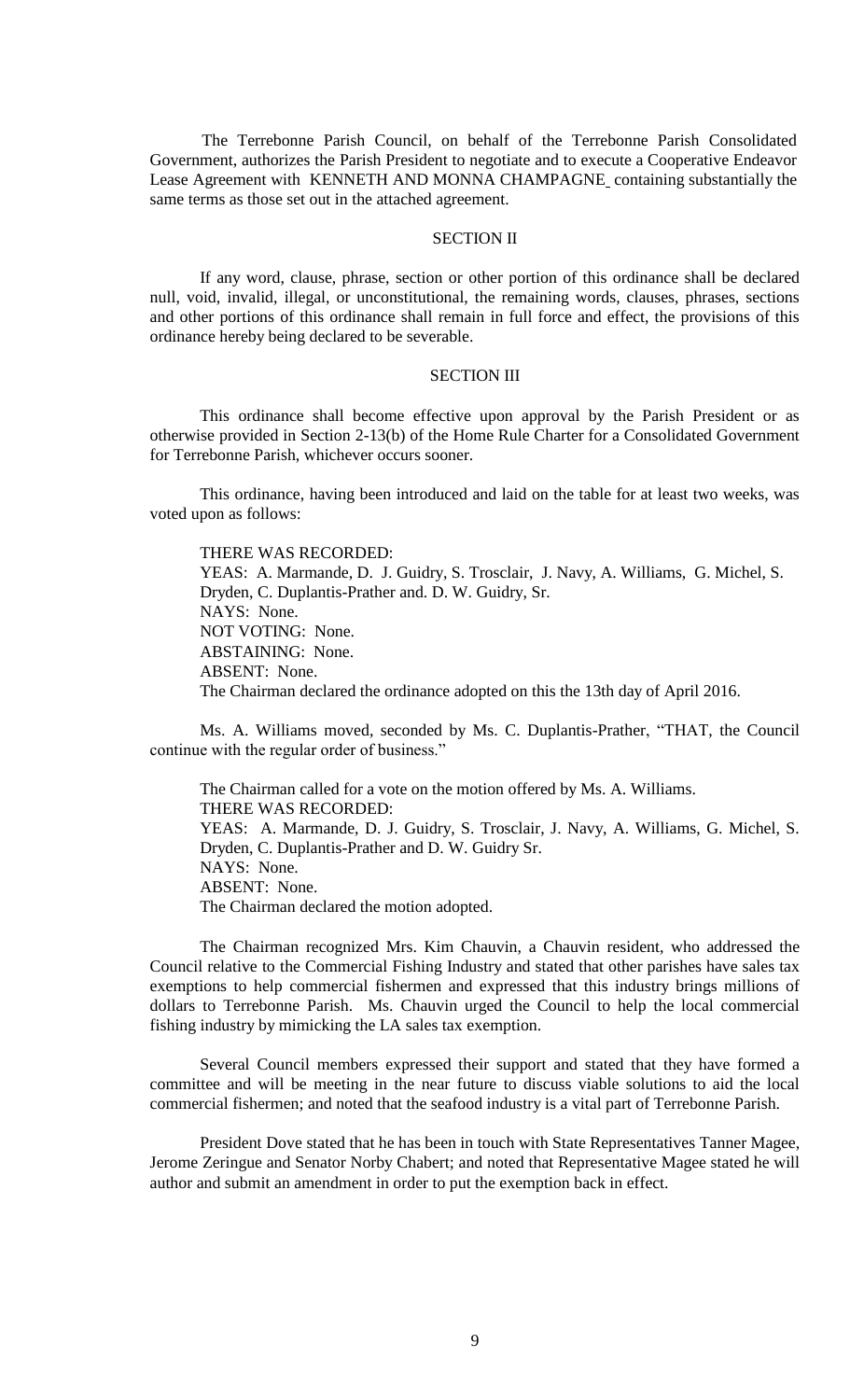President Dove also stated that he will take a hard look to see what the Parish can do to help with these matters.

The Chairman recognized Mr. Brad Domangue, a Houma resident, who thanked President Dove for elevating the Bayou Black/Gibson levees and then addressed the Council relative to the large amount of trespassers on the levees and the dirt road that accesses the levee. Mr. Domangue asked if a fence or gate could be put up to alleviate these issues.

President Dove stated that they are addressing this issue and are planning to put gates to keep people off of the levees.

The Chairman recognized Mr. Ben Meyers, a Houma resident, who thanked Councilwoman C. Duplantis-Prather for handling tall grass matters on Garnet Street and addressed the Council relative to several street lights out in the parish. Mr. Meyers explained that it is hard to identify the exact location of the outages at night and asked if there could be someone designated to go out in the evenings to check and report outages.

Several Council members agreed with Mr. Meyers and thanked him for bringing attention to this matter; and noted that street light outages can be reported online at www.tpcg.org.

The Chairman called for a report on the Budget and Finance Committee meeting held on 04/11/16, whereupon the Committee Chairwoman noting ratification of minutes calls public hearings on April 27, 2016 at 6:30 p.m., rendered the following:

# **BUDGET & FINANCE COMMITTEE**

# **APRIL 11, 2016**

The Chairwoman, Arlanda Williams, called the Budget & Finance Committee meeting to order at 5:33 p. m. in the Terrebonne Parish Council Meeting Room with an Invocation offered by Committee member J. Navy and the Pledge of Allegiance led by Committee member G. Michel. Upon roll call, Committee Members recorded as present were: A. Marmande, D. J. Guidry, S. Trosclair, J. Navy, A. Williams, G. Michel, S. Dryden, C. Duplantis-Prather and D. W. Guidry, Sr. A quorum was declared present.

OFFERED BY: Mr. D. J. Guidry SECONDED BY: Mr. S. Dryden

RESOLUTION NO. 16-141

WHEREAS, prices were obtained through the Louisiana State Commodity Catalog by the Terrebonne Parish Consolidated Government for the purpose of purchasing one (1) New and Unused ½ Ton, Crew Cab, 4WD Pick-up Truck (2016 Dodge Ram 1500) for the Solid Waste Division of the Utilities Department under State Contract #4400008330/996119, and

WHEREAS, after careful review by Clay Naquin, Solid Waste Administrator, and Ernest Brown, Associate Director of the Utilities Department, it has been determined that the price of Twenty-five Thousand Six Hundred Fifty-nine Dollars and Ninety-Nine Cents (\$25,659.99) from Southland Dodge, Inc. for the purchase of one (1) New and Unused ½ Ton, Crew Cab, 4WD Pick-up Truck (2016 Dodge Ram 1500) should be accepted as per the State Contract Vehicle Catalog and under the provisions set forth in the Louisiana Revised Statutes Title 39:1710, and

WHEREAS, the Parish Administration has recommended the acceptance of the price for the aforementioned vehicle purchase at a cost of Twenty-five Thousand Six Hundred Fifty-nine Dollars and Ninety-Nine Cents (\$25,659.99) as per the attached State Purchasing Contract Catalog.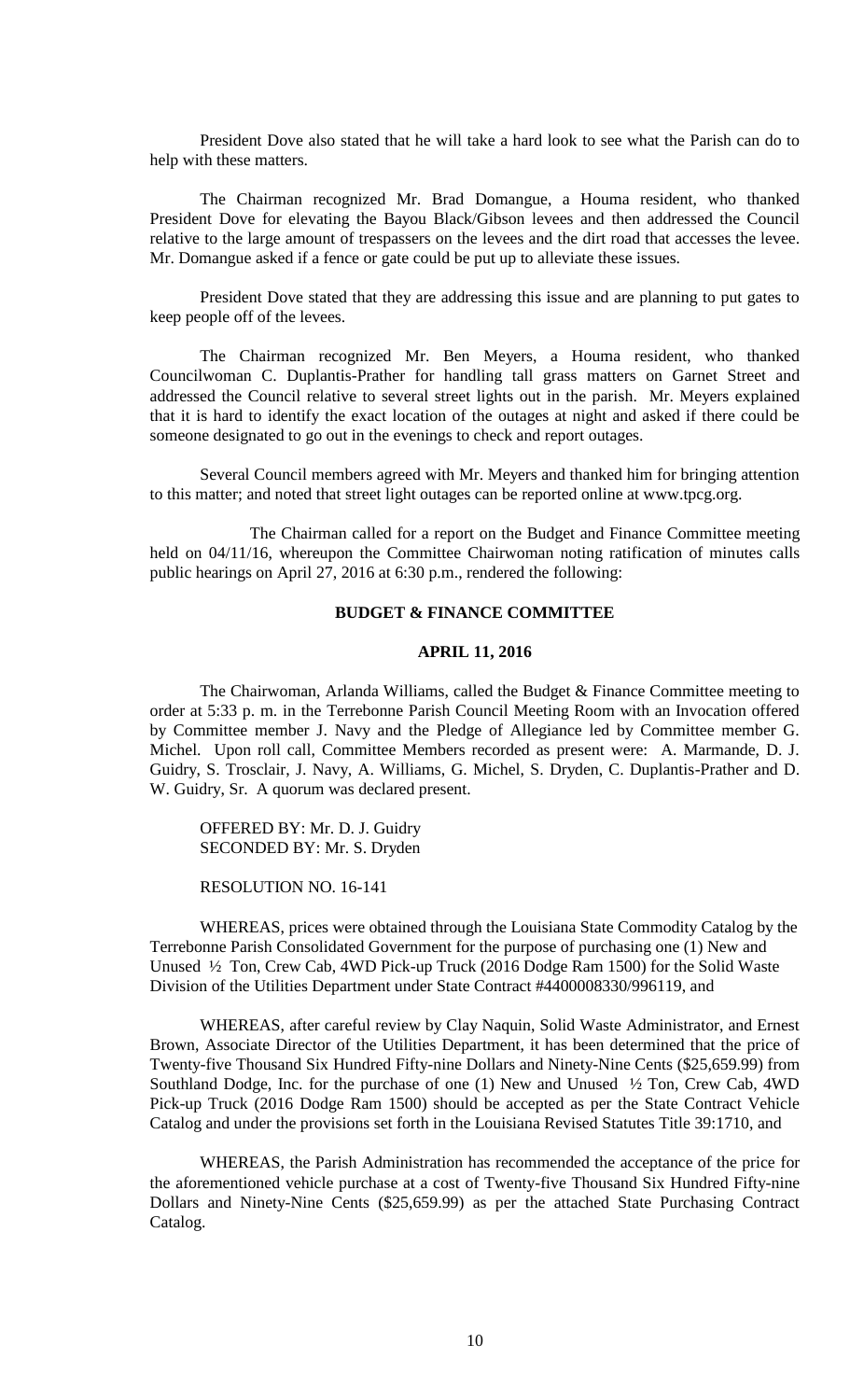NOW, THEREFORE BE IT RESOLVED by the Terrebonne Parish Council (Budget and Finance Committee), on behalf of the Terrebonne Parish Consolidated Government, that the recommendation of the Parish Administration be approved and that the purchase of the vehicle be accepted as per the attached forms.

THERE WAS RECORDED: YEAS: A. Marmande, D. J. Guidry, S. Trosclair, J. Navy, A. Williams, G. Michel, S. Dryden, C. Duplantis-Prather and D. W. Guidry, Sr. NAYS: None. ABSTAINING: None. ABSENT: None. The Chairwoman declared the resolution adopted on this the 11th day of April 2016.

### OFFERED BY: Mr. D. W. Guidry SECONDED BY: Mr. S. Trosclair

#### RESOLUTION NO. 16-142

WHEREAS, bids were obtained by Jefferson Parish Purchasing Department for the purpose of procuring heavy duty vehicles model year 2016 and related items (contract number 55-00015556 / bid number 5000115205), and

WHEREAS, after careful review by Clay Naquin, Solid Waste Administrator it has been determined that the Solid Waste Division can utilize the aforementioned contract to acquire one (1) new and unused 2016 Kenworth 52,000 GVWR heavy duty truck chassis and accessories in the amount of One Hundred Twenty-One Thousand One Hundred Forty-Five Dollars (\$121,145.00) from Kenworth of Louisiana, LLC under provisions set forth in the Louisiana Revised Statutes Title 39:1702 et seq., and

WHEREAS, the Parish Administration has recommended the acceptance of the aforementioned purchase from Kenworth of Louisiana, LLC at a cost of One Hundred Twenty-One Thousand One Hundred Forty-Five Dollars (\$121,145.00) as per the attached documents.

NOW, THEREFORE BE IT RESOLVED by the Terrebonne Parish Council (Budget and Finance Committee), on behalf of the Terrebonne Parish Consolidated Government, that the recommendation of the Parish Administration be approved and that the purchase of the vehicle be accepted as per the attached forms.

THERE WAS RECORDED: YEAS: A. Marmande, D. J. Guidry, S. Trosclair, J. Navy, A. Williams, G. Michel, S. Dryden, C. Duplantis-Prather and D. W. Guidry, Sr. NAYS: None. ABSTAINING: None. ABSENT: None. The Chairwoman declared the resolution adopted on this the 11th day of April 2016.

OFFERED BY: Ms. C. Duplantis-Prather SECONDED BY: Mr. S. Dryden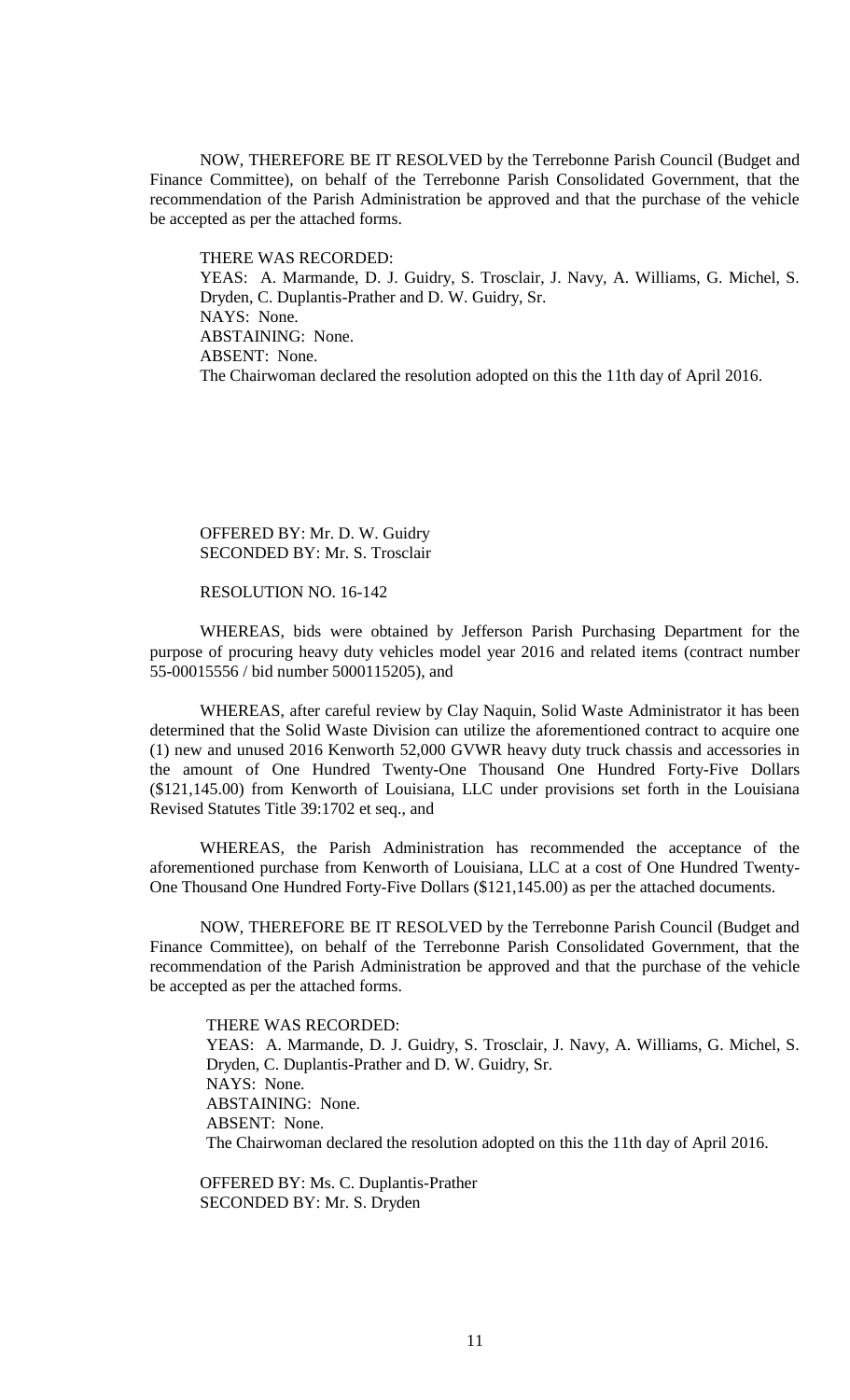### RESOLUTION NO. 16-143

WHEREAS, bids were obtained by Jefferson Parish Purchasing Department for the purpose of procuring heavy duty vehicles model year 2016 and related items (contract number 55-00015556 / bid number 5000115205), and

WHEREAS, after careful review by Gregory Bush, Pollution Control Administrator it has been determined that the Pollution Control Treatment Division can utilize the aforementioned contract to acquire one (1) new and unused 2016 Kenworth 52,000 GVWR heavy duty truck chassis and accessories in the amount of One Hundred Twenty-One Thousand One Hundred Forty-Five Dollars (\$121,145.00) from Kenworth of Louisiana, LLC under provisions set forth in the Louisiana Revised Statutes Title 39:1702 et seq., and

WHEREAS, the Parish Administration has recommended the acceptance of the aforementioned purchase from Kenworth of Louisiana, LLC at a cost of One Hundred Twenty-One Thousand One Hundred Forty-Five Dollars (\$121,145.00) as per the attached documents.

NOW, THEREFORE BE IT RESOLVED by the Terrebonne Parish Council (Budget and Finance Committee), on behalf of the Terrebonne Parish Consolidated Government, that the recommendation of the Parish Administration be approved and that the purchase of the vehicle be accepted as per the attached forms.

THERE WAS RECORDED: YEAS: A. Marmande, D. J. Guidry, S. Trosclair, J. Navy, A. Williams, G. Michel, S. Dryden, C. Duplantis-Prather and D. W. Guidry, Sr. NAYS: None. ABSTAINING: None. ABSENT: None. The Chairwoman declared the resolution adopted on this the 11th day of April 2016.

OFFERED BY: Mr. S. Trosclair SECONDED BY: Mr. D. W. Guidry, Sr.

RESOLUTION NO. 16-144

WHEREAS, on August 26, 2015 the Terrebonne Parish Council adopted Ordinance No. 8604 declaring the following described property adjudicated to the Terrebonne Parish Consolidated Government, with an owner of record as SYLVESTER A. THERIOT ESTATE, as surplus:

LOT 3 BLOCK 3 ADDEN. #2 JAMES BUQUET SUBD. (Account# T03-16975) (404 Buquet Street), and

WHEREAS, on March 4, 2016 bids were received electronically via Central Auction House by the Terrebonne Parish Consolidated Government for Bid No. 15-S/P-56(A) (Re-Bid) Surplus Sale of Adjudicated Property Located at 404 Buquet Street (100%) (Account# T03-16975), and

WHEREAS, after careful review by Parish Administration it has been determined that the highest bid received is that of Drake Himel in the amount of Seventeen Thousand Three Hundred Thirty-Three Dollars (\$17,333.00) plus the 5% website transaction fee of Eight Hundred Sixty-Six Dollars and Sixty-Five Cents (\$866.65) for a total of Eighteen Thousand One Hundred Ninety-Nine Dollars and Sixty-Five Cents (\$18,199.65) and that the bid should be accepted as per attached bid forms and pursuant to all the terms and conditions as stated in Ordinance 8604, and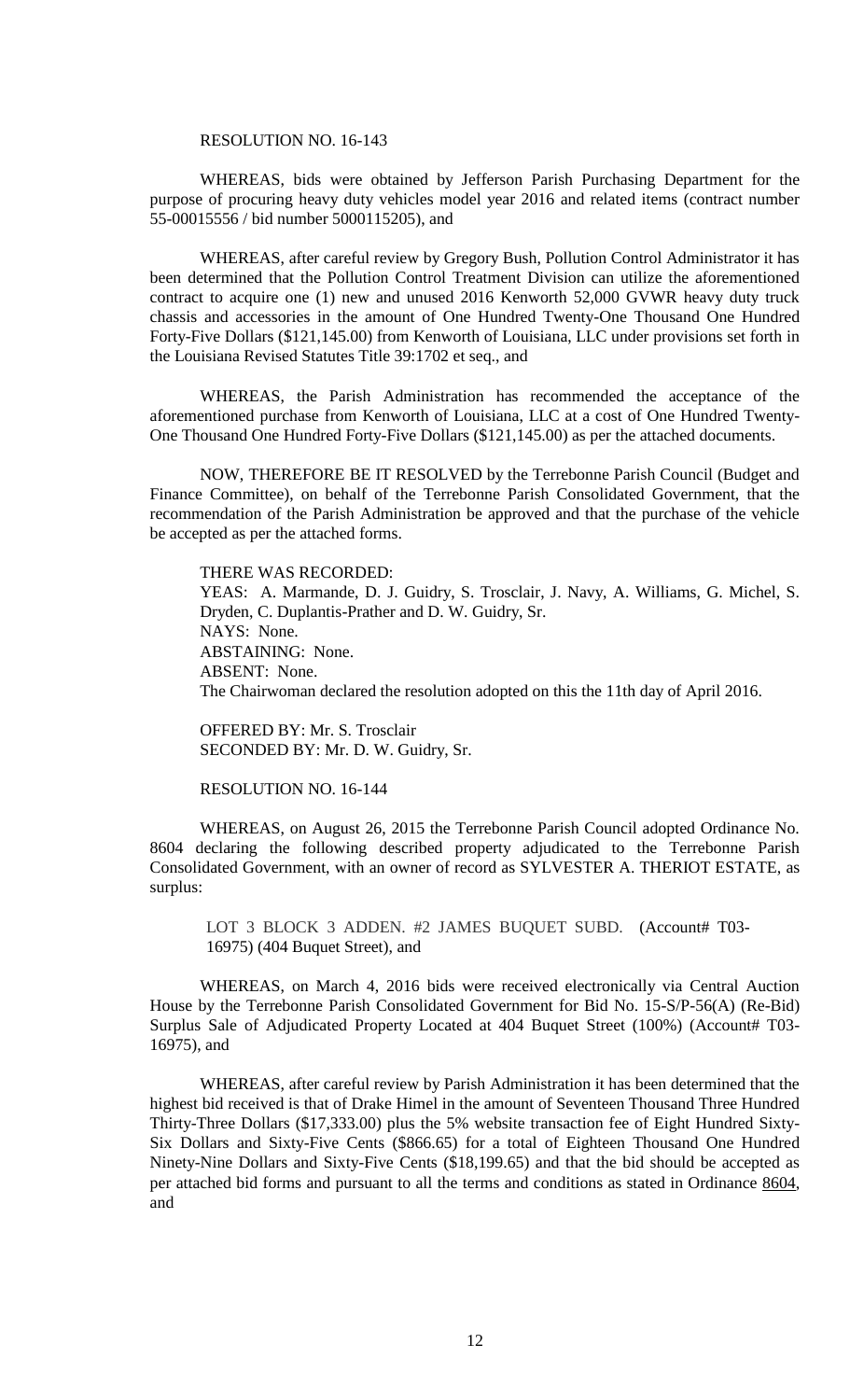WHEREAS, the Parish Administration has recommended the acceptance of the aforementioned bid for Bid No. 15-S/P-56(A) (Re-Bid) Surplus Sale of Adjudicated Property Located at 404 Buquet Street (100%) (Account# T03-16975) as described in attached hereto and made a part hereof.

NOW, THEREFORE BE IT RESOLVED by Terrebonne Parish Council (Budget and Finance Committee), on behalf of the Terrebonne Parish Consolidated Government, that the recommendation of the Parish Administration is approved and the bid of Drake Himel is accepted as per attached bid forms and pursuant to all the terms and conditions as stated in Ordinance 8604.

THERE WAS RECORDED: YEAS: A. Marmande, D. J. Guidry, S. Trosclair, J. Navy, A. Williams, G. Michel, S. Dryden, C. Duplantis-Prather and D. W. Guidry, Sr. NAYS: None. ABSTAINING: None. ABSENT: None. The Chairwoman declared the resolution adopted on this the 11th day of April 2016.

Upon questioning from Committee member G. Michel, Parish Attorney J. Hebert explained that there is no ethics violation regarding the sale of the aforementioned adjudicated property to Mr. Drake Himel.

OFFERED BY: Mr. J. Navy SECONDED BY: Mr. S. Trosclair

RESOLUTION NO. 16-145

WHEREAS, on July 24, 2013 the Terrebonne Parish Council adopted Ordinance No. 8316 declaring the following described property adjudicated to the Terrebonne Parish Consolidated Government, with an owner of record as LERINO STEWART, ETAL, as surplus: LOT 2 BLOCK 10 BREAUX-MORRISON ADDITION. CB 2201/750. (Account# A03C-25190) (1141 Roussell Street), and

WHEREAS, on March 4, 2016 bids were received electronically via Central Auction House by the Terrebonne Parish Consolidated Government for Bid No. 15-S/P-57(D) (Re-Bid) Surplus Sale of Adjudicated Property Located at 1141 Roussell Street (100%) (Account# A03C-25190), and

WHEREAS, after careful review by Parish Administration it has been determined that the highest bid received is that of Tai Raymond in the amount of Two Thousand Eight Hundred Sixty-Seven Dollars (\$2,867.00) plus the 5% website transaction fee of One Hundred Forty-three Dollars and Thirty-Five Cents (\$143.35) for a total of Three Thousand Ten Dollars and Thirty-Five Cents (\$3,010.35) and that the bid should be accepted as per attached bid forms and pursuant to all the terms and conditions as stated in Ordinance 8316, and

WHEREAS, the Parish Administration has recommended the acceptance of the aforementioned bid for Bid No. 15-S/P-57(D) (Re-Bid) Surplus Sale of Adjudicated Property Located at 1141 Roussell Street (100%) (Account# A03C-25190) as described in attached hereto and made a part hereof.

NOW, THEREFORE BE IT RESOLVED by Terrebonne Parish Council (Budget and Finance Committee), on behalf of the Terrebonne Parish Consolidated Government, that the recommendation of the Parish Administration is approved and the bid of Tai Raymond is accepted as per attached bid forms and pursuant to all the terms and conditions as stated in Ordinance 8316.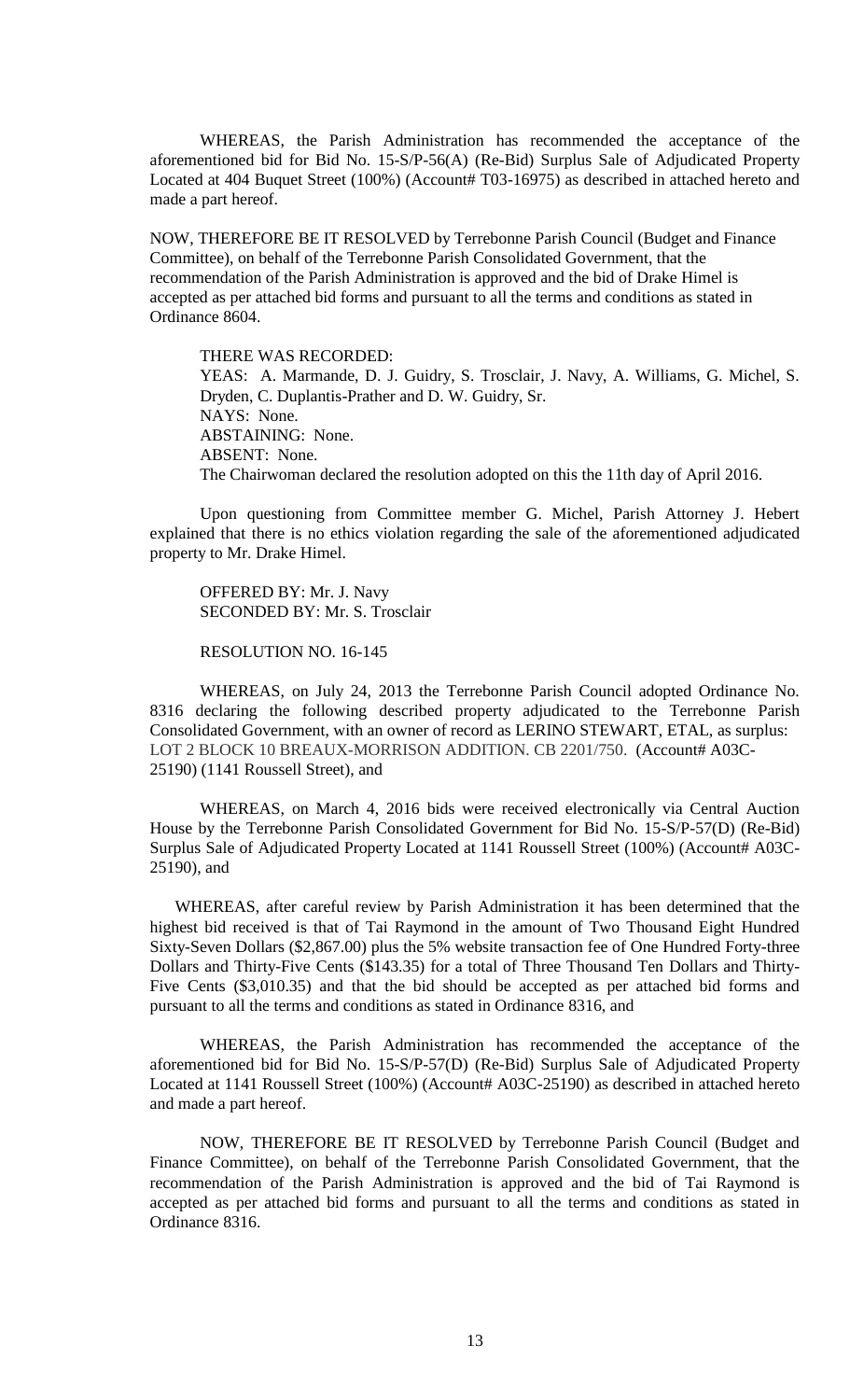THERE WAS RECORDED: YEAS: A. Marmande, D. J. Guidry, S. Trosclair, J. Navy, A. Williams, G. Michel, S. Dryden, C. Duplantis-Prather and D. W. Guidry, Sr. NAYS: None. ABSTAINING: None. ABSENT: None. The Chairwoman declared the resolution adopted on this the 11th day of April 2016.

OFFERED BY: Mr. D. J. Guidry SECONDED BY: Mr. S. Trosclair

RESOLUTION NO. 16-146

WHEREAS, on August 26, 2015 the Terrebonne Parish Council adopted Ordinance No. 8588 declaring the following described property adjudicated to the Terrebonne Parish Consolidated Government, with an owner of record as KENNETH ELDON BERNARD, as surplus:

LOT 13 BLOCK 9 MOBILE ESTATES SUBD. CB 2293/185. (Account# T01-4259) (425 Champion Street), and

WHEREAS, on March 4, 2016 bids were received electronically via Central Auction House by the Terrebonne Parish Consolidated Government for Bid No. 15-S/P-57(F) (Re-Bid) Surplus Sale of Adjudicated Property Located at 425 Champion Street (100%) (Account# T01-4259), and

WHEREAS, after careful review by Parish Administration it has been determined that the highest bid received is that of Lance Hemphill in the amount of Four Thousand Two Hundred Eighty-Three Dollars (\$4,283.00) plus the 5% website transaction fee of Two Hundred Fourteen Dollars and Fifteen Cents (\$214.15) for a total of Four Thousand Four Hundred Ninety-Seven Dollars and Fifteen Cents (\$4,497.15) and that the bid should be accepted as per attached bid forms and pursuant to all the terms and conditions as stated in Ordinance 8588, and

WHEREAS, the Parish Administration has recommended the acceptance of the aforementioned bid for Bid No. 15-S/P-57(F) (Re-Bid) Surplus Sale of Adjudicated Property Located at 425 Champion Street (100%) (Account# T01-4259) as described in attached hereto and made a part hereof.

NOW, THEREFORE BE IT RESOLVED by Terrebonne Parish Council (Budget and Finance Committee), on behalf of the Terrebonne Parish Consolidated Government, that the recommendation of the Parish Administration is approved and the bid of Lance Hemphill is accepted as per attached bid forms and pursuant to all the terms and conditions as stated in Ordinance 8588.

THERE WAS RECORDED: YEAS: A. Marmande, D. J. Guidry, S. Trosclair, J. Navy, A. Williams, G. Michel, S. Dryden, C. Duplantis-Prather and D. W. Guidry, Sr. NAYS: None. ABSTAINING: None. ABSENT: None. The Chairwoman declared the resolution adopted on this the 11th day of April 2016.

OFFERED BY: Mr. D. J. Guidry SECONDED BY: Mr. G. Michel

RESOLUTION NO. 16-147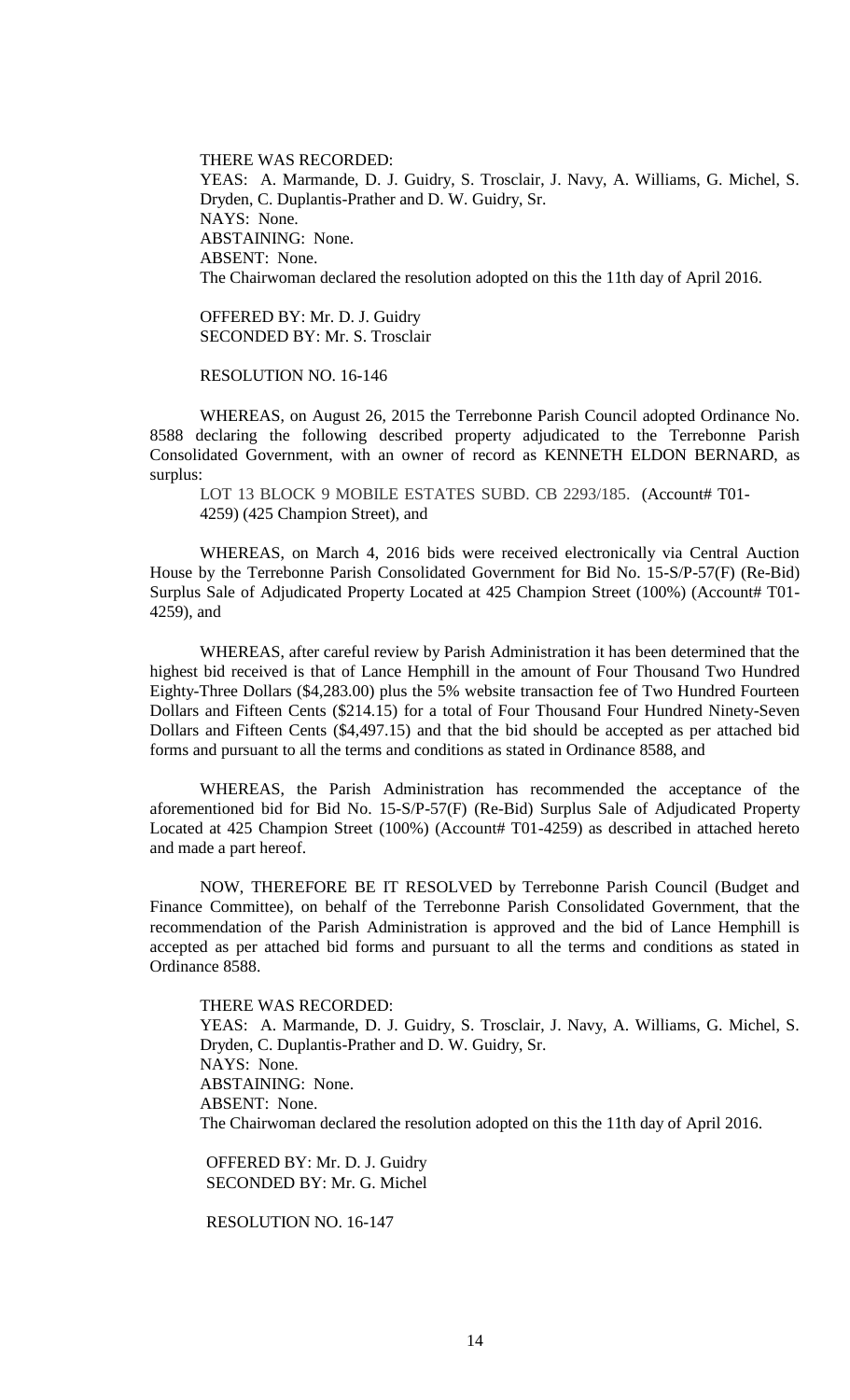WHEREAS, on July 24, 2013 the Terrebonne Parish Council adopted Ordinance No. 8310 declaring the following described property adjudicated to the Terrebonne Parish Consolidated Government, with an owner of record as WESLEY LOUIS FELARISE, ETAL, as surplus:

ON THE RIGHT DESCENDING BANK OF BAYOU LITTLE CAILLOU, BUT NOT FRONTING THEREON A LOT MEASURING 72' FRONT MORE OR LESS ON SOUTH SIDE OF CLAY LANE BY DEPTH 100' MORE OR LESS. BOUNDED EAST BY RUSSELL BLANCHARD OR ASSIGNS. BOUNDED WEST AND SOUTH BY DELLA MARIE, ETALS OR ASSIGNS. CB 2201/287. (Account# A07-36151) (123 Clay LeCompte Lane), and

WHEREAS, on March 4, 2016 bids were received electronically via Central Auction House by the Terrebonne Parish Consolidated Government for Bid No. 15-S/P-58(W) (Re-Bid) Surplus Sale of Adjudicated Property Located at 123 Clay LeCompte Lane (100%) (Account# A07-36151), and

WHEREAS, after careful review by Parish Administration it has been determined that the highest bid received is that of Jim Pellegrin in the amount of Two Thousand Five Hundred Dollars (\$2,500.00) plus the 5% website transaction fee of One Hundred Twenty-five Dollars (\$125.00) for a total of Two Thousand Six Hundred Twenty-Five Dollars (\$2,625.00) and that the bid should be accepted as per attached bid forms and pursuant to all the terms and conditions as stated in Ordinance 8310, and

WHEREAS, the Parish Administration has recommended the acceptance of the aforementioned bid for Bid No. 15-S/P-58(W) (Re-Bid) Surplus Sale of Adjudicated Property Located at 123 Clay LeCompte Lane (100%) (Account# A07-36151) as described in attached hereto and made a part hereof.

NOW, THEREFORE BE IT RESOLVED by Terrebonne Parish Council (Budget and Finance Committee), on behalf of the Terrebonne Parish Consolidated Government, that the recommendation of the Parish Administration is approved and the bid of Jim Pellegrin is accepted as per attached bid forms and pursuant to all the terms and conditions as stated in Ordinance 8310.

THERE WAS RECORDED:

YEAS: A. Marmande, D. J. Guidry, S. Trosclair, J. Navy, A. Williams, G. Michel, S. Dryden, C. Duplantis-Prather and D. W. Guidry, Sr. NAYS: None. ABSTAINING: None. ABSENT: None. The Chairwoman declared the resolution adopted on this the 11th day of April 2016.

OFFERED BY: Mr. S. Trosclair SECONDED BY: Mr. A. Marmande and Mr. D. J. Guidry

### RESOLUTION NO. 16-148

WHEREAS, on September 9, 2015 the Terrebonne Parish Council adopted Ordinance No. 8628 declaring the following described property adjudicated to the Terrebonne Parish Consolidated Government, with an owner of record as JACK LYONS, as surplus:

ON THE RIGHT DESCENDING BANK OF BAYOU LITTLE CAILLOU. BOUNDED ABOVE BY MRS. FELICIA MARTIN LAPEYROUSE. BOUNDED BELOW BY LYES J. BOURG. HAVING A FRONTAGE 220' BY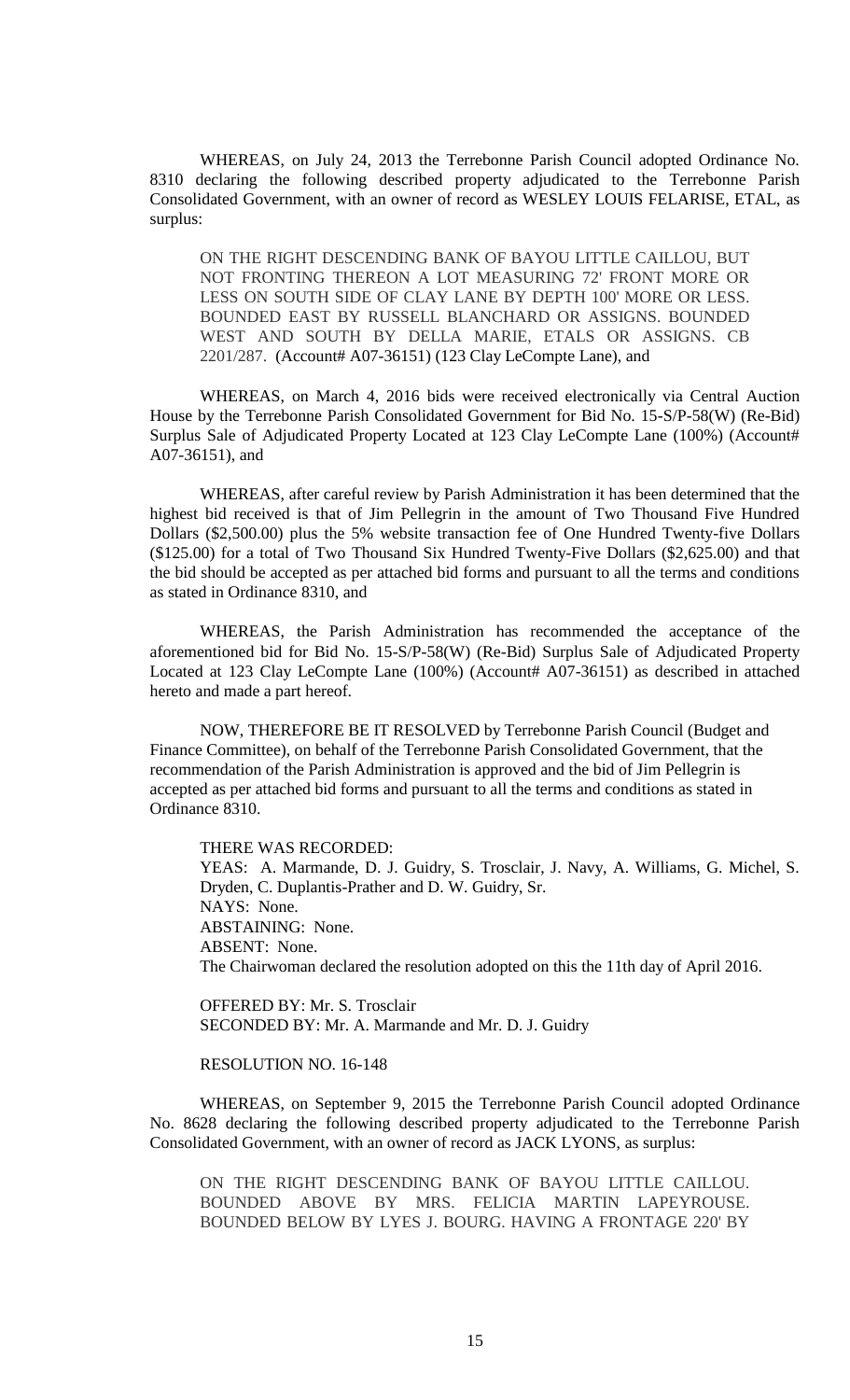DEPTH SURVEY. LESS LOT 125 X 40' SOLD CB 241/201. LESS LOT 90 X 100' SOLD, CB 215/408. LESS LOT 90 X 185' SOLD TO OCTAVE A. LAPEYROUSE, CB 168/273. LESS BATTURE LOT 90' FRONT SOLD, CB 168/273. LESS LOT 125 X 150' SOLD, CB 215/299. LESS LOT 125 X 165' SOLD, CB 215/300. LESS LOT 115 X 200' SOLD TO LILLIAN LAPEYROUSE, CB 277/226. LESS LOT 15 X 285' SOLD TO OCTAVE LAPEYROUSE, CB 277/ 227. LESS BATTURE LOT 65' FRONT SOLD, CB 241/201. ALSO SOUTHERNMOST 15' OF LOTS 1 THRU 9, BLK 2 LAPEYROUSE VILLAGE ADDEN #1. ALSO SOUTHERNMOST 15' OF EASTERMOST 52.52' LOT 10 BLK 2, LAPEYROUSE VILLAGE ADDEN #1. LESS OCTAVE LAPEYROUSE ETALS SUBDIVIDED INTO LOTS 1, 2, 3 & 4 AND A 15' LANE. LESS LAPEYROUSE VILLAGE ADDEN #1. LESS BATTURE 54.68' MORE OR LESS SOLD TO OCTAVE J. LAPEYROUSE, CB 553/726. LESS 15 X 100' (WESTERNMOST PART OF LANE) SOLD TO PHILIP CHAUVIN, CB 763/372 & CB 763/377. LESS 15' BATTURE SOLD TO PHILIP CHAUVIN, CB 763/372 & CB 763/377. LESS 15 X 134.95' (EASTERMOST PART OF LAND) SOLD DEWEY LAPEYROUSE, CB 764/732 & 736. CB 2293/635. (Account# T07-34615) (318/319 Northland Drive), and

WHEREAS, on March 4, 2016 bids were received electronically via Central Auction House by the Terrebonne Parish Consolidated Government for Bid No. 15-S/P-58(Z) (Re-Bid) Surplus Sale of Adjudicated Property Located at 318/319 Northland Drive (100%) (Account# T07-34615), and

WHEREAS, after careful review by Parish Administration it has been determined that the highest bid received is that of Robert Lirette in the amount of Twenty-Three Thousand Three Hundred Thirty-Three Dollars (\$23,333.00) plus the 5% website transaction fee of One Thousand One Hundred Sixty-Six Dollars and Sixty-Five Cents (\$1,166.65) for a total of Twenty-Four Thousand Four Hundred Ninety-Nine Dollars and Sixty-Five Cents (\$24,499.65) and that the bid should be accepted as per attached bid forms and pursuant to all the terms and conditions as stated in Ordinance 8628, and

WHEREAS, the Parish Administration has recommended the acceptance of the aforementioned bid for Bid No. 15-S/P-58(Z) (Re-Bid) Surplus Sale of Adjudicated Property Located at 318/319 Northland Drive (100%) (Account# T07-34615) as described in attached hereto and made a part hereof.

NOW, THEREFORE BE IT RESOLVED by Terrebonne Parish Council (Budget and Finance Committee), on behalf of the Terrebonne Parish Consolidated Government, that the recommendation of the Parish Administration is approved and the bid of Robert Lirette is accepted as per attached bid forms and pursuant to all the terms and conditions as stated in Ordinance 8628.

# THERE WAS RECORDED:

YEAS: A. Marmande, D. J. Guidry, S. Trosclair, J. Navy, A. Williams, G. Michel, S. Dryden, C. Duplantis-Prather and D. W. Guidry, Sr. NAYS: None. ABSTAINING: None. ABSENT: None. The Chairwoman declared the resolution adopted on this the 11th day of April 2016.

Upon questioning from Committee member G. Michel, Parish Attorney J. Hebert explained that the sale of the aforementioned adjudicated property to Mr. Robert Lirette does not violate any ethics guidelines.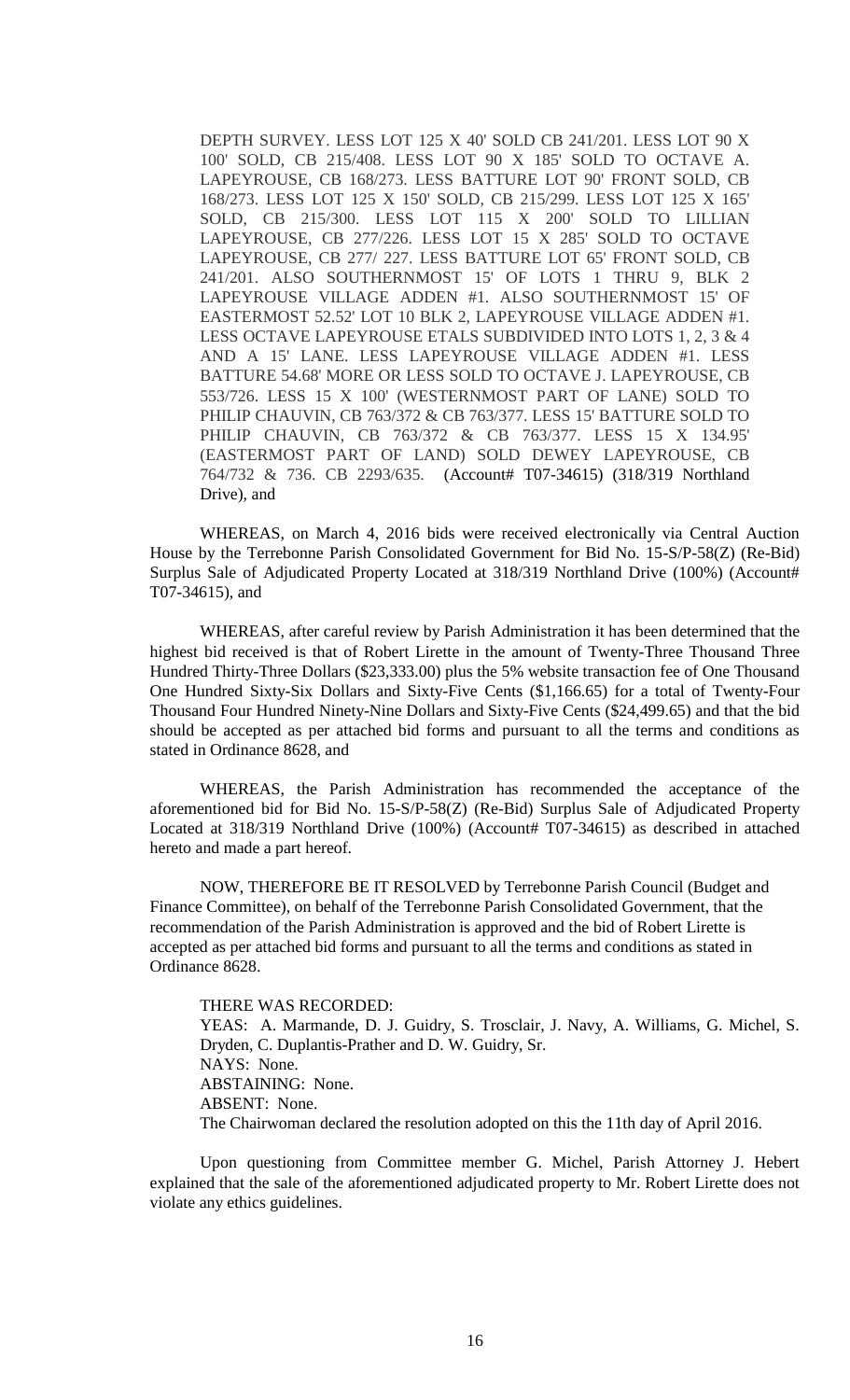OFFERED BY: Mr. S. Trosclair SECONDED BY: Mr. D. J. Guidry

RESOLUTION NO. 16-149

WHEREAS, on October 24, 2012 the Terrebonne Parish Council adopted Ordinance No. 8232 declaring the following described property adjudicated to the Terrebonne Parish Consolidated Government, with an owner of record as David J. Lirette, as surplus:

ON THE RIGHT DESCENDING BANK OF BAYOU TERREBONNE. BOUNDED ABOVE & BELOW BY CLARENCE J. NAQUIN. LOT 58.8 X 200' ON 18' LANE. LOCATED IN SECTION 3,T18S-R18E CB 2158/594. (Account# A05-29957) (212 Lower Country Drive Lot# 1), and

WHEREAS, on March 14, 2016 bids were received electronically via Central Auction House by the Terrebonne Parish Consolidated Government for Bid No. 16-S/P-06 (B) Surplus Sale of Adjudicated Property Located at 212 Lower Country Drive Lot# 1 (100%) (Account# A05-29957), and

WHEREAS, after careful review by Parish Administration it has been determined that the highest bid received is that of Colton Matherne in the amount of Six Thousand One Hundred Thirty-Three Dollars (\$6,133.00) plus the 5% website transaction fee of Three Hundred Six Dollars and Sixty-Five Cents (\$306.65) for a total of Six Thousand Four Hundred Thirty-Nine Dollars and Sixty-Five Cents (\$6,439.65) and that the bid should be accepted as per attached bid forms and pursuant to all the terms and conditions as stated in Ordinance 8232, and

WHEREAS, the Parish Administration has recommended the acceptance of the aforementioned bid for Bid No. 16-S/P-06 (B) Surplus Sale of Adjudicated Property Located at 212 Lower Country Drive Lot# 1 (100%) (Account# A05-29957) as described in attached hereto and made a part hereof.

NOW, THEREFORE BE IT RESOLVED by Terrebonne Parish Council (Budget and Finance Committee), on behalf of the Terrebonne Parish Consolidated Government, that the recommendation of the Parish Administration is approved and the bid of Colton Matherne is accepted as per attached bid forms and pursuant to all the terms and conditions as stated in Ordinance 8232.

THERE WAS RECORDED: YEAS: A. Marmande, D. J. Guidry, S. Trosclair, J. Navy, A. Williams, G. Michel, S. Dryden, C. Duplantis-Prather and D. W. Guidry, Sr. NAYS: None. ABSTAINING: None. ABSENT: None. The Chairwoman declared the resolution adopted on this the 11th day of April 2016.

OFFERED BY: Mr. A. Marmande SECONDED BY: Mr. G. Michel

RESOLUTION NO. 16-150

WHEREAS, on August 26, 2015 the Terrebonne Parish Council adopted Ordinance No. 8606 declaring the following described property adjudicated to the Terrebonne Parish Consolidated Government, with an owner of record as Dennis J. Thibodaux, as surplus:

ON THE LEFT DESCENDING BANK OF BAYOU GRAND CAILLOU. BOUNDED ABOVE BY CLAUDE F. BOUDREAUX. BOUNDED BELOW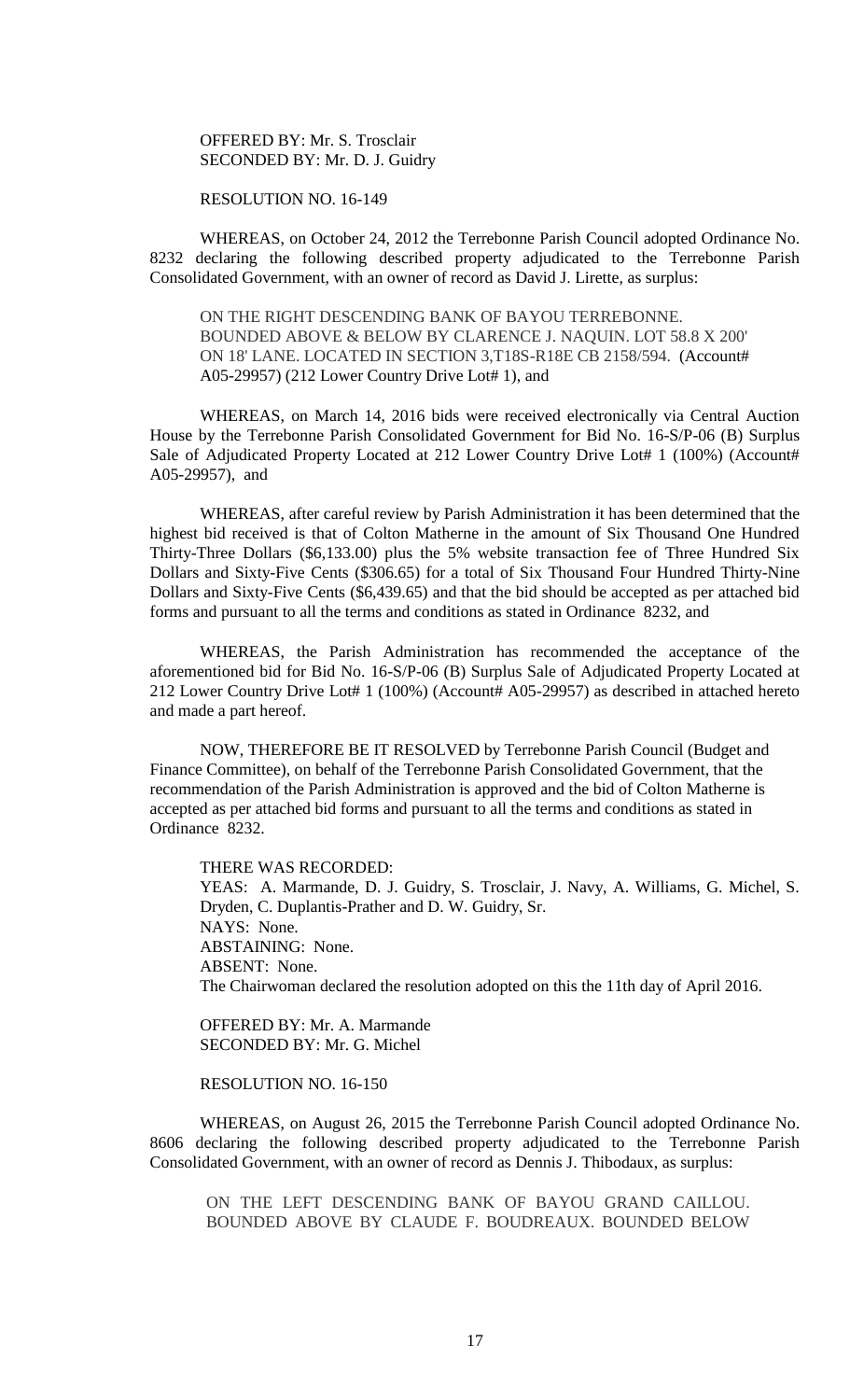BY CESTIVE THIBODAUX. LOT 40 X 135' AND BATTURE IN FRONT THEREOF. ALSO LOT 20' FRONT ON EASTERLY SIDE OF LA. HWY. 57 X DEPTH OF 135' NORTH OF AND ADJOINING ABOVE LOT. (PART OF LOT B) MAP SHOWING SURVEY OF LOTS FOR C.P. BOUDREAUX ESTATE IN SECTION 86, T19S - R17E. CB 2293/312. (Account# T04-28392) (7565 Grand Caillou Road), and

WHEREAS, on March 14, 2016 bids were received electronically via Central Auction House by the Terrebonne Parish Consolidated Government for Bid No. 16-S/P-06 (C) Surplus Sale of Adjudicated Property Located at 7565 Grand Caillou Road (100%) (Account# T04-28392), and

WHEREAS, after careful review by Parish Administration it has been determined that the highest bid received is that of Leon Monceret, II in the amount of Twelve Thousand One Hundred Dollars (\$12,100.00) plus the 5% website transaction fee of Six Hundred Five Dollars (\$605.00) for a total of Twelve Thousand Seven Hundred Five Dollars (\$12,705.00) and that the bid should be accepted as per attached bid forms and pursuant to all the terms and conditions as stated in Ordinance 8606, and

WHEREAS, the Parish Administration has recommended the acceptance of the aforementioned bid for Bid No. 16-S/P-06 (C) Surplus Sale of Adjudicated Property Located at 7565 Grand Caillou Road (100%) (Account# T04-28392) as described in attached hereto and made a part hereof.

NOW, THEREFORE BE IT RESOLVED by Terrebonne Parish Council (Budget and Finance Committee), on behalf of the Terrebonne Parish Consolidated Government, that the recommendation of the Parish Administration is approved and the bid of Leon Monceret, II is accepted as per attached bid forms and pursuant to all the terms and conditions as stated in Ordinance 8606.

THERE WAS RECORDED: YEAS: A. Marmande, D. J. Guidry, S. Trosclair, J. Navy, A. Williams, G. Michel, S. Dryden, C. Duplantis-Prather and D. W. Guidry, Sr. NAYS: None. ABSTAINING: None. ABSENT: None. The Chairwoman declared the resolution adopted on this the 11th day of April 2016.

Upon questioning from Committee member C. Duplantis-Prather, Parish Attorney J. Hebert explained that individuals purchasing adjudicated properties have three years to "claim" title and/or ownership to the property; and noted that they are currently working on a revised ordinance that indicates if a property meets the blighted status, then the redemption period will be reduced to eighteen months instead of the three years that is currently being enforced.

OFFERED BY: Mr. G. Michel SECONDED BY: Mr. A. Marmande

### RESOLUTION NO. 16-151

WHEREAS, Louisiana Statutory Law provides for the disposal of surplus movable property having a value of \$5,000.00 or less, in addition to other legally permissible means, at private sale which is, in the opinion of the governing authority, not needed for public purposes; and

WHEREAS, the movable property listed in the attached Exhibit A each have a valued of \$5,000.00 or less, as indicated by the values set out next to each item on the attached Exhibit A;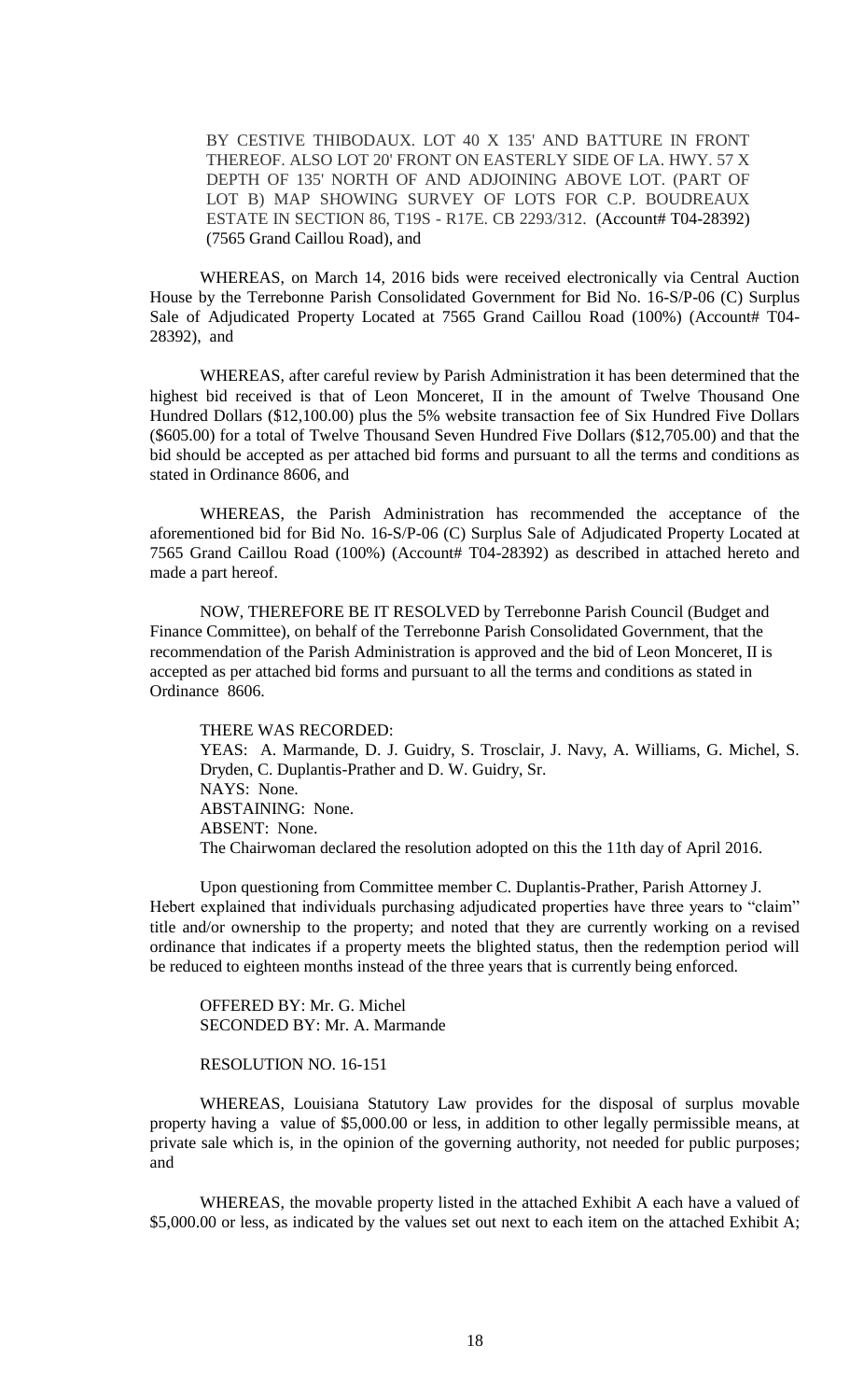WHEREAS, the parish administration has recommended that the movable property listed in the attached Exhibit A be declared surplus as the items are no longer useful, nor do they serve a public purpose and authorizes immediate award to the highest bidder for all items, including those where the highest bid exceeds \$5,000.00; and

NOW THEREFORE, BE IT RESOLOVED by the Terrebonne Parish Council that the movable property listed in the attached Exhibit A be declared surplus and grants authorization to dispose of said items by private sale or by any other legally approved method to the highest bidder pursuant to statutory law, including those where the highest bid exceeds \$5,000.00.

THERE WAS RECORDED:

YEAS: A. Marmande, D. J. Guidry, S. Trosclair, J. Navy, A. Williams, G. Michel, S. Dryden, C. Duplantis-Prather and D. W. Guidry, Sr. NAYS: None. ABSTAINING: None. ABSENT: None. The Chairwoman declared the resolution adopted on this the 11th day of April 2016.

**Exhibit "A" April 2016 Surplus List Administration: 2 - Laptops / \$0.00 City Court: 3 - Printers / \$0.00 1 - Computer / \$0.00 2 - Keyboards / \$0.00 1 - Monitor / \$0.00 1 - Laptop / \$0.00 2 - Phones / \$2.00 2 - Recorders / \$30.00 Civic Center: 1 - Printer / \$0.00 Drainage: 12 - Diesel Engines / \$12,000.00 1 - Pressure Washer / \$50.00 1 - Electric Motor / \$100.00 Fire: 2 - Tablets / \$0.00 Health Unit: 10 - Computers / \$0.00 2 - Monitors / \$0.00 Jail Medical: 1 – X-Ray Processor / \$0.00 OEP: 1 - UPS / \$25.00 Planning: 5 - Monitors / \$0.00 3 - Keyboards / \$0.00 2 - Mice / \$0.00 1 - Speakers / \$0.00 2 - Scanner, broken / \$0.00 3 - Printer / \$0.00**

**1 - Print Cartridge / \$5.00**

**1 – Computer / \$0.00**

and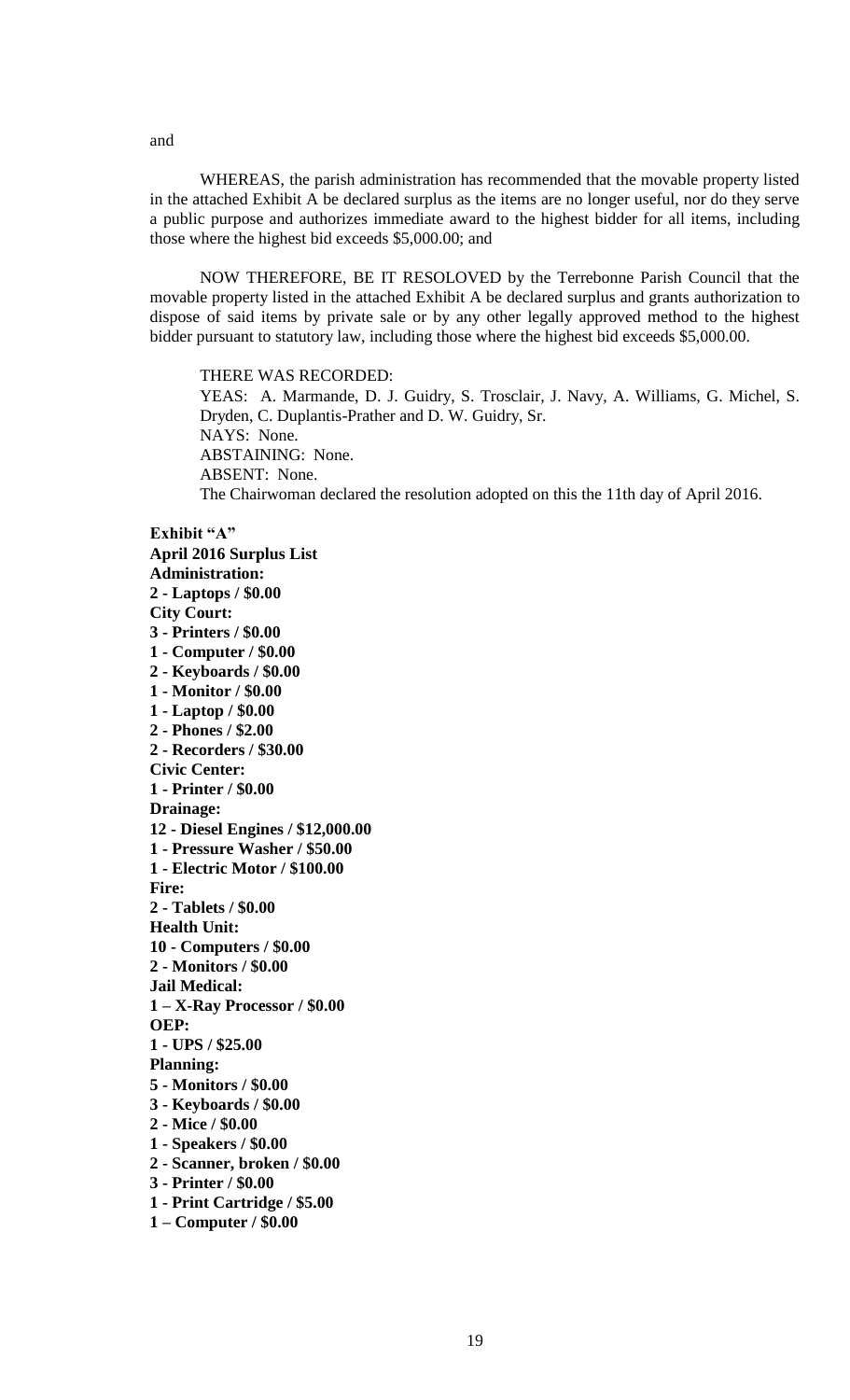**2 - Chairs / \$4.00 Purchasing: 1 - 2006 Dodge Stratus (Unit# 543) / \$2,000.00 Risk Management: 1 - Chair, broken / \$0.00 Road & Bridge: 1 - Keyboard / \$0.00 1 - Battery Backup / \$10.00 1 - Computer / \$0.00 1 - Monitor / \$0.00 1 - Laptop / \$0.00 Sales & Use Tax: 1 - Laptop / \$0.00 1 - Computer / \$0.00**

> OFFERED BY: Ms. C. Duplantis-Prather SECONDED BY: Mr. D. W. Guidry, Sr.

RESOLUTION NO. 16-152

WHEREAS, prices were obtained through the Louisiana State Commodity Catalog by the Terrebonne Parish Consolidated Government for the purpose of purchasing one new and unused (1) ½ Ton, Crew Cab 4X4 Pick-up Truck (2016 Dodge Ram 1500) for the Public Works Department under State Contract #4400008330/996119, and

WHEREAS, after careful review by Mike Toups, Public Works Director, it has been determined that the price of Thirty-Three Thousand Five Hundred Forty-Two Dollars and Ninety-Nine Cents (\$33,542.99) from Southland Dodge, Inc. for the purchase of one (1) new and unused ½ Ton, Crew Cab 4X4 Pick-up Truck (2016 Dodge Ram 1500) should be accepted as per the State Contract Vehicle Catalog and under the provisions set forth in the Louisiana Revised Statutes Title 39:1710, and

WHEREAS, the Parish Administration has recommended the acceptance of the price for the aforementioned vehicle purchase at a cost of Thirty-Three Thousand Five Hundred Forty-Two Dollars and Ninety-Nine Cents (\$33,542.99) as per the attached State Purchasing Contract Catalog.

NOW, THEREFORE BE IT RESOLVED by the Terrebonne Parish Council (Budget and Finance Committee), on behalf of the Terrebonne Parish Consolidated Government, that the recommendation of the Parish Administration be approved and that the purchase of the vehicle be accepted as per the attached forms.

THERE WAS RECORDED: YEAS: A. Marmande, D. J. Guidry, S. Trosclair, J. Navy, A. Williams, G. Michel, S. Dryden, C. Duplantis-Prather and D. W. Guidry, Sr. NAYS: None. ABSTAINING: None. ABSENT: None. The Chairwoman declared the resolution adopted on this the 11th day of April 2016.

Mr. D. J. Guidry moved, seconded by Mr. D. W. Guidry, Sr., "THAT, the Budget & Finance Committee introduce an ordinance to amend the 2016 Adopted Operating Budget and 5- Year Capital Outlay Budget of the Terrebonne Parish Consolidated Government for the following items and to provide for related matters: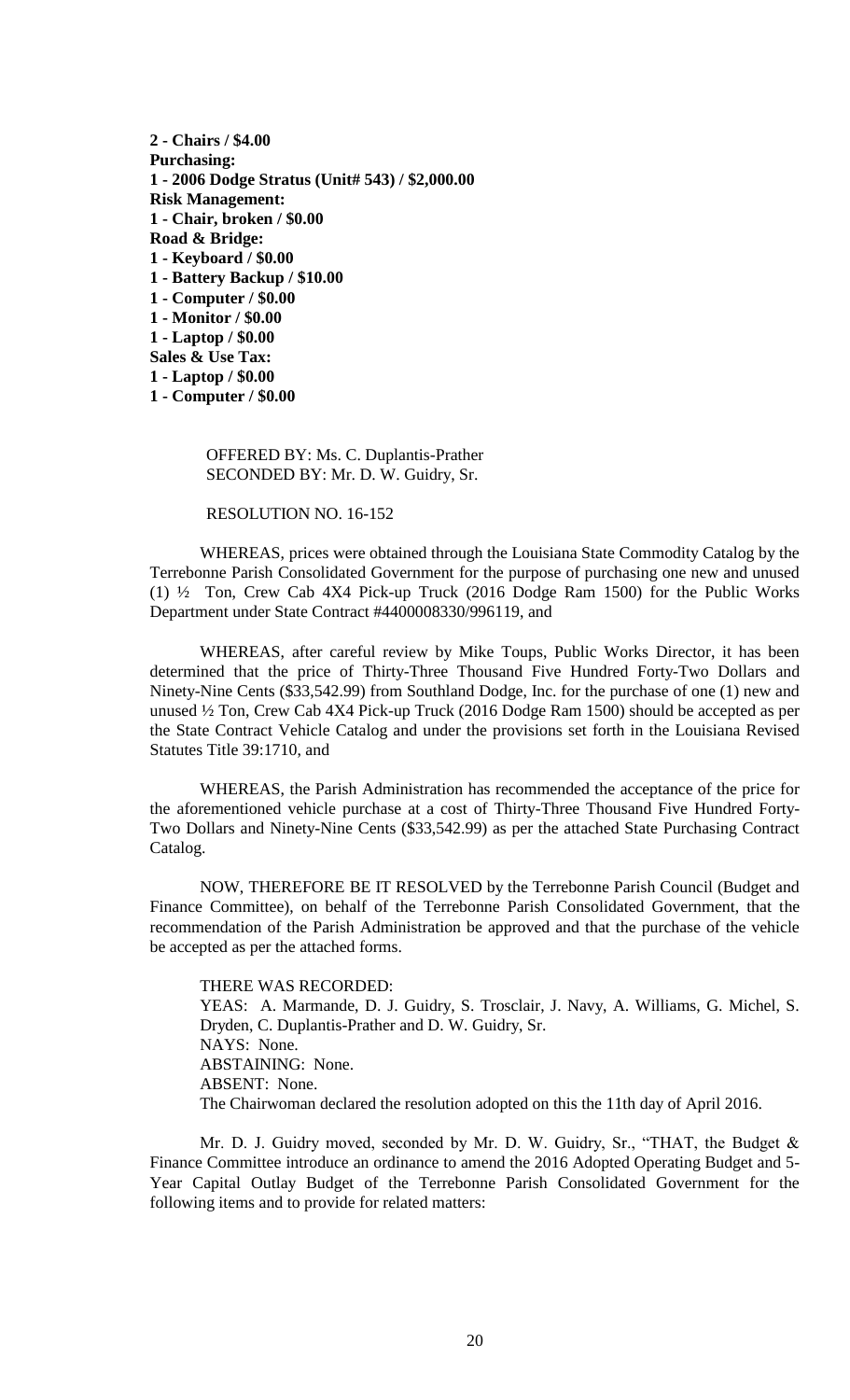I. Police Department – Vehicle, \$25,000 II. 2016 Atchafalaya Floodway High Water Event, \$4,751,329 III. Southdown Trails, \$7,313 IV. Police Department – Public Safety Program, \$29,635 V. Landfill, \$33,000

and call a public hearing on said matter on April 27, 2016 AT 6:30 p.m."

The Chairwoman called for the vote on the motion offered by Mr. D. J. Guidry. THERE WAS RECORDED: YEAS: A. Marmande, D. J. Guidry, S. Trosclair, J. Navy, A. Williams, G. Michel, S. Dryden, C. Duplantis-Prather and D. W. Guidry, Sr. NAYS: None. ABSENT: None. The Chairwoman declared the motion adopted.

Mr. D. J. Guidry moved, seconded by Mr. S. Trosclair, "THAT, the Budget & Finance Committee introduce an ordinance to amend the 2016 Adopted Operating Budget of the Terrebonne Parish Consolidated Government for the following items and to provide for related matters:

I. Parishwide Recreation Fund, \$12,000

and call a public hearing on said matter on April 27, 2016 at 6:30 p.m." **\*(Motion voted on after discussion)** 

Discussion ensued with several Committee members suggesting ideas that may benefit all recreation districts in Terrebonne Parish; and followed with the notation that all invoices and receipts for funds being allocated to the Recreation District No. 7 for equipment must be submitted to Administration prior approval by the board.

\*The Chairwoman called for the vote on the motion offered by Mr. D. J. Guidry. THERE WAS RECORDED: YEAS: A. Marmande, D. J. Guidry, S. Trosclair, J. Navy, A. Williams, G. Michel, S. Dryden, C. Duplantis-Prather and D. W. Guidry, Sr. NAYS: None. ABSENT: None. The Chairwoman declared the motion adopted.

OFFERED BY: Mr. S. Trosclair SECONDED BY: Mr. D. J. Guidry

RESOLUTION NO. 16-153

WHEREAS, prices were obtained through the Louisiana State Commodity Catalog by the Terrebonne Parish Consolidated Government for the purpose of the purchase and installation of security equipment for the Public Works Department, Government Buildings Division under State Contract #4400004772, and

WHEREAS, after careful review by David Drury, Government Facilities Manager, and Mike Toups, Public Works Director it has been determined that the price of Thirty-two Thousand, Nine Dollars and Twenty-five Cents (\$32,009.25) from LA Tech Security and Surveillance for the purchase and installation of security equipment should be accepted as per the attached State Purchasing Contract Catalog, and

WHEREAS, the Parish Administration has recommended the acceptance of the prices for the aforementioned security equipment purchase and installation at a total cost of Thirty-two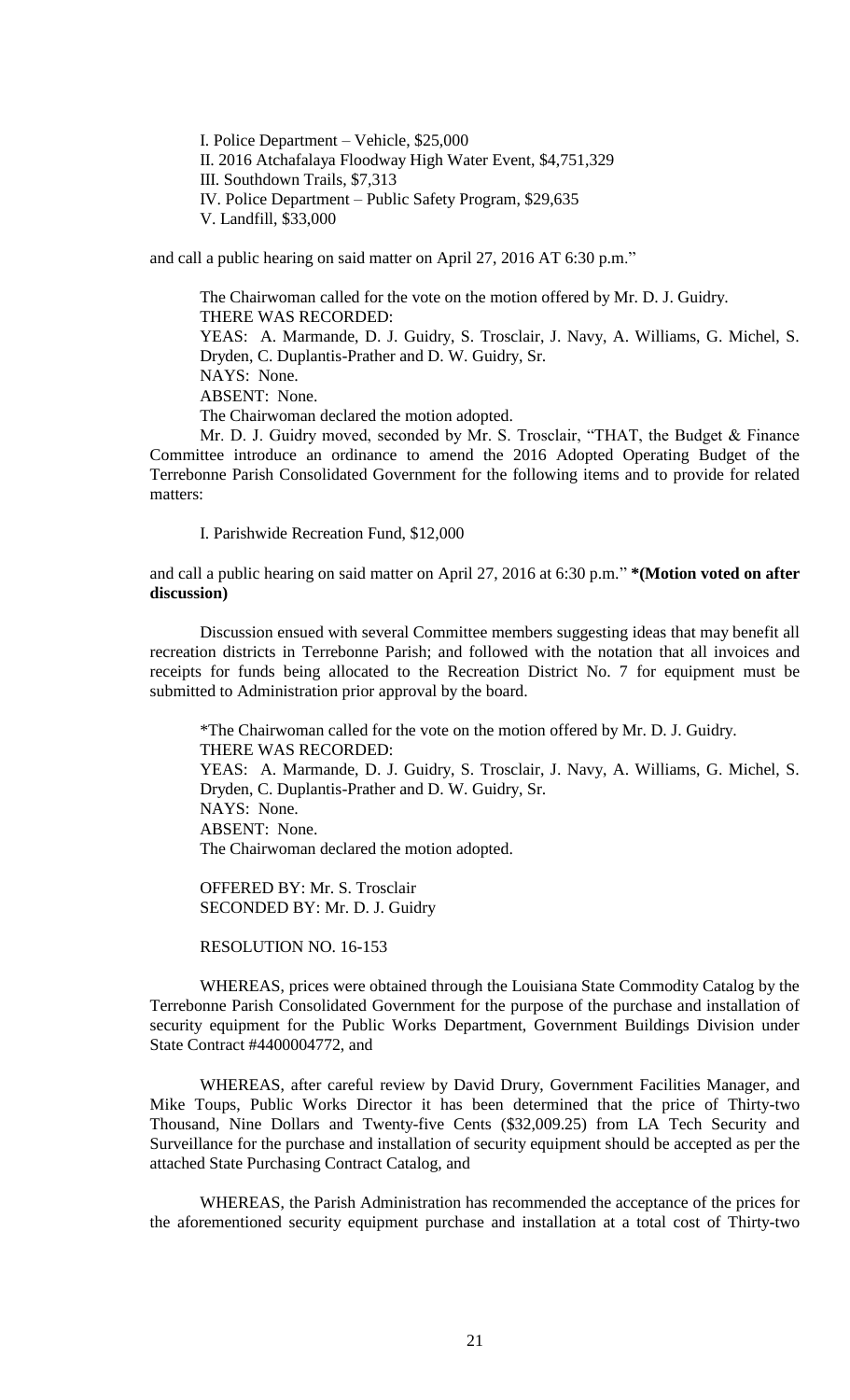Thousand, Nine Dollars and Twenty-five Cents (\$32,009.25) as per the attached State Purchasing Contract Catalog.

NOW, THEREFORE BE IT RESOLVED by the Terrebonne Parish Council (Budget and Finance Committee), on behalf of the Terrebonne Parish Consolidated Government, that the recommendation of the Parish Administration be approved and that the purchase and installation of the security equipment be accepted as per the attached forms.

THERE WAS RECORDED:

YEAS: A. Marmande, D. J. Guidry, S. Trosclair, J. Navy, A. Williams, G. Michel, S. Dryden, C. Duplantis-Prather and D. W. Guidry, Sr. NAYS: None.

ABSTAINING: None.

ABSENT: None.

The Chairwoman declared the resolution adopted on this the 11th day of April 2016.

Mr. D. J. Guidry moved, seconded by Ms. C. Duplantis-Prather, "THAT the Budget and Finance Committee introduce an ordinance authorizing Gordon E. Dove, Parish President, to enter into a lease agreement with the Fraternal Order of Police for a period of ten years, for \$1 per acre, payable in cash annually and in advance, beginning January 1, 2016 and commencing on December 31, 2025 and call a public hearing on April 27, 2016 at 6:30 p.m."

The Chairwoman called for the vote on the motion offered by Mr. D. J. Guidry. THERE WAS RECORDED: YEAS: A. Marmande, D. J. Guidry, S. Trosclair, A. Williams, G. Michel, S. Dryden, C. Duplantis-Prather and D. W. Guidry, Sr. NAYS: None. ABSENT: None. ABSTAINING: J. Navy. The Chairwoman declared the motion adopted.

OFFERED BY: Mr. D. J. Guidry SECONDED BY: Mr. S. Trosclair

RESOLUTION NO. 16-154

WHEREAS, the Terrebonne Parish Clerk of Court continues to need leased office space at 417 Goode Street to house records and other associated activities of his office and its related business transactions which necessitate work and services provided by his office, and

WHEREAS, the Terrebonne Parish Consolidated Government, as Intervener, has a statutory duty to provide office space for the Clerk of Court, and

WHEREAS, an adjacent parcel of ground continues to be available for use as a parking area and a place for the Parish compactor/dumpster in the southeast corner of the subject parcel of ground, and

WHEREAS, as the Lessor owns the building with office space and adjacent parking suitable for the needs of Lessee and at a price agreeable to Intervener, the parties herein agree to hereby enter into this lease.

NOW, THEREFORE BE IT RESOLVED by the Terrebonne Parish Council (Budget and Finance Committee), on behalf of the Terrebonne Parish Consolidated Government, that it does hereby approve and authorize Parish President, Gordon E. Dove to execute the renewal of a lease upon approval by the Legal Department with Scott F. Shaw and Susan Shaw Nickel for a term not to exceed one year and not to exceed \$4,012.41 per month.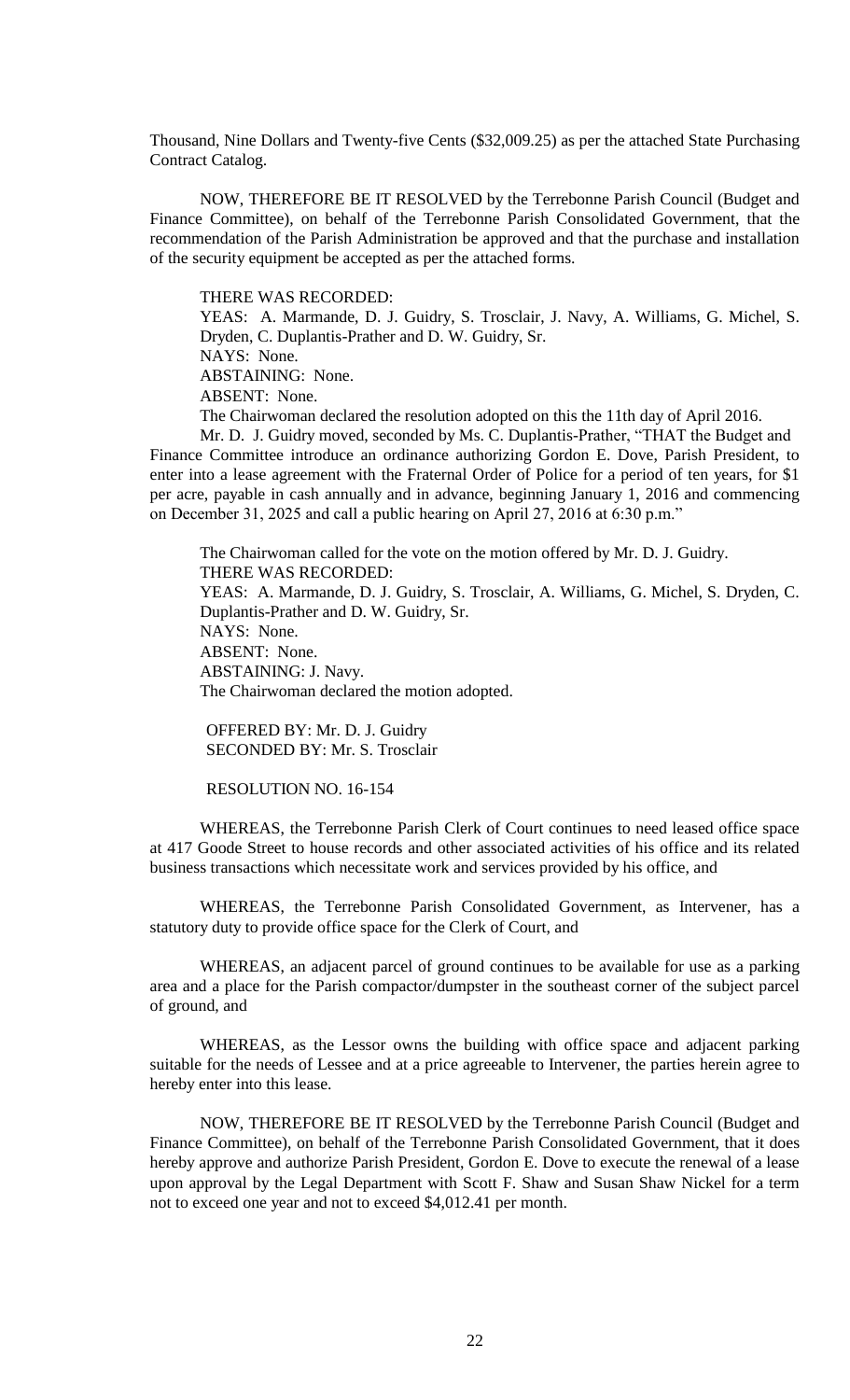THERE WAS RECORDED: YEAS: A. Marmande, D. J. Guidry, S. Trosclair, J. Navy, A. Williams, G. Michel, S. Dryden, C. Duplantis-Prather and D. W. Guidry, Sr. NAYS: None. ABSTAINING: None. ABSENT: None. The Chairwoman declared the resolution adopted on this the 11th day of April 2016.

Ms. Lucretia McBride, a Houma resident, addressed the Committee relative to the matter of the renewal of the lease with Scott F. Shaw and Susan Shaw Nickel. Ms. McBride questioned whether or not the renewal is for both buildings at this location or one for the use by the Clerk of Court, and questioned why the parish is leasing a building when they should buy property for this undertaking.

Parish Manager A. Levron stated that the aforementioned lease is one that has been in place for a number of years (approximately twenty) and it is up for renewal. This building provides space for the Clerk of Courts Election Division; and noted that Administration is complying with the Clerk of Courts request.

Several Committee members questioned the amount of monies that is being paid in rental fees and suggested that the parish may have to look into purchasing a building for this purpose.

Ms. C. Duplantis-Prather moved, seconded by Mr. S. Trosclair, "THAT, there being no further business to come before the Budget & Finance Committee, the meeting be adjourned."

The Chairwoman called for the vote on the motion offered by Ms. C. Duplantis-Prather. THERE WAS RECORDED:

YEAS: A. Marmande, D. J. Guidry, S. Trosclair, J. Navy, A. Williams, G. Michel, S. Dryden, C. Duplantis-Prather and D. W. Guidry, Sr.

NAYS: None. ABSENT: None.

The Chairwoman declared the motion adopted and the meeting was adjourned at 6:07 p.m.

Arlanda J. Williams, Chairwoman

Tammy E. Triggs, Minute Clerk

Ms. A. Williams moved, seconded by Ms. C. Duplantis-Prather, "THAT, the Council accept and ratify the minutes of the Budget and Finance Committee meeting held on 04/11/16."

The Chairman called for a vote on the motion offered by Ms. A. Williams. THERE WAS RECORDED: YEAS: A. Marmande, D. J. Guidry, S. Trosclair, J. Navy, A. Williams, G. Michel, S. Dryden, C. Duplantis-Prather and D. W. Guidry Sr. NAYS: None. ABSENT: None. The Chairman declared the motion adopted.

The Chairman called for a report on the Policy, Procedure and Legal Committee meeting held on 04/11/16, whereupon the Committee Chairman rendered the following:

# **POLICY, PROCEDURE, & LEGAL COMMITTEE**

#### **APRIL 11, 2016**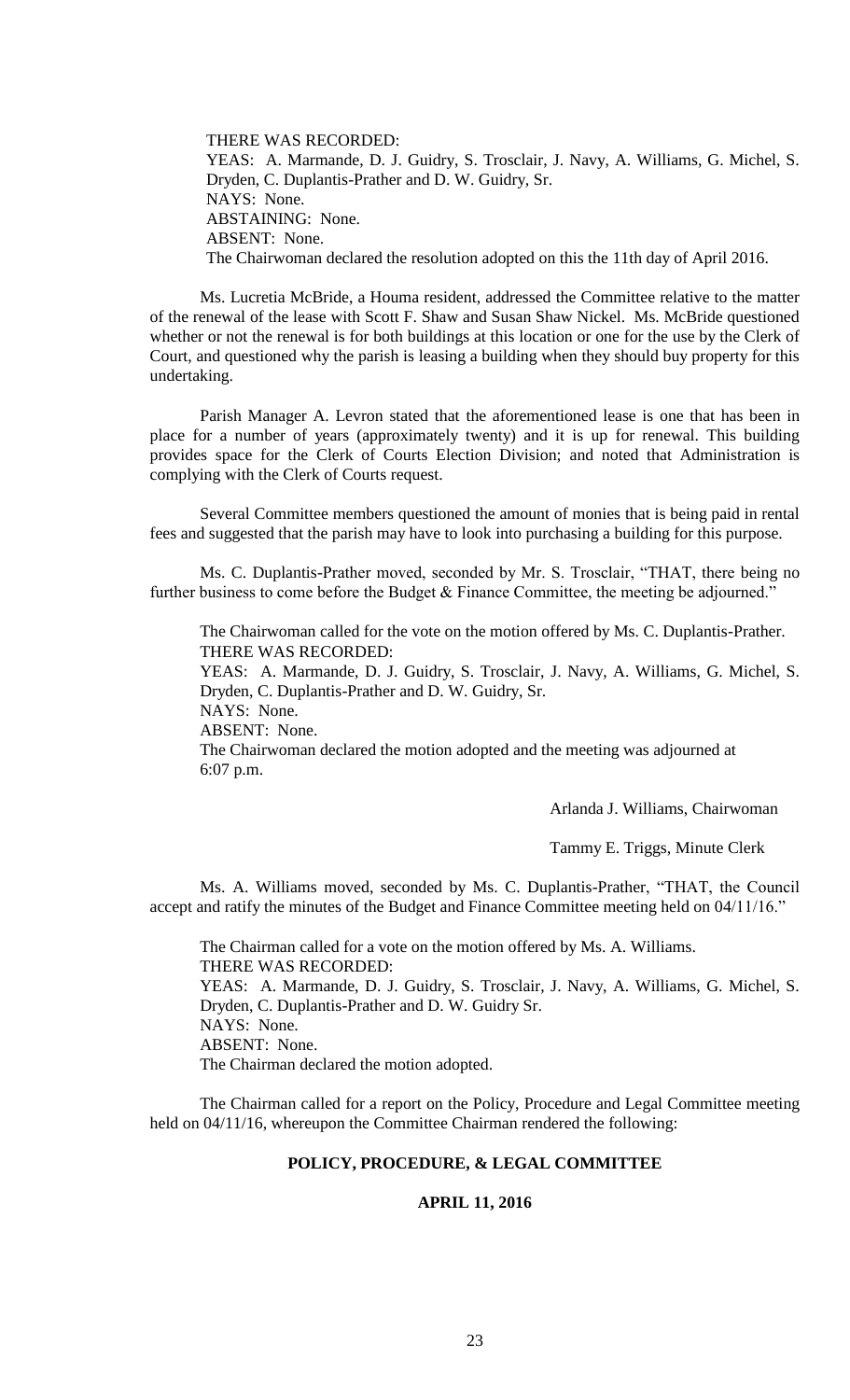The Chairman, Darrin W. Guidry, Sr., called the Policy, Procedure, & Legal Committee meeting to order at 6:09 p. m. in the Terrebonne Parish Council Meeting Room with an Invocation offered by Committee member G. Michel and the Pledge of Allegiance led by Committee member C. Duplantis-Prather. Upon roll call, Committee Members recorded as present were: A. Marmande, D. J. Guidry, S. Trosclair, J. Navy, A. Williams, G. Michel, S. Dryden, C. Duplantis-Prather and D. W. Guidry, Sr. A quorum was declared present.

OFFERED BY: Mr. G. Michel SECONDED BY: Mr. A. Marmande

RESOLUTION NO. 16-155

# A RESOLUTION AUTHORIZING THE PARISH PRESIDENT TO EXECUTE A COOPERATIVE ENDEAVOR AGREEMENT BETWEEN THE TERREBONNE PARISH CONSOLIDATED GOVERNMENT AND VANDEBILT CATHOLIC HIGH

WHEREAS, Article VII, Section 14 of the Louisiana Constitution provides that "[F]or a public purpose, the state and its political subdivisions or political corporations may engage in cooperative endeavors with each other, with the United States or its agencies, or with any public or private association, corporation or individual"; and,

WHEREAS, the students of VANDEBILT through the school's community service programs provide countless hours of recreation and service to young people and needy citizens in the Terrebonne Parish community; and

WHEREAS, with just one program, One Hundred Eighty-Six VANDEBILT seniors provide recreation and support to at-risk children in the parish through the Campus Ministry's annual Christmas Project by providing toys, school supplies and clothing along with spending a day with children reading, crafting and recreating; and

WHEREAS, TPCG currently waives certain fees associated with the use for graduation ceremonies of the Houma-Terrebonne Civic Center for public schools in Terrebonne Parish and desires to waive the same fees for the students of VANDEBILT; and

WHEREAS, TPCG finds that its expenditure or transfer according to the terms of this cooperative endeavor, taken as a whole, is not gratuitous, and that it has a demonstrable, objective, and reasonable expectation of receiving at least equivalent value in exchange for the expenditure or transfer of its public funds; and

NOW THEREFORE BE IT RESOLVED that the Terrebonne Parish Consolidated Government hereby authorizes its Parish President to execute any and all documents necessary to effectuate this Cooperative Endeavor Agreement in accordance with substantially the same terms as the attached documents.

THERE WAS RECORDED: YEAS: A. Marmande, D. J. Guidry, S. Trosclair, J. Navy, A. Williams, G. Michel, S. Dryden, C. Duplantis-Prather and D. W. Guidry, Sr. NAYS: None. ABSTAINING: None. ABSENT: None. The Chairwoman declared the resolution adopted on this the 11th day of April 2016.

OFFERED BY: Ms. C. Duplantis-Prather SECONDED BY: Mr. G. Michel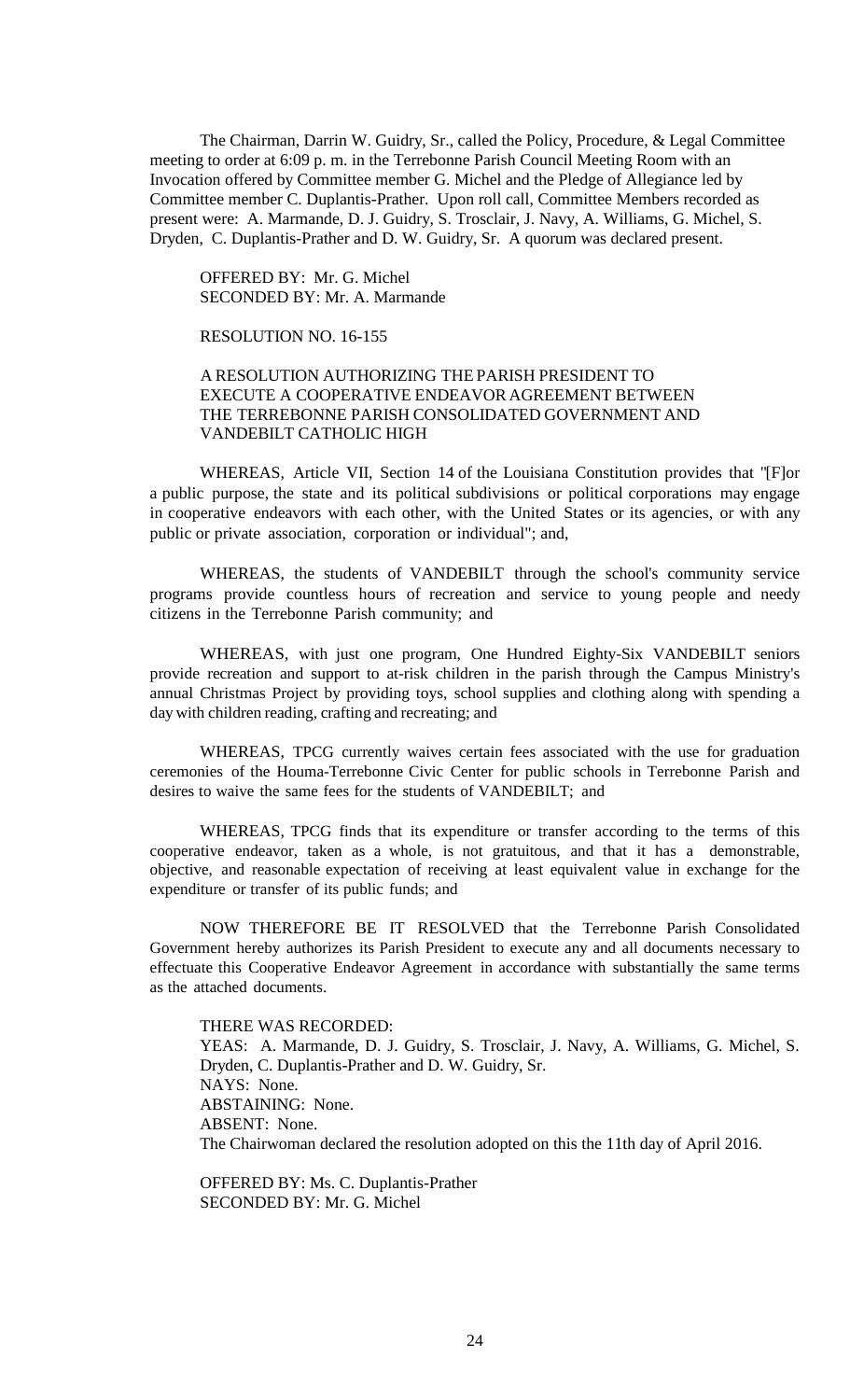RESOLUTION NO. 16-155-A

WHEREAS, it is a requirement of R.S.44:1 et seq. to have an individual appointed to be Custodian of Public Records for Terrebonne Parish Consolidated Government,

NOW, THEREFORE BE IT RESOLVED, by the Terrebonne Parish Council, on behalf of the Terrebonne Parish Consolidated Government that: Mart Black, Director of Coastal Protection and Restoration be appointed Custodian of Public Records for Terrebonne Parish Consolidated Government.

THERE WAS RECORDED:

YEAS: A. Marmande, D. J. Guidry, S. Trosclair, J. Navy, A. Williams, G. Michel, S. Dryden, C. Duplantis-Prather and D. W. Guidry, Sr. NAYS: None. ABSTAINING: None. ABSENT: None. The Chairwoman declared the resolution adopted on this the 11th day of April 2016.

Ms. Lucretia McBride, a Houma resident, commended Parish President Gordon Dove for his recommendation of Mr. Mart Black as Custodian of Public Records.

Committee member G. Michel thanked Mr. A. Levron for a job well done and congratulated Mr. Mart Black for his appointment to Custodian of Public Records.

The Chairman called for the vote on the motion offered by Ms. C. Duplantis-Prather. THERE WAS RECORDED: YEAS: A. Marmande, D. J. Guidry, S. Trosclair, J. Navy, A. Williams, G. Michel, S. Dryden, C. Duplantis-Prather and D. W. Guidry, Sr. NAYS: None. ABSENT: None. The Chairman declared the motion adopted.

Ms. A. Williams moved, seconded by Ms. C. Duplantis-Prather and Mr. A. Marmande, "THAT, the Policy, Procedure, & Legal Committee approve the co-sponsorship of the Terrebonne Parish Relay for Life event to be held on Saturday, April 23, 2016 at the Houma-Terrebonne Civic Center."

The Chairman called for the vote on the motion offered by Ms. A. Williams. THERE WAS RECORDED: YEAS: A. Marmande, D. J. Guidry, S. Trosclair, J. Navy, A. Williams, G. Michel, S. Dryden, C. Duplantis-Prather and D. W. Guidry, Sr. NAYS: None. ABSENT: None. The Chairman declared the motion adopted.

Ms. A. Williams moved, seconded by Ms. C. Duplantis-Prather, "THAT, the Policy, Procedure, & Legal Committee approve the co-sponsorship of the Kiwanas "A Taste of Terrebonne" Event to be held on May 14, 2016."

The Chairman called for the vote on the motion offered by Ms. A. Williams. THERE WAS RECORDED: YEAS: G. Michel, S. Dryden, C. Duplantis-Prather, D. W. Guidry, Sr., A. Marmande, D. J. Guidry, S. Trosclair, J. Navy, and A. Williams. NAYS: None. ABSENT: None. The Chairman declared the motion adopted.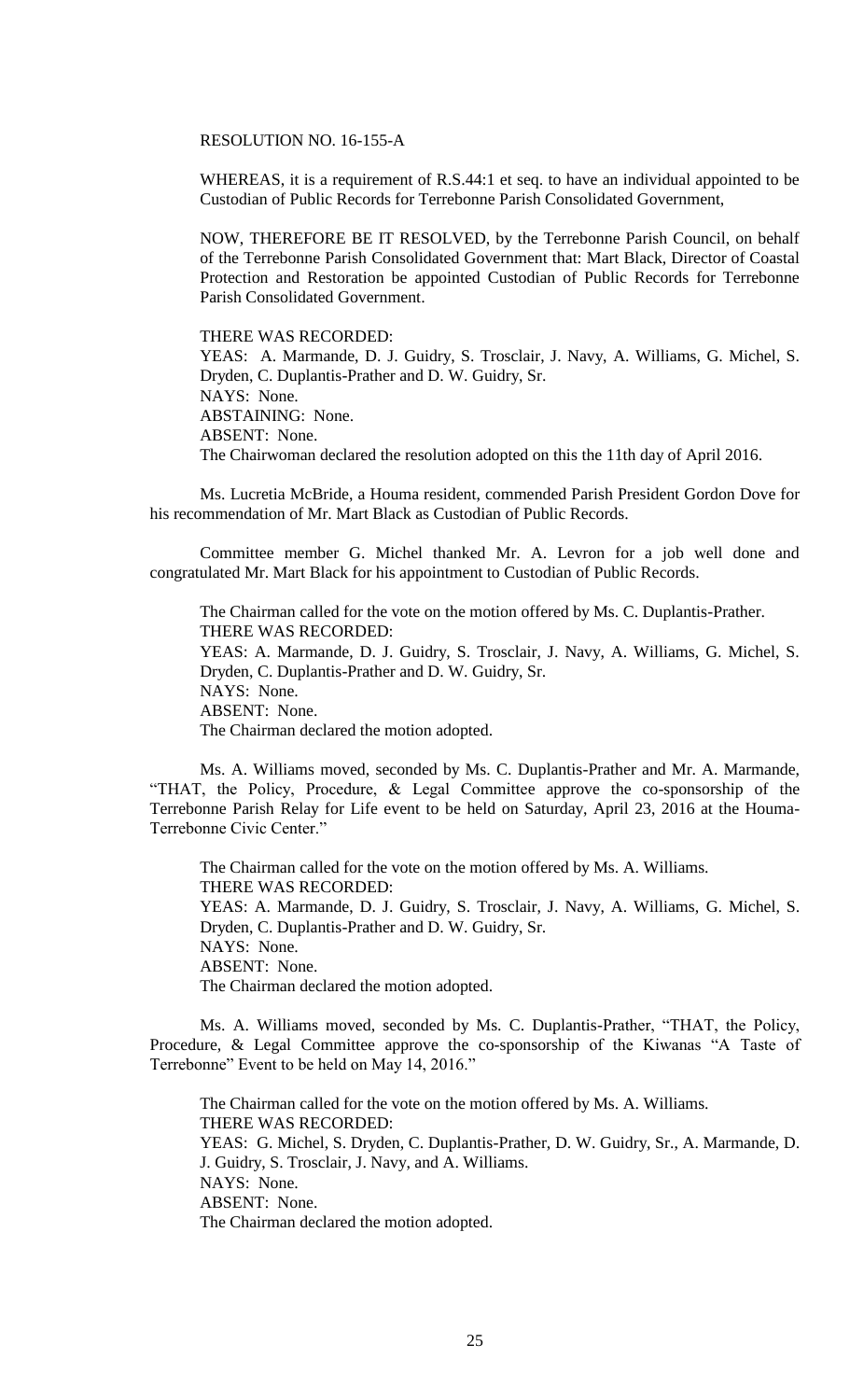Ms. C. Duplantis-Prather moved, seconded by Mr. G. Michel, "THAT, the Policy, Procedure, & Legal Committee approve the co-sponsorship of CASA of Terrebonne 9<sup>th</sup> Annual Crawfish Boil Off and 5K on Saturday, May 14, 2016 at the Houma-Terrebonne Civic Center."

The Chairman called for the vote on the motion offered by Ms. C. Duplantis-Prather. THERE WAS RECORDED: YEAS: A. Marmande, D. J. Guidry, S. Trosclair, J. Navy, A. Williams, G. Michel, S. Dryden, C. Duplantis-Prather and D. W. Guidry, Sr. NAYS: None. ABSENT: None. The Chairman declared the motion adopted.

Mr. G. Michel moved, seconded by Mr. S. Trosclair, "THAT, there being no further business to come before the Policy, Procedure, & Legal Committee, the meeting be adjourned."

The Chairman called for the vote on the motion offered by Mr. G. Michel. THERE WAS RECORDED: YEAS: A. Marmande, D. J. Guidry, S. Trosclair, J. Navy, A. Williams, G. Michel, S. Dryden, C. Duplantis-Prather and D. W. Guidry, Sr. NAYS: None. ABSENT: None.

The Chairman declared the motion adopted and the meeting was adjourned at 6:13 p. m.

Darrin W. Guidry, Sr., Chairman

Tammy E. Triggs, Minute Clerk

Mr. D. W. Guidry Sr. moved, seconded by Mr. G. Michel, "THAT, the Council accept and ratify the minutes of the Policy, Procedure and Legal Committee meeting held on 04/11/16."

The Chairman called for a vote on the motion offered by Mr. D. W. Guidry Sr. THERE WAS RECORDED: YEAS: A. Marmande, D. J. Guidry, S. Trosclair, J. Navy, A. Williams, G. Michel, S. Dryden, C. Duplantis-Prather and D. W. Guidry Sr. NAYS: None. ABSENT: None. The Chairman declared the motion adopted.

The Chairman called for a report on the Public Services Committee meeting held on 04/11/16, whereupon the Committee Chairwoman noting ratification of minutes calls a public hearing on April 27, 2016 at 6:30 p.m., rendered the following:

### **PUBLIC SERVICES COMMITTEE**

# **APRIL 11, 2016**

The Chairwoman, C. Duplantis-Prather, called the Public Services Committee meeting to order at 6:16 p. m. in the Terrebonne Parish Council Meeting Room with an Invocation offered by Committee member D. W. Guidry, Sr. and the Pledge of Allegiance led by Committee member D. J. Guidry. Upon roll call, Committee Members recorded as present were: A. Marmande, D. J. Guidry, S. Trosclair, J. Navy, A. Williams, G. Michel, S. Dryden, C. Duplantis-Prather and D. W. Guidry, Sr. A quorum was declared present.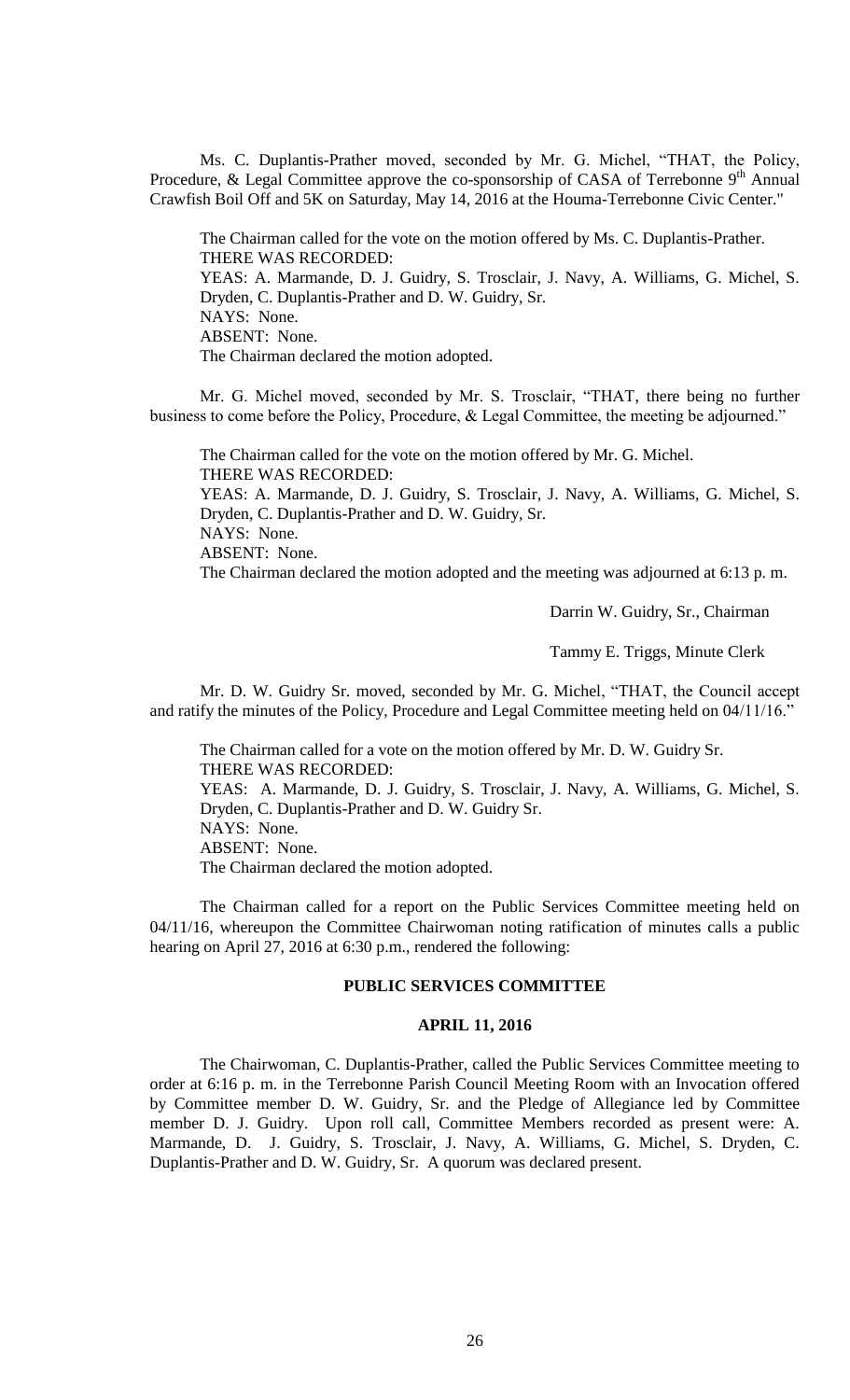Committee member J. Navy explained that Agenda Item 1, Discussion and possible action relative to an "alleged" chemical leakage/dumping issue in Village East Subdivision on Thomas Drive, has been resolved and no action is necessary.

OFFERED BY: Mr. D. J. Guidry SECONDED BY: Mr. A. Marmande

RESOLUTION NO. 16-156

A resolution authorizing the Parish President to execute a contract for professional veterinary services with Leslie Hopes, DVM.

WHEREAS, the Terrebonne Parish Animal Shelter (TPAS) is an open admission shelter that receives orphaned, seized, stray, and/or surrendered animals; and

WHEREAS, the TPAS requires the services of a veterinarian for the benefit of impounded animals; and

WHEREAS, Terrebonne Parish Consolidated Government desires to engage a part-time veterinarian, namely Dr. Leslie Hopes; and

WHEREAS, Dr. Leslie Hopes has agreed to enter into a contract for professional veterinary services containing substantially the same terms as those set out in the attached contract.

NOW, THEREFORE, BE IT RESOLVED by the Terrebonne Parish Council (Budget and Finance Committee), on behalf of Terrebonne Parish Consolidated Government that the Parish President, Gordon Dove, is hereby authorized to execute a contract with Dr. Leslie Hopes for professional veterinary services containing substantially the same terms as those set out in the attached contract.

THERE WAS RECORDED:

YEAS: A. Marmande, D. J. Guidry, S. Trosclair, J. Navy, A. Williams, G. Michel, S. Dryden, C. Duplantis-Prather and D. W. Guidry, Sr. NAYS: None. ABSTAINING: None. ABSENT: None. The Chairwoman declared the resolution adopted on this the 11th day of April 2016.

Mr. D. W. Guidry, Sr. moved, seconded by Mr. D. J. Guidry, "THAT, the Public Services Committee introduce an ordinance that will establish a '4-Way Stop' at Port Royal Way and Bridgeport Way and call a public hearing on April 27, 2016 at 6:30 p.m."

The Chairwoman called for the vote on the motion offered by Mr. D. W. Guidry, Sr. THERE WAS RECORDED: YEAS: A. Marmande, D. J. Guidry, S. Trosclair, J. Navy, A. Williams, G. Michel, S. Dryden, C. Duplantis-Prather and D. W. Guidry, Sr. NAYS: None. ABSENT: None. The Chairwoman declared the motion adopted.

OFFERED BY: Mr. D. J. Guidry SECONDED BY: Mr. D. W. Guidry, Sr.

RESOLUTION NO. 16-157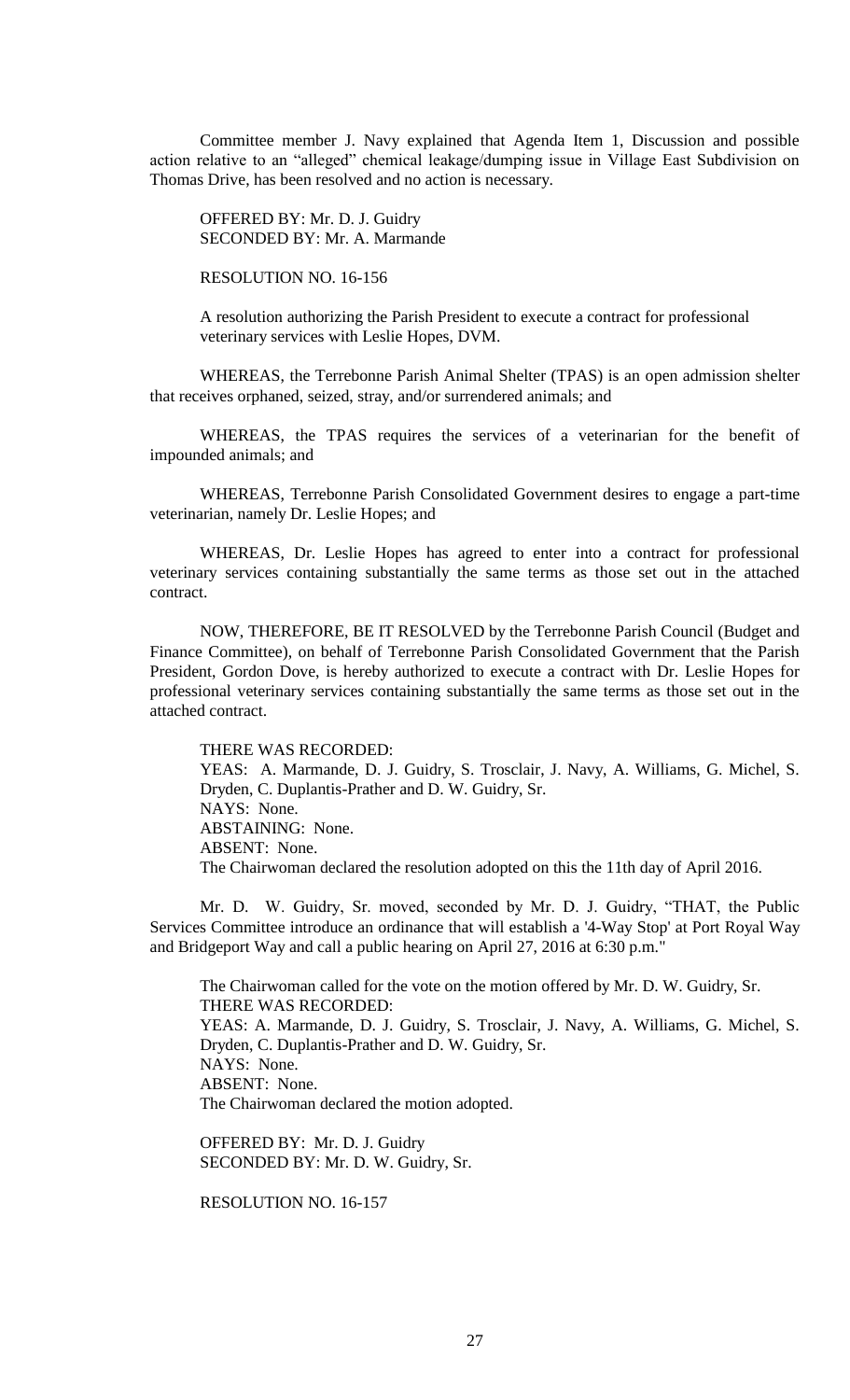A RESOLUTION AUTHORIZING THE EXECUTION OF CHANGE ORDER NO. 1 TO THE CONSTRUCTION AGREEMENT FOR PARISH PROJECT NO. 10-SEW-96, ASHLAND WETLAND ASSIMILATION DISCHARGE SYSTEM PROJECT, CWSRF CONTRACT NO. 221492-01, CONTINGENT UPON THE APPROVAL OF THE LOUISIANA DEPARTMENT OF ENVIRONMENTAL QUALITY (LA DEQ).

WHEREAS, the Terrebonne Parish Consolidated Government did enter into a Construction Agreement with Cycle Construction Company, LLC, dated August 18, 2015, Recordation Number 1487686, for Parish Project No. 10-SEW-96, Ashland Wetland Assimilation Discharge System Project, CWSRF Contract No. 221492-01, Terrebonne Parish, Louisiana, and

WHEREAS, Providence/GSE Associates, LLC, the Project Engineer has recommended this Change Order No. 1, for the necessary modified tie-in to the existing 24" Ductile Iron Sewer Force Main, including 3' Flange x PE Spool and Hy Mac Coupling and the realignment of the tie-in to the weir box, and deleting the original tie-in method and a credit for Contractor's reimbursement of permit modifications, and

WHEREAS, this Change Order will increase the contract price, in the amount of \$43,835.90, with an increase of 80 calendar days.

NOW THEREFORE BE IT RESOLVED, by the Terrebonne Parish Council (Public Services Committee), on behalf of the Terrebonne Parish Consolidated Government, does hereby approve this Change Order No. 1 to the Construction Agreement for an increase of \$43,835.90 and authorizes Parish President Gordon E. Dove to execute this Change Order No. 1 to the Construction Agreement for the Ashland Wetland Assimilation Discharge System Project, Parish Project No. 10-SEW-96, CWSRF Contract No. 221492-01, and

BE IT FURTHER RESOLVED, that a certified copy of the resolution be forwarded to the Engineer, Providence/GSE Associates, LLC.

THERE WAS RECORDED: YEAS: A. Marmande, D. J. Guidry, S. Trosclair, J. Navy, A. Williams, G. Michel, S. Dryden, C. Duplantis-Prather and D. W. Guidry, Sr. NAYS: None. ABSTAINING: None. ABSENT: None. The Chairwoman declared the resolution adopted on this the 11th day of April 2016.

Upon questioning, Parish Manager A. Levron explained that, at this time, treated waste water is being pushed into the Houma Navigational Canal and the aforementioned project will divert the water into the wetlands to the south of Saint Louis Canal to private property for the betterment of the parish; and noted that this Change Order had to be done to accommodate some field order changes.

Parish President Gordon Dove explained that when the Ashland Wetland Assimilation Discharge System is in place, six million gallons of fresh water will be put into this system to help the eco system.

OFFERED BY: Ms. A. Williams SECONDED BY: Mr. D. W. Guidry, Sr.

RESOLUTION NO. 16-158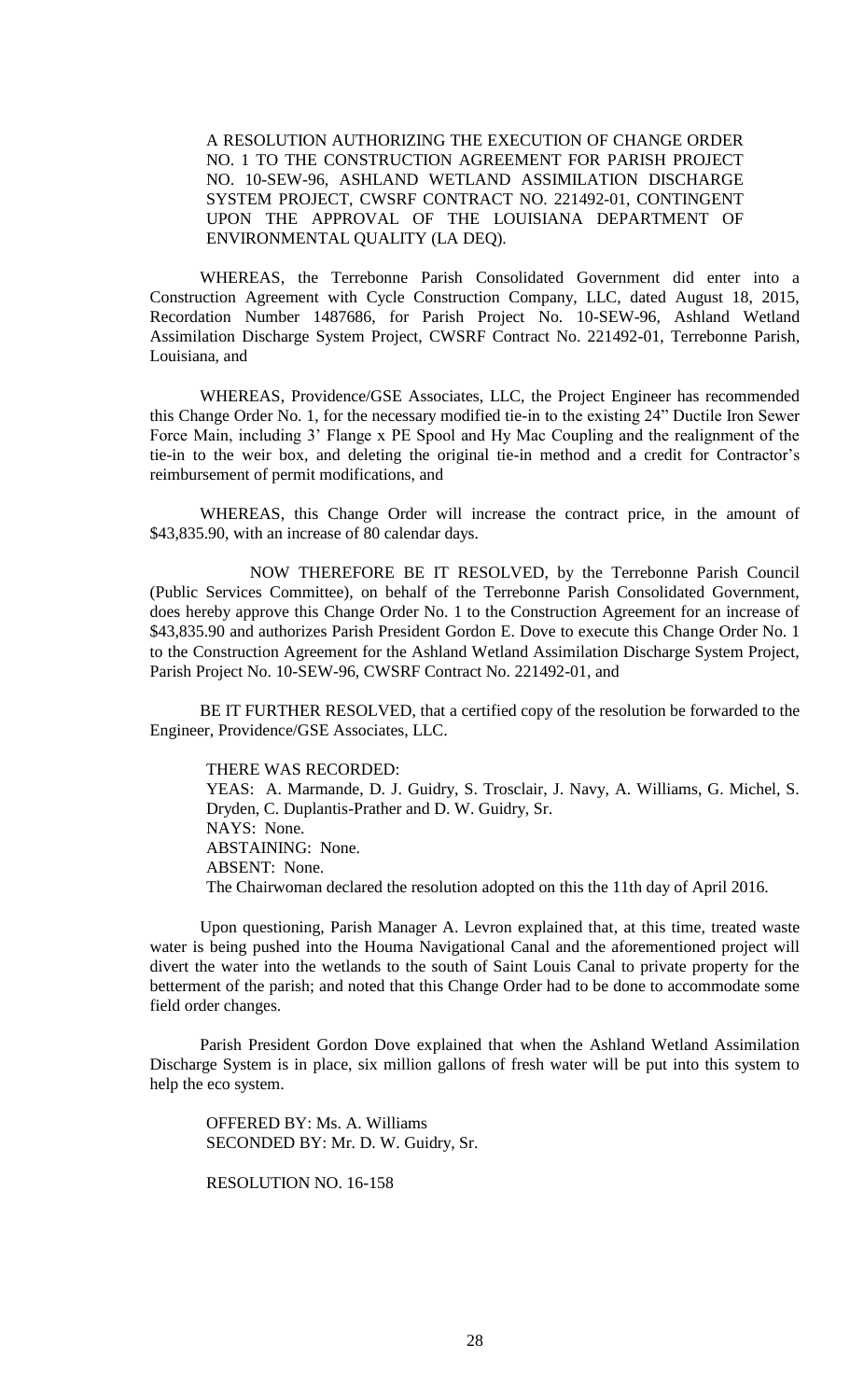A Resolution authorizing the execution of Change Order No. 1 (Balancing) to the

Construction Agreement for Parish Project No. 03-DRA-03, Bayou LaCarpe Watershed Project, Location "A" Outfall Ditch, Terrebonne Parish, Louisiana.

WHEREAS, the Terrebonne Parish Consolidated Government entered into a construction agreement dated February 5, 2015, with Beverly Construction Company, LLC, Recordation Number 1489348, for Parish Project 13-DRA-03, Bayou LaCarpe Watershed Project, Location "A" Outfall Ditch, Terrebonne Parish, Louisiana, and

WHEREAS, this change order has been recommended so as to adjust the estimated contract item quantities for the completion of the project described on the attached Change Order No. 1 (Balancing) for the above referenced project, and

WHEREAS, the Contractor is requesting a total of three (3) calendar days because of inclement weather throughout the contract, and

WHEREAS, this change order will decrease the overall contract price by Thirty-Nine Thousand, Four Hundred Fifty-Two Dollars and Ten Cents (-\$39,452.10), and

WHEREAS, this Change Order No. 1 (Balancing) has been recommended by the Engineer, Providence/GSE Associates, LLC, for this project.

NOW, THEREFORE BE IT RESOLVED that the Terrebonne Parish Council on behalf of the Terrebonne Parish Consolidated Government, does hereby approve and authorize the execution by Terrebonne Parish President Gordon E. Dove of Change Order No. 1 (Balancing) to the construction agreement with Beverly Construction Company, LLC for Parish Project No. 03- DRA-03, Bayou LaCarpe Watershed Project, Location "A" Outfall Ditch, Terrebonne Parish, Louisiana for an decrease in the amount of Thirty-Nine Thousand, Four Hundred Fifty-Two Dollars and Ten Cents (-\$39,452.10) to the contract amount as described on Change Order No. 1 (Balancing), and

BE IT FURTHER RESOLVED that a certified copy of the resolution be forwarded to the Engineer, Providence/GSE Associates, LLC.

THERE WAS RECORDED: YEAS: A. Marmande, D. J. Guidry, S. Trosclair, J. Navy, A. Williams, G. Michel, S. Dryden, C. Duplantis-Prather and D. W. Guidry, Sr. NAYS: None. ABSTAINING: None. ABSENT: None. The Chairwoman declared the resolution adopted on this the 11th day of April 2016.

OFFERED BY: Mr. D. J. Guidry SECONDED BY: Ms. A. Williams

# RESOLUTION NO. 16-159

A resolution authorizing the execution of Change Order No. 3 for the Construction Agreement for Parish Project No. 12-CHSE-12, Courthouse Annex Generator, Terrebonne Parish, Louisiana.

WHEREAS, the Terrebonne Parish Consolidated Government entered into a contract dated August 3, 2015 with Thomassie Construction, Inc., Recordation Number 1486521, for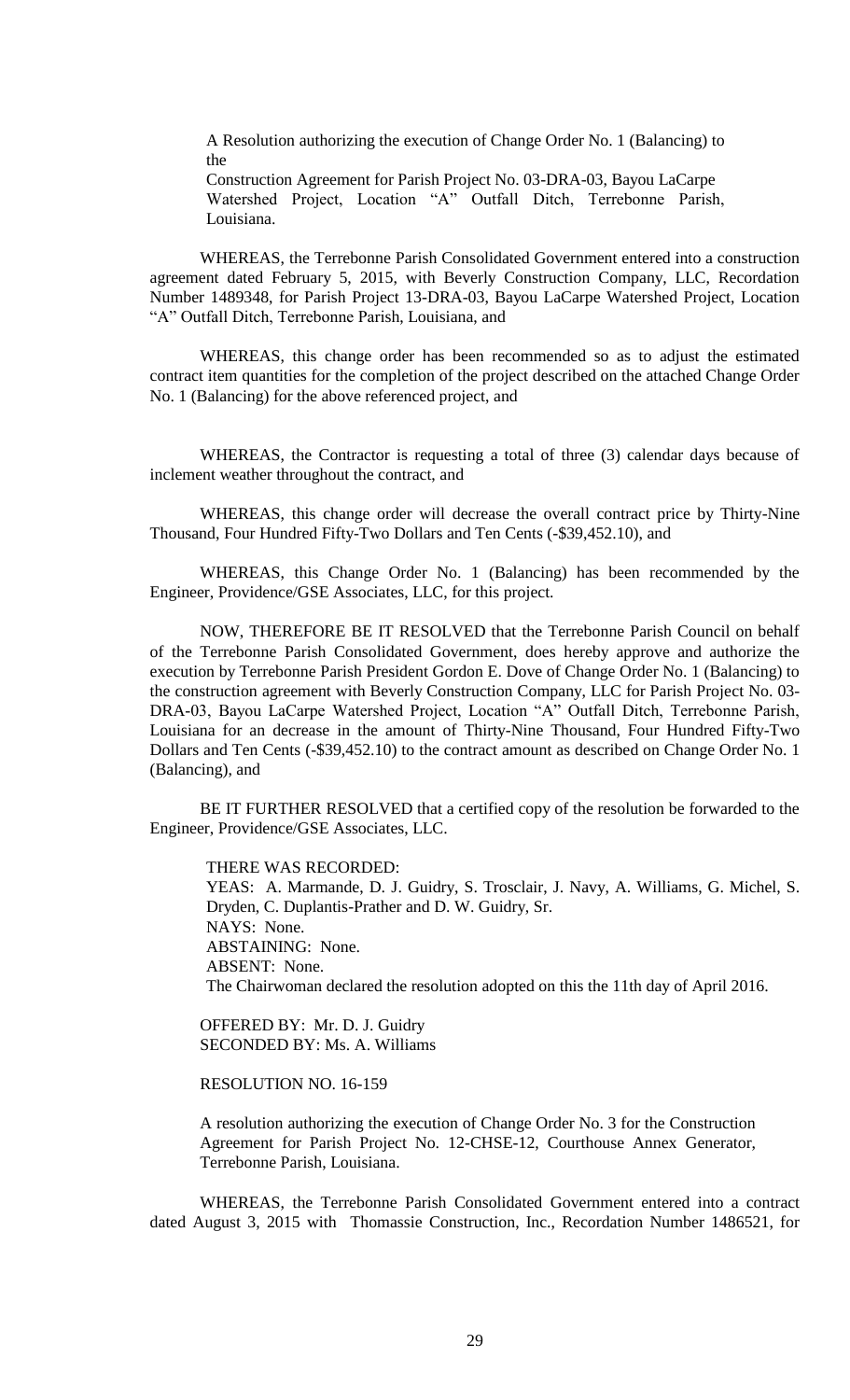Parish Project No. 12-CHSE-12, Courthouse Annex Generator, Terrebonne Parish Consolidated Government, Terrebonne Parish, Louisiana, and

WHEREAS, this change order has been recommended so as to adjust the estimated contract item quantities for the completion of the project described on the attached Change Order No. 3 for the above referenced project, and

WHEREAS, this change order will decrease the overall contract price by Four Thousand, Two Hundred Dollars and Eighteen Cents (-\$4,200.18), and

WHEREAS, this Change Order No. 3 had been recommended by the Engineer, Providence/GSE Associates, LLC, for this project.

NOW, THEREFORE BE IT RESOLVED that the Terrebonne Parish Council on behalf of the Terrebonne Parish Consolidated Government, does hereby approve and authorize the execution by Terrebonne Parish President Gordon E. Dove of Change Order No. 3 to the construction agreement with Thomassie Construction, Inc. for Parish Project No. 13-CHSE-12, Courthouse Annex Generator, Terrebonne Parish, Louisiana, for an increase to the contract amount of Four Thousand, Two Hundred Dollars and Eighteen Cents (-\$4,200.18), and

BE IT FURTHER RESOLVED that a certified copy of the resolution be forwarded to Engineer, Providence/GSE Associates, LLC.

THERE WAS RECORDED: YEAS: A. Marmande, D. J. Guidry, S. Trosclair, J. Navy, A. Williams, G. Michel, S. Dryden, C. Duplantis-Prather and D. W. Guidry, Sr. NAYS: None. ABSTAINING: None. ABSENT: None. The Chairwoman declared the resolution adopted on this the 11th day of April 2016.

OFFERED BY: Ms. A. Williams SECONDED BY: Mr. D. W. Guidry, Sr.

# RESOLUTION NO. 16-160

A resolution ratifying the Parish Presidents approval of Amendment No. 1 to the Engineering Agreement for Parish Project No. 16-EMG-03, "Mississippi River Backwater Flooding – Geraldine Levee and Tut's Court Area", Terrebonne Parish, Louisiana.

WHEREAS, the Terrebonne Parish Consolidated Government did declare a state of emergency on January 4, 2016, as a pre-emptive measure in the event that back water flooding from the Atchafalaya River will present an imminent treat affective the property and people of Terrebonne Parish, and

WHEREAS, this Emergency Declaration gives the Parish President the authority to take actions on documents pertaining to the event, and

WHEREAS, currently the state of emergency has been extended through March  $25<sup>th</sup>$ , 2016, and

WHEREAS, the Terrebonne Parish Consolidated Government did enter into an original engineering agreement with Grand Isle Shipyard, Coastal Design & Engineering (GIS) dated February 19, 2016, recordation number 1500855, for the "Mississippi River Backwater Flooding – Geraldine Levee and Tut's Court Area" identified as Parish Project 16-EMG-03, and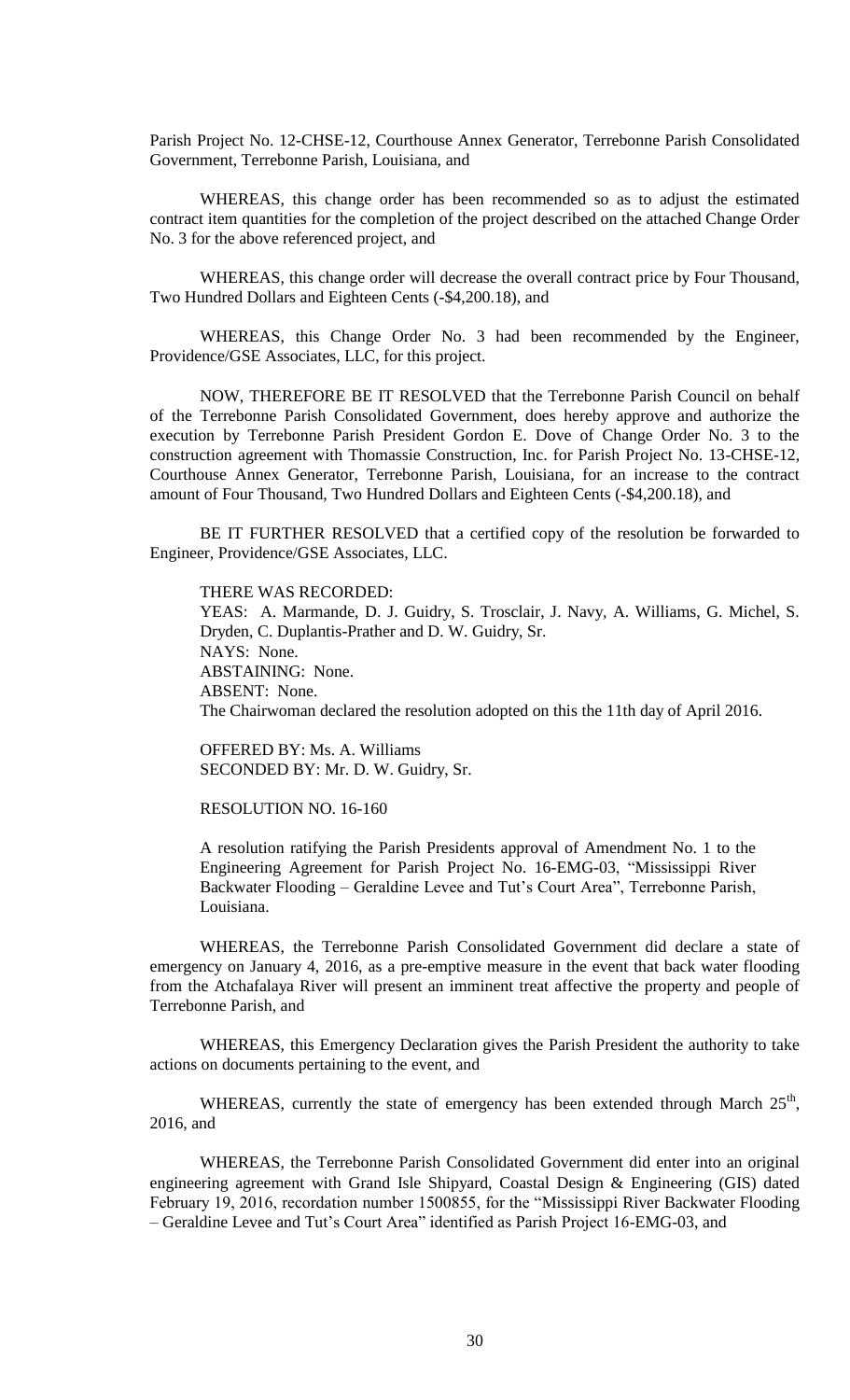WHEREAS, the Engineering Agreement between OWNER and ENGINEER provides for certain limitations for Basic Services and specific Additional Services, and

WHEREAS, the Engineering Agreement was originally written to cover 30 days of oversight of the contractor, and

WHEREAS, the contract time has been extended by emergency declaration, and

WHEREAS, the TPCG is desirous of continuing efforts for this emergency, and

WHEREAS, the Engineer requested an amendment to add monies to the engineering agreement, and

WHEREAS, the TPCG is desirous of having these services continued so that there is a need for additional funds to be added to the contract, and

WHEREAS, this above work will increase the basic services section of the contract by an additional amount of \$25,045.00 and will increase the additional services by an additional amount of \$73,070.00.

NOW, THEREFORE BE IT RESOLVED that the Terrebonne Parish Council, on behalf of the Terrebonne Parish Consolidated Government, does hereby ratify the approval of this Amendment No. 1 to the Engineering Agreement for an total increase of \$98,115.00 to the Engineering Agreement for the "Mississippi River Backwater Flooding – Geraldine Levee and Tut's Court Area", Project Parish Project No. 16-EMG-03, with Grand Isle Shipyard, Coastal Design & Engineering (GIS), and

BE IT FURTHER RESOLVED that a certified copy of the resolution be forwarded to the Engineer, Grand Isle Shipyard, Coastal Design & Engineering (GIS).

THERE WAS RECORDED:

YEAS: A. Marmande, D. J. Guidry, S. Trosclair, J. Navy, A. Williams, G. Michel, S. Dryden, C. Duplantis-Prather and D. W. Guidry, Sr. NAYS: None. ABSTAINING: None. ABSENT: None. The Chairwoman declared the resolution adopted on this the 11th day of April 2016.

OFFERED BY: Ms. A. Williams SECONDED BY: Mr. D. W. Guidry, Sr.

RESOLUTION NO. 16-161

A resolution ratifying the Parish Presidents approval of Amendment No. 2 to the Engineering Agreement for Parish Project No. 16-EMG-03, "Mississippi River Backwater Flooding – Geraldine Levee and Tut's Court Area", Terrebonne Parish, Louisiana.

WHEREAS, the Terrebonne Parish Consolidated Government did declare a state of emergency on January 4, 2016, as a pre-emptive measure in the event that back water flooding from the Atchafalaya River will present an imminent treat affective the property and people of Terrebonne Parish, and

WHEREAS, this Emergency Declaration gives the Parish President the authority to take actions on documents pertaining to the event, and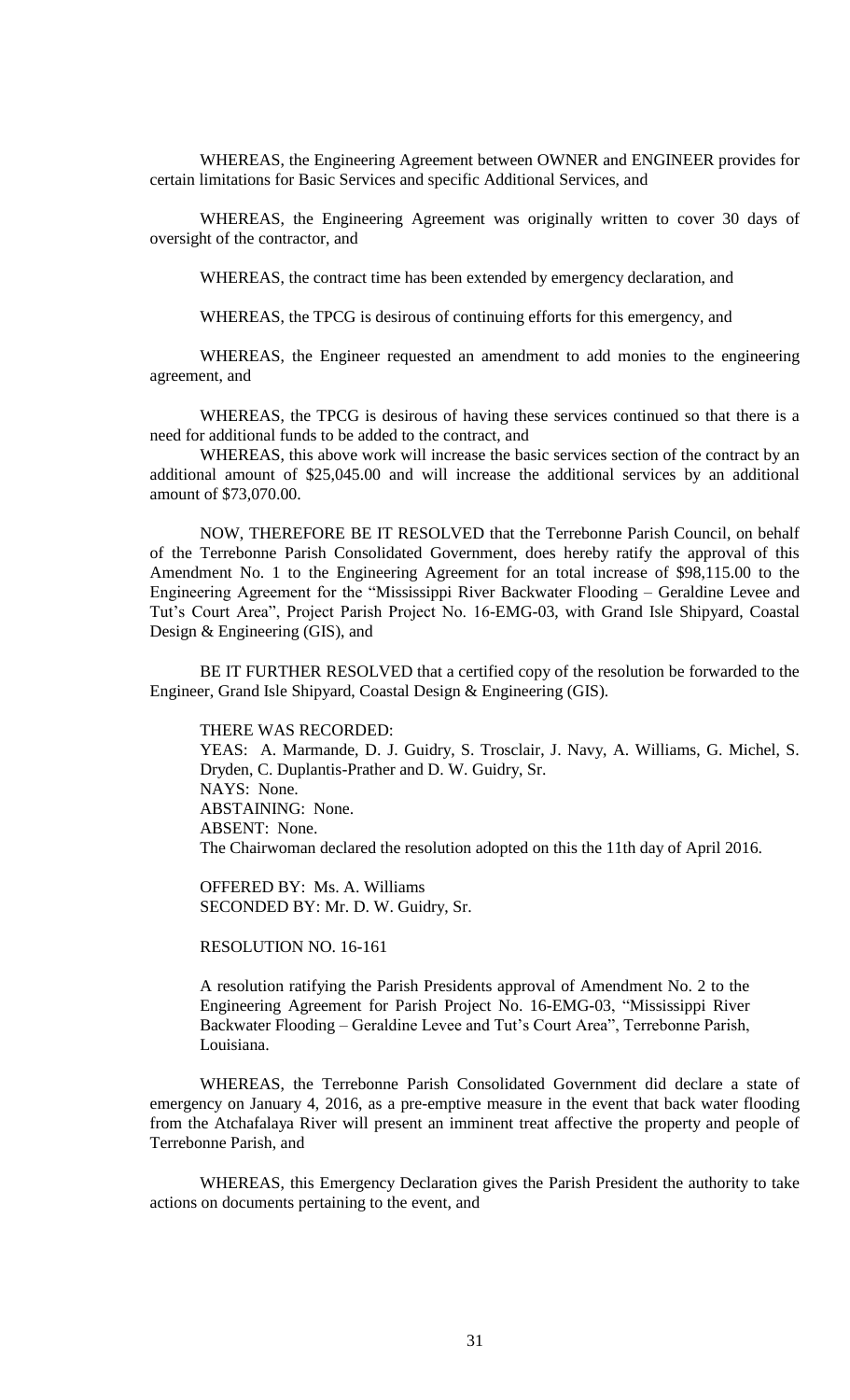WHEREAS, currently the state of emergency has been extended through April  $24<sup>th</sup>$ ,  $2016$ , and

WHEREAS, the Terrebonne Parish Consolidated Government did enter into an original engineering agreement with Grand Isle Shipyard, Coastal Design & Engineering (GIS) dated February 19, 2016, recordation number 1500855, for the "Mississippi River Backwater Flooding – Geraldine Levee and Tut's Court Area" identified as Parish Project 16-EMG-03, and

WHEREAS, the Engineering Agreement between OWNER and ENGINEER provides for certain limitations for Basic Services and specific Additional Services, and

WHEREAS, the Engineering Agreement was originally written to cover 30 days of oversight of the contractor, and

WHEREAS, the contract time has been extended by emergency declaration, and

WHEREAS, the TPCG is desirous of continuing efforts for this emergency, and

WHEREAS, the Engineer requested an amendment to add monies to the engineering agreement, and

WHEREAS, the TPCG is desirous of having these services continued so that there is a need for additional funds to be added to the contract, and

WHEREAS, this above work will increase the basic services section of the contract by an additional amount of \$31,280.00 and will increase the additional services by an additional amount of \$121,405.00.

NOW, THEREFORE BE IT RESOLVED that the Terrebonne Parish Council, on behalf of the Terrebonne Parish Consolidated Government, does hereby ratify the approval of this Amendment No. 2 to the Engineering Agreement for an total increase of \$152,685.00 to the Engineering Agreement for the "Mississippi River Backwater Flooding – Geraldine Levee and Tut's Court Area", Project Parish Project No. 16-EMG-03, with Grand Isle Shipyard, Coastal Design & Engineering (GIS), and

BE IT FURTHER RESOLVED that a certified copy of the resolution be forwarded to the Engineer, Grand Isle Shipyard, Coastal Design & Engineering (GIS).

#### THERE WAS RECORDED:

YEAS: A. Marmande, D. J. Guidry, S. Trosclair, J. Navy, A. Williams, G. Michel, S. Dryden, C. Duplantis-Prather and D. W. Guidry, Sr. NAYS: None. ABSTAINING: None. ABSENT: None. The Chairwoman declared the resolution adopted on this the 11th day of April 2016.

OFFERED BY: Mr. S. Trosclair SECONDED BY: Mr. A. Marmande

RESOLUTION NO. 16-162

A resolution authorizing the execution of Change Order No. 2 for Parish Project No. 11-JAIL-34, Criminal Justice Mechanical Renovations, Phases 1 & 2, Terrebonne Parish, Louisiana.

WHEREAS, the Terrebonne Parish Consolidated Government entered into a contract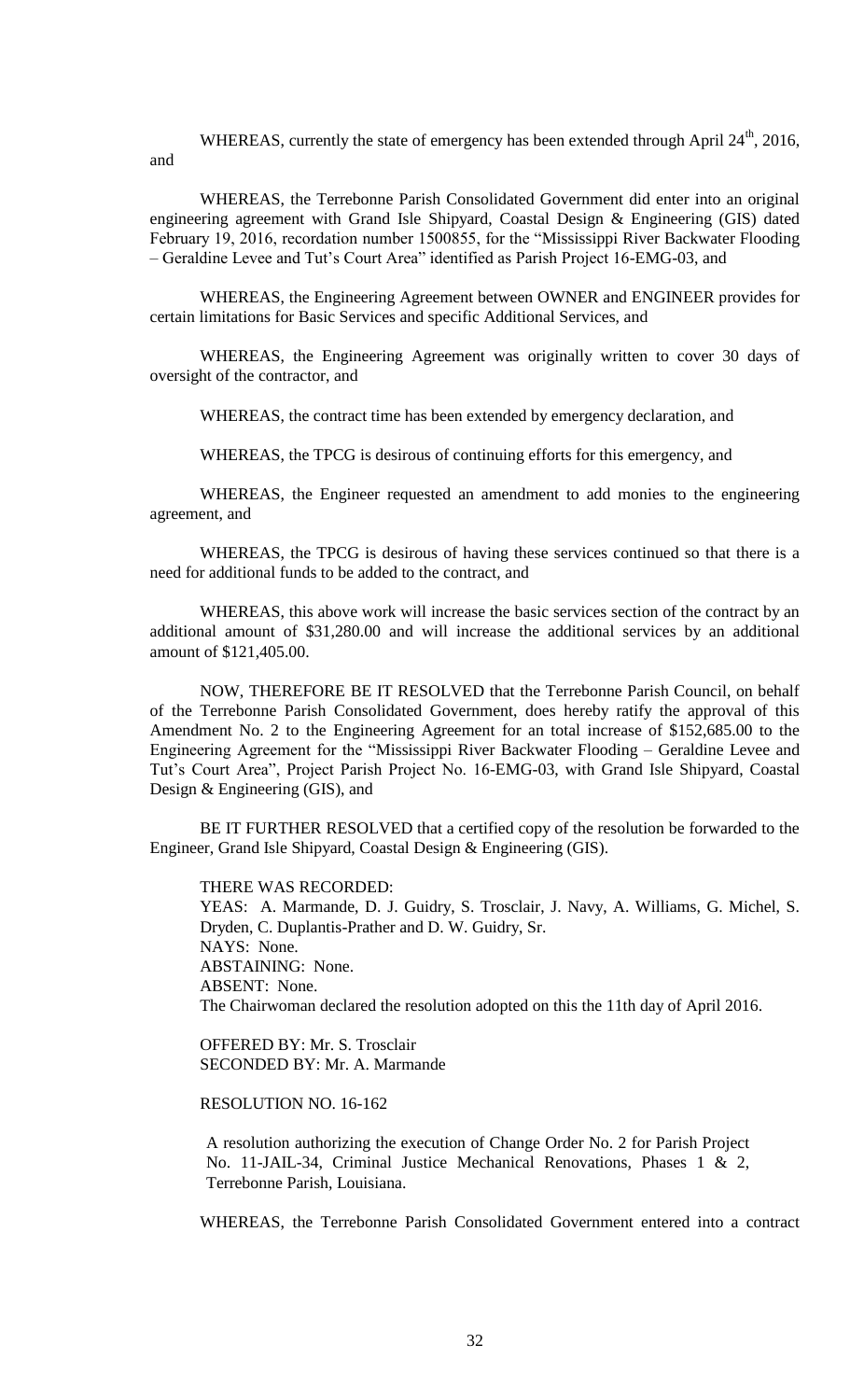dated July 8, 2015 with Gallo Mechanical, LLC, Recordation Number 1484331, for Parish Project No. 11-JAIL-34, Criminal Justice Mechanical Renovations, Phases 1 & 2, and

WHEREAS, TPCG is desirous of completing the construction of the Jail HVAC project, and

WHEREAS, the Contractor discovered smoke detectors were missing from some of the air handling units, and

WHEREAS, for life safety purposes smoke detectors will need to be installed in each air handling unit, and

WHEREAS, the change order will add Sixty (60) calendar days be added to the contract as a result of Change Order No. 2, and

WHEREAS, this change order will increase the overall contract price by Thirty-Two Thousand, Three Hundred and Seventy-Eight Dollars and Zero Cents (\$32,378.00), and

WHEREAS, this Change Order No. 2 has been recommended by the Engineer, Castagnos Goodwin Utley Engineers, L.L.C., for this project.

NOW, THEREFORE, BE IT RESOLVED that the Terrebonne Parish Council on behalf of the Terrebonne Parish Consolidated Government, does hereby approve and authorize the execution by Terrebonne Parish President Gordon E. Dove of Change Order No. 2 to the construction agreement with Gallo Mechanical, LLC for Parish Project No. 11-JAIL-34, Criminal Justice Mechanical Renovations, Phases 1 & 2, Terrebonne Parish, Louisiana, for an increase to the contract amount of Thirty-Two Thousand, Three Hundred and Seventy-Eight Dollars and Zero Cents (\$32,378.00) and thirty (30) calendar days to the construction contract, and

BE IT FURTHER RESOLVED, that a certified copy of the resolution be forwarded to Engineer, Castagnos Goodwin Utley Engineers, L.L.C.

OFFERED BY: Ms. A. Williams THERE WAS RECORDED: YEAS: A. Marmande, D. J. Guidry, S. Trosclair, J. Navy, A. Williams, G. Michel, S. Dryden, C. Duplantis-Prather and D. W. Guidry, Sr. NAYS: None. ABSTAINING: None. ABSENT: None. The Chairwoman declared the resolution adopted on this the 11th day of April 2016.

OFFERED BY: Ms. A. Williams SECONDED BY: Mr. D.W. Guidry, Sr.

RESOLUTION NO. 16-163

A resolution ratifying the Parish Presidents approval of Amendment No. 1 to the Engineering Agreement for Parish Project No. 16-EMG-03, "Mississippi River Backwater Flooding – Eight Mile Levee Phase I & II", Terrebonne Parish, Louisiana.

WHEREAS, the Terrebonne Parish Consolidated Government did declare a state of emergency on January 4, 2016, as a pre-emptive measure in the event that back water flooding from the Atchafalaya River will present an imminent treat affective the property and people of Terrebonne Parish, and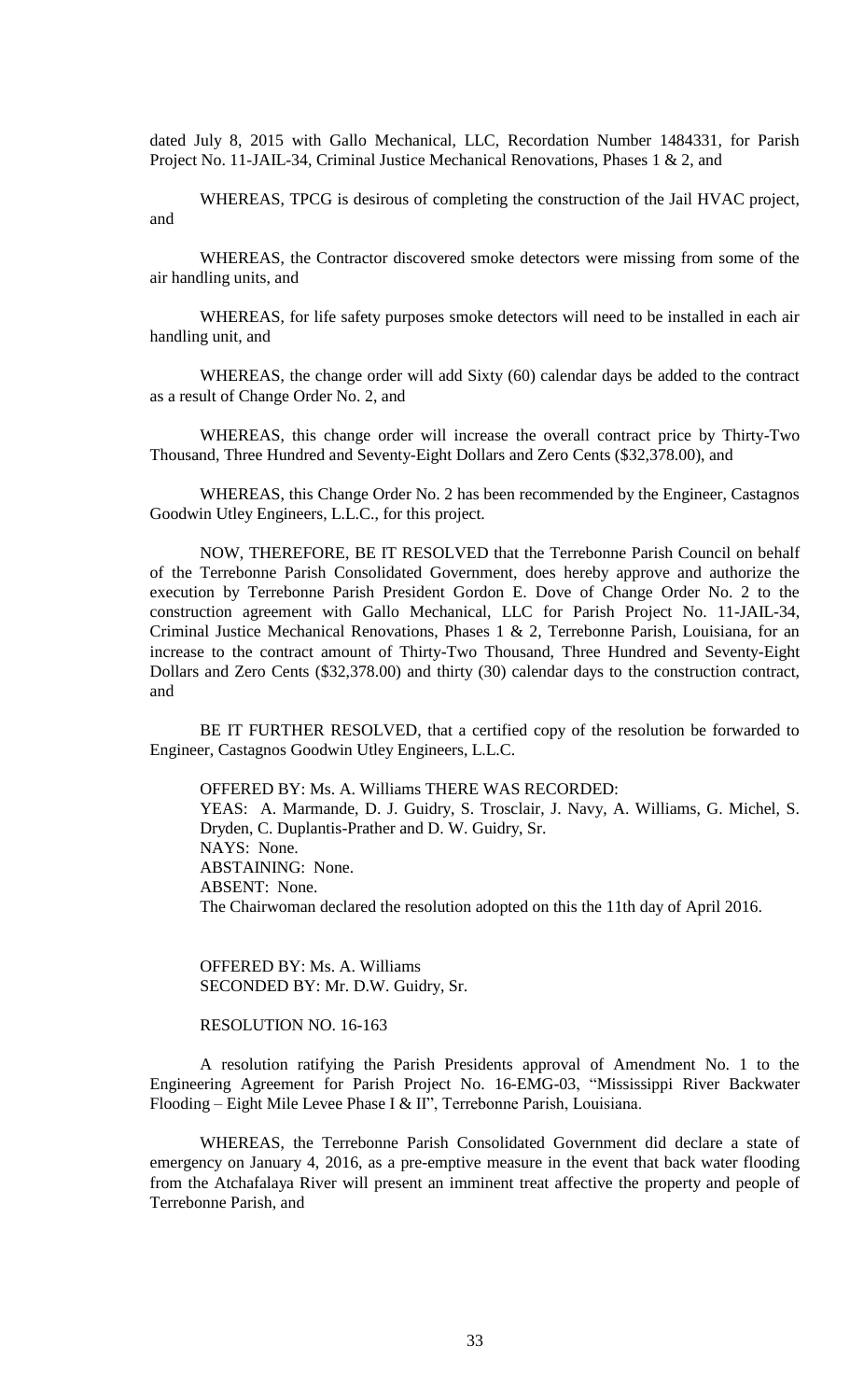WHEREAS, this Emergency Declaration gives the Parish President the authority to take actions on documents pertaining to the event, and

WHEREAS, currently the state of emergency has been extended through April  $24<sup>th</sup>$ , 2016, and

WHEREAS, the Terrebonne Parish Consolidated Government did enter into an original engineering agreement with All South Consulting Engineers (ASCE), LLC dated February 12, 2016, recordation number 1500437, for the "Mississippi River Backwater Flooding – Eight Mile Levee Phase I & II" identified as Parish Project 16-EMG-03, and

WHEREAS, the Engineering Agreement between OWNER and ENGINEER provides for certain limitations for Basic Services and specific Additional Services, and

WHEREAS, the Engineering Agreement was originally written to cover 30 days of oversight of the contractor, and

WHEREAS, the contract time has been extended by emergency declaration until April  $24<sup>th</sup>$ , 2016, and

WHEREAS, the TPCG is desirous of continuing efforts for this emergency, and

WHEREAS, the Engineer requested an amendment to add monies to the engineering agreement, and

WHEREAS, the TPCG is desirous of having these services continued so that there is a need for additional funds to be added to the contract, and

WHEREAS, this above work will increase the basic services section of the contract by an additional amount of \$215,000.00 and will increase the additional services by an additional amount of \$25,000.00.

NOW, THEREFORE BE IT RESOLVED that the Terrebonne Parish Council, on behalf of the Terrebonne Parish Consolidated Government, does hereby ratify the approval of this Amendment No. 1 to the Engineering Agreement for an total increase of \$240,000.00 to the Engineering Agreement for the "Mississippi River Backwater Flooding – Eight Mile Levee Phase I & II", Project Parish Project No. 16-EMG-03, with All South Consulting Engineers (ASCE), LLC, and

BE IT FURTHER RESOLVED that a certified copy of the resolution be forwarded to the Engineer, All South Consulting Engineers (ASCE), LLC.

THERE WAS RECORDED: YEAS: A. Marmande, D. J. Guidry, S. Trosclair, J. Navy, A. Williams, G. Michel, S. Dryden, C. Duplantis-Prather and D. W. Guidry, Sr. NAYS: None. ABSTAINING: None. ABSENT: None. The Chairwoman declared the resolution adopted on this the 11th day of April 2016.

OFFERED BY: Mr. D. W. Guidry, Sr. SECONDED BY: Mr. G. Michel

RESOLUTION NO. 16-164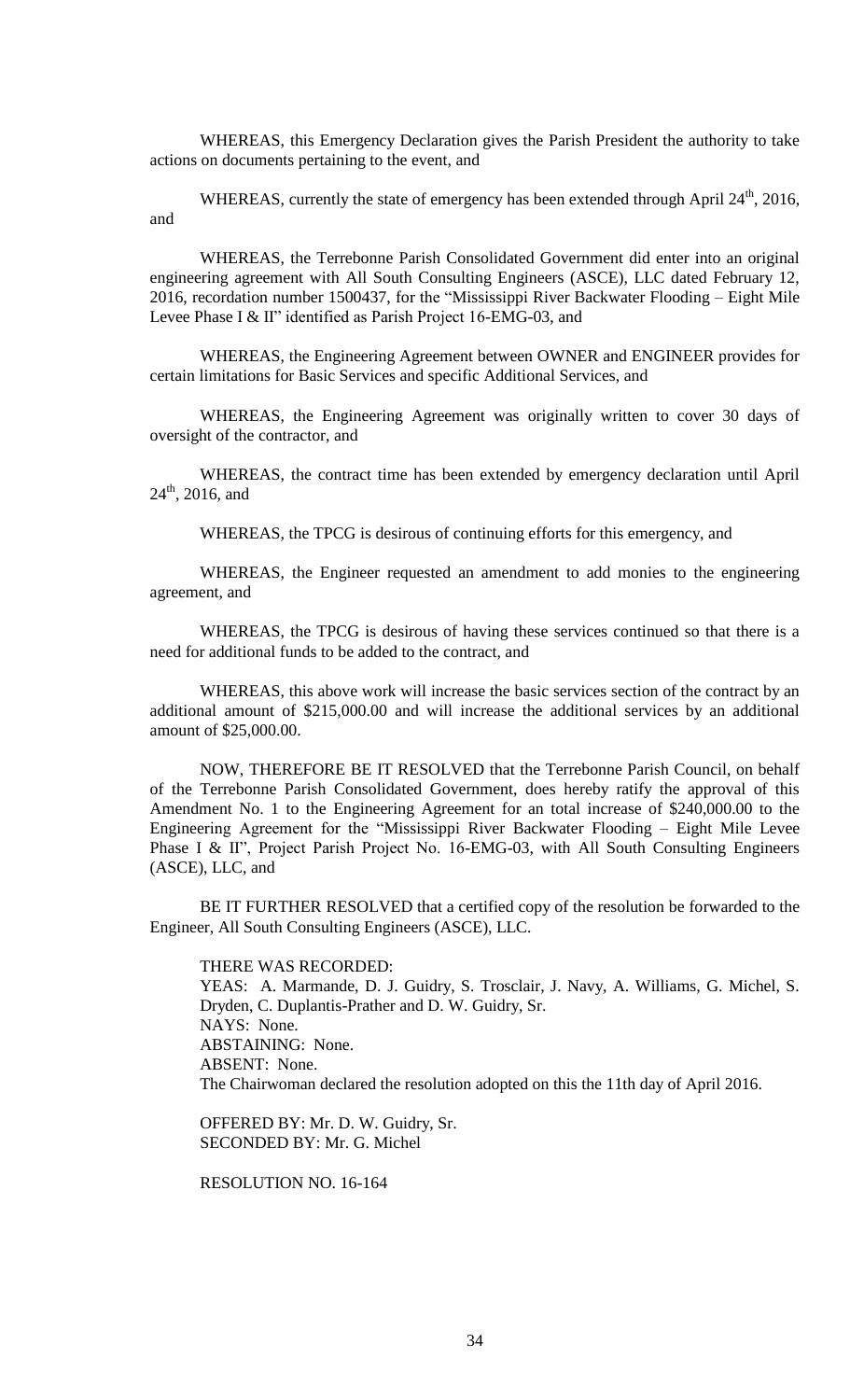A resolution ratifying the Parish Presidents approval of Amendment No. 1 to the Engineering Agreement for Parish Project No. 16-EMG-03, "Mississippi River Backwater Flooding – Eight Mile Levee Phase III", Terrebonne Parish, Louisiana.

WHEREAS, the Terrebonne Parish Consolidated Government did declare a state of emergency on January 4, 2016, as a pre-emptive measure in the event that back water flooding from the Atchafalaya River will present an imminent treat affective the property and people of Terrebonne Parish, and

WHEREAS, this Emergency Declaration gives the Parish President the authority to take actions on documents pertaining to the event, and

WHEREAS, currently the state of emergency has been extended through April 24<sup>th</sup>, 2016, and

WHEREAS, the Terrebonne Parish Consolidated Government did enter into an original engineering agreement with T. Baker Smith (TBS) dated February 12, 2016, recordation number 1500438, for the "Mississippi River Backwater Flooding – Eight Mile Levee Phase III" identified as Parish Project 16-EMG-03, and

WHEREAS, the Engineering Agreement between OWNER and ENGINEER provides for certain limitations for Basic Services and specific Additional Services, and

WHEREAS, the Engineering Agreement was originally written to cover 30 days of oversight of the contractor, and

WHEREAS, the contract time has been extended by emergency declaration until April  $24<sup>th</sup>$ , 2016, and

WHEREAS, the TPCG is desirous of continuing efforts for this emergency, and

WHEREAS, the Engineer requested an amendment to add monies to the engineering agreement, and

WHEREAS, the TPCG is desirous of having these services continued so that there is a need for additional funds to be added to the contract, and

WHEREAS, this above work will increase the basic services section of the contract by an additional amount of \$25,200.00 and will increase the additional services by an additional amount of \$80,800.00.

NOW, THEREFORE BE IT RESOLVED that the Terrebonne Parish Council, on behalf of the Terrebonne Parish Consolidated Government, does hereby ratify the approval of this Amendment No. 1 to the Engineering Agreement for an total increase of \$106,000.00 to the Engineering Agreement for the "Mississippi River Backwater Flooding – Eight Mile Levee Phase III", Project Parish Project No. 16-EMG-03, with T. Baker Smith (TBS), LLC, and

BE IT FURTHER RESOLVED that a certified copy of the resolution be forwarded to the Engineer, T. Baker Smith (TBS).

THERE WAS RECORDED:

YEAS: A. Marmande, D. J. Guidry, S. Trosclair, J. Navy, A. Williams, G. Michel, S. Dryden, C. Duplantis-Prather and D. W. Guidry, Sr. NAYS: None. ABSTAINING: None. ABSENT: None.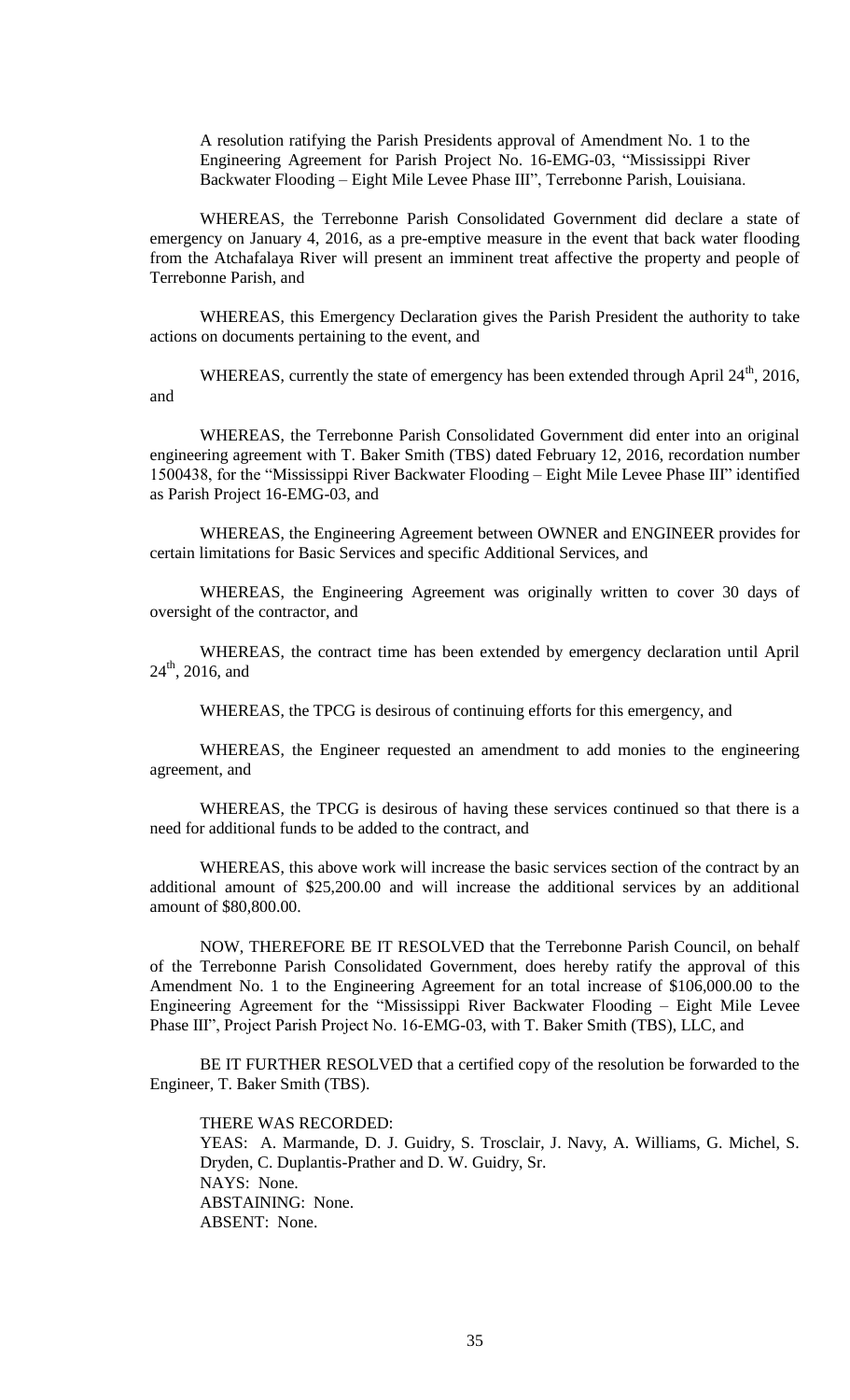The Chairwoman declared the resolution adopted on this the 11th day of April 2016.

Mr. D. W. Guidry, Sr. moved, seconded by Mr. D. J. Guidry, "THAT, there being no further business to come before the Public Services Committee, the meeting be adjourned."

The Chairwoman called for the vote on the motion offered by Mr. D. W. Guidry, Sr. THERE WAS RECORDED:

YEAS: A. Marmande, D. J. Guidry, S. Trosclair, J. Navy, A. Williams, G. Michel, S. Dryden, C. Duplantis-Prather and D. W. Guidry, Sr. NAYS: None.

ABSENT: None.

The Chairwoman declared the motion adopted and the meeting was adjourned at 6:23 p.m.

Christa Duplantis-Prather, Chairwoman

Tammy E. Triggs, Minute Clerk

Ms. C. Duplantis-Prather moved, seconded by Mr. S. Trosclair, "THAT, the Council accept and ratify the minutes of the Public Services Committee meeting held on 04/11/16."

The Chairman called for a vote on the motion offered by Mr. S. Trosclair. THERE WAS RECORDED: YEAS: A. Marmande, D. J. Guidry, S. Trosclair, J. Navy, A. Williams, G. Michel, S.

Dryden, C. Duplantis-Prather and D. W. Guidry Sr. NAYS: None. ABSENT: None. The Chairman declared the motion adopted.

The Chairman called for a report on the Community Development and Planning Committee meeting held on 04/11/16, whereupon the Committee Chairman noting ratification of minutes calls a public hearing on May 25, 2016 at 6:30 p.m. and condemnation hearings on April 25, 2016 at 5:30 p.m., rendered the following:

# COMMUNITY DEVELOPMENT & PLANNING COMMITTEE

# APRIL 11, 2016

The Chairman, Dirk Guidry, called the Community Development & Planning Committee meeting to order at 6:25 p. m. in the Terrebonne Parish Council Meeting Room with an Invocation offered by Committee member S. Trosclair and the Pledge of Allegiance led by Committee member A. Marmande. Upon roll call, Committee Members recorded as present were: A. Marmande, D. J. Guidry, S. Trosclair, J. Navy, A. Williams, G. Michel, S. Dryden, C. Duplantis-Prather and D. W. Guidry, Sr. A quorum was declared present.

Committee member J. Navy explained that he asked that discussion and possible action relative to keeping funding in place for Chabert Medical Center for consideration. He stated closing this hospital would be detrimental to Terrebonne Parish and other neighboring parishes that utilize this facility.

Several Committee members stated that we should do everything possible to keep this facility open; and noted its vitality to Terrebonne Parish as well as the Tri-Parish region.

OFFERED BY: Mr. S. Trosclair SECONDED BY: Unanimously.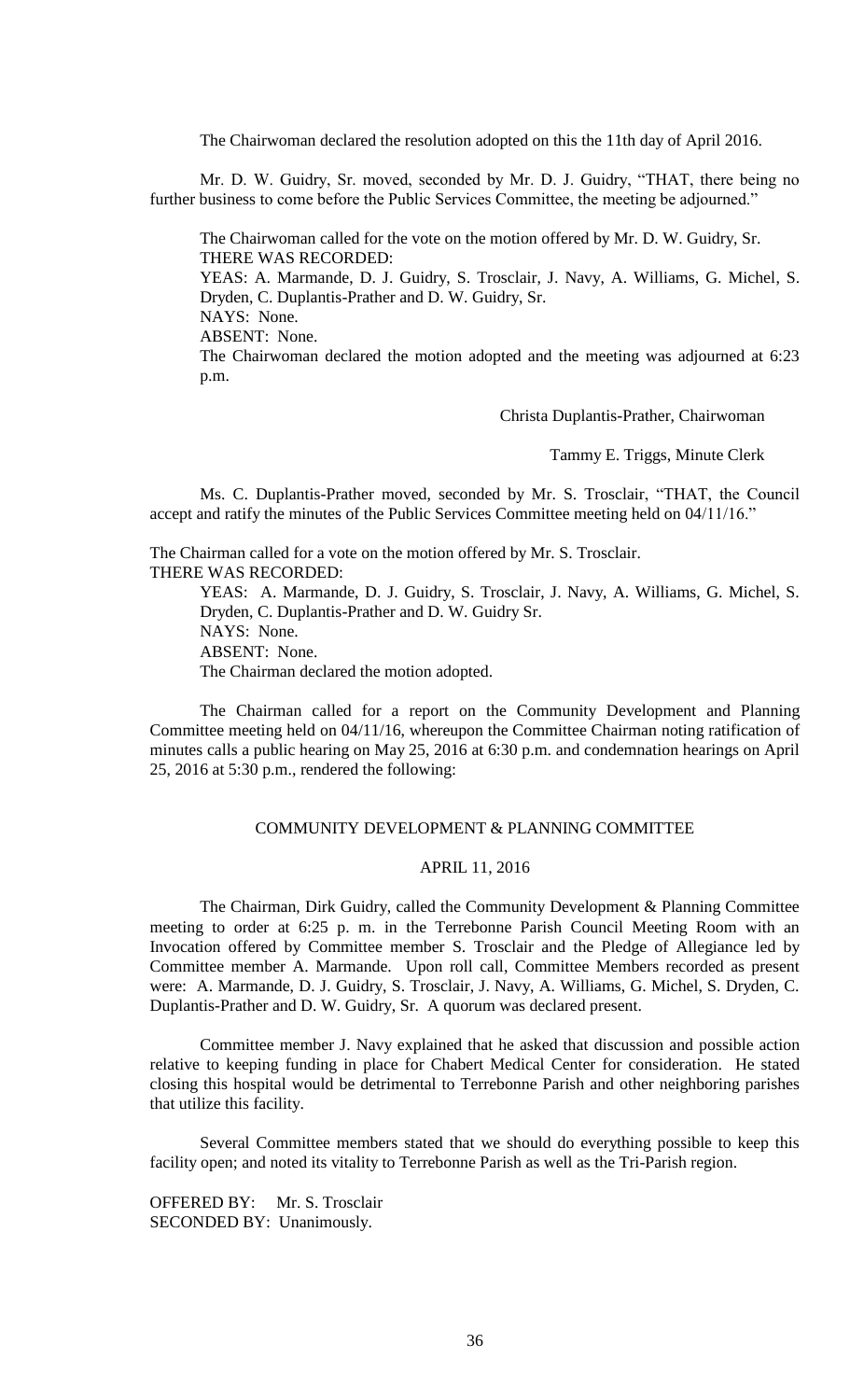### RESOLUTION NO. 16-165

WHEREAS, Leonard J. Chabert Medical Center has provided expert healthcare to the residents of Terrebonne and Lafourche Parishes and surrounding areas for many years, and

WHEREAS, many residents of Terrebonne and Lafourche Parishes, as well as a large number of indigent patients, have come to rely on the staff of Chabert as their number one health care facility, and

WHEREAS, the Terrebonne Parish Council has learned that the Louisiana Department of Health and Hospitals has indicated that Leonard J. Chabert Medical Center in Houma is among several Louisiana hospitals threatened by state budget cuts, and

WHEREAS, uninsured patients would face restricted access to health care and would flood emergency rooms at local private hospitals such as Terrebonne General Medical Center and Thibodaux Regional Medical Center and are not prepared to handle that kind of case load, and

WHEREAS, in 2013, Ochsner Health System and Terrebonne General Medical Center assumed operation of Chabert, putting up more than \$5 million dollars to keep the hospital open because of the much needed services it provides for the citizens in this area, and

WHEREAS, although everyone understands the extreme financial crisis of the state government, cutting these services would be detrimental to the citizens in Terrebonne and Lafourche Parishes who have no other means of maintaining their health, and

NOW, THEREFORE BE IT RESOLVED, by the Terrebonne Parish Council, on behalf of the Terrebonne Parish Consolidated Government, that Honorable John Bel Edwards, Governor of the State of Louisiana, be respectfully requested to keep funding in place to allow Leonard J. Chabert Medical Center to remain open.

BE IT FURTHER RESOLVED, that a copy of this resolution be sent to all members of Terrebonne Parish's Legislative Delegation, Dr. Rebekah Gee, Secretary of DHH and Mr. Tim Allen, Director of Leonard J. Chabert Medical Center.

#### THERE WAS RECORDED:

YEAS: A. Marmande, D. J. Guidry, S. Trosclair, J. Navy, A. Williams, G. Michel, S. Dryden, C. Duplantis-Prather and D. W. Guidry, Sr. NAYS: None. ABSTAINING: None. ABSENT: None. The Chairman declared the resolution adopted on this the 11th day of April 2016.

Committee member J. Navy asked that this item be placed on the agenda - Discussion and possible action relative to violations and fines for "illegal" non-conforming businesses in residential areas inside of the city limits – because he has received numerous calls about individuals operating businesses in different areas without proper occupational licenses. He stated that he has been in contact with Administration and the Planning Department to see what can be done to deter this type of work being performed in neighborhoods without the proper permits.

Upon questioning, Planning and Zoning Director Christopher Pulaski explained that many of the calls that their office receive is for individuals operating businesses without an occupational license. He stated that his office receives applications from the Sales and Use Tax Department for individuals that want to operate a business, in turn they do a background check to see if it is in compliance with zoning regulations; and that the applicant is then informed whether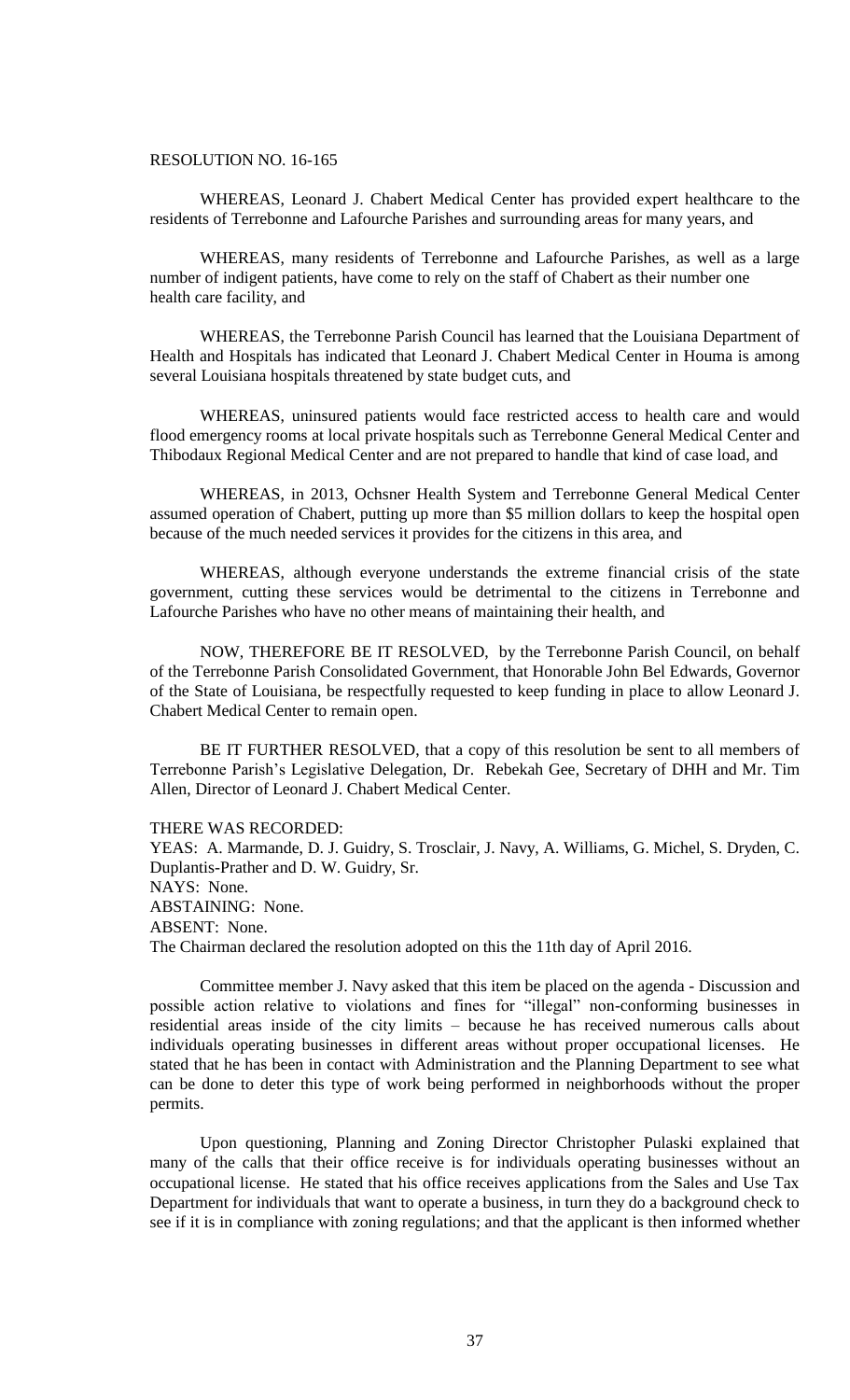or not they can open the business. If there is a problem, the individual can go to the Zoning and Land Use Commission to obtain a home occupational license. According to Mr. Pulaski, if the business is operating without the proper permit, their office sometime gives warning and/or a cease and desist order to stop them from operating; and noted that challenges occur in areas where there is no zoning, making it difficult enforce the current policy.

Committee member A. Williams was recorded as exiting the proceedings at this time (6:35 p.m.).

Mr. J. Navy moved, seconded by Mr. S. Dryden, "THAT, the Community Development and Planning Committee request the Planning and Zoning Department to review the matter of increasing fines and penalties for individuals operating 'illegal' non-conforming businesses in residential areas inside of the city limits.

The Chairman called for the vote on the motion offered by Mr. J. Navy. THERE WAS RECORDED: YEAS: A. Marmande, D. J. Guidry, S. Trosclair, J. Navy, G. Michel, S. Dryden, C. Duplantis-Prather and D. W. Guidry, Sr. NAYS: None. ABSENT: A. Williams. The Chairman declared the motion adopted.

OFFERED BY: Mr. S. Trosclair SECONDED BY: Ms. C. Duplantis-Prather

# RESOLUTION NO. 16-166

A RESOLUTION CALLING A CONDEMNATION HEARING ON RESIDENTIAL MOBILE HOME STRUCTURE SITUATED AT 101 A ISLAND ROAD, TRACT 183FT X 240FT FRONTAGE ON BAYOU POINT AU CHIEN, FOR MONDAY, APRIL 25, 2016, AT 5:30 P.M. AND ADDRESSING OTHER MATTERS RELATIVE THERETO.

WHEREAS, on May 28, 2015, the Department of Planning and Zoning was notified of extensive violations to the Terrebonne Parish Nuisance Abatement Ordinance occurring at 101 A Island Road; and

WHEREAS, from an inspection of the property conducted by the Department of Planning and Zoning on May 28, 2015, it was found that the structure located at 101 A Island Road was, in fact, in such condition that it has been formally declared a dilapidated and dangerous structure, as defined under Section 14-26 of the Terrebonne Parish Code of Ordinances and, therefore, constitutes a nuisance; and

WHEREAS, the owner of record has been issued the required warning via certified mail by the Department of Planning and Zoning, of the violations occurring on the property; and

WHEREAS, subsequent to the required notifications and inspections of the property, the last of which occurring on December 11, 2015, no work to remedy the violations has occurred;

NOW, THEREFORE, BE IT RESOLVED by the Terrebonne Parish Council that a condemnation hearing on the residential mobile home structure located at 101 A Island Road, be called for Monday, April 25, 2016 at 5:30 p. m.; and

BE IT FURTHER RESOLVED that the appropriate notice be sent to the property owner(s) requiring him/her to show just cause at the hearing as to why the structure should not be condemned; and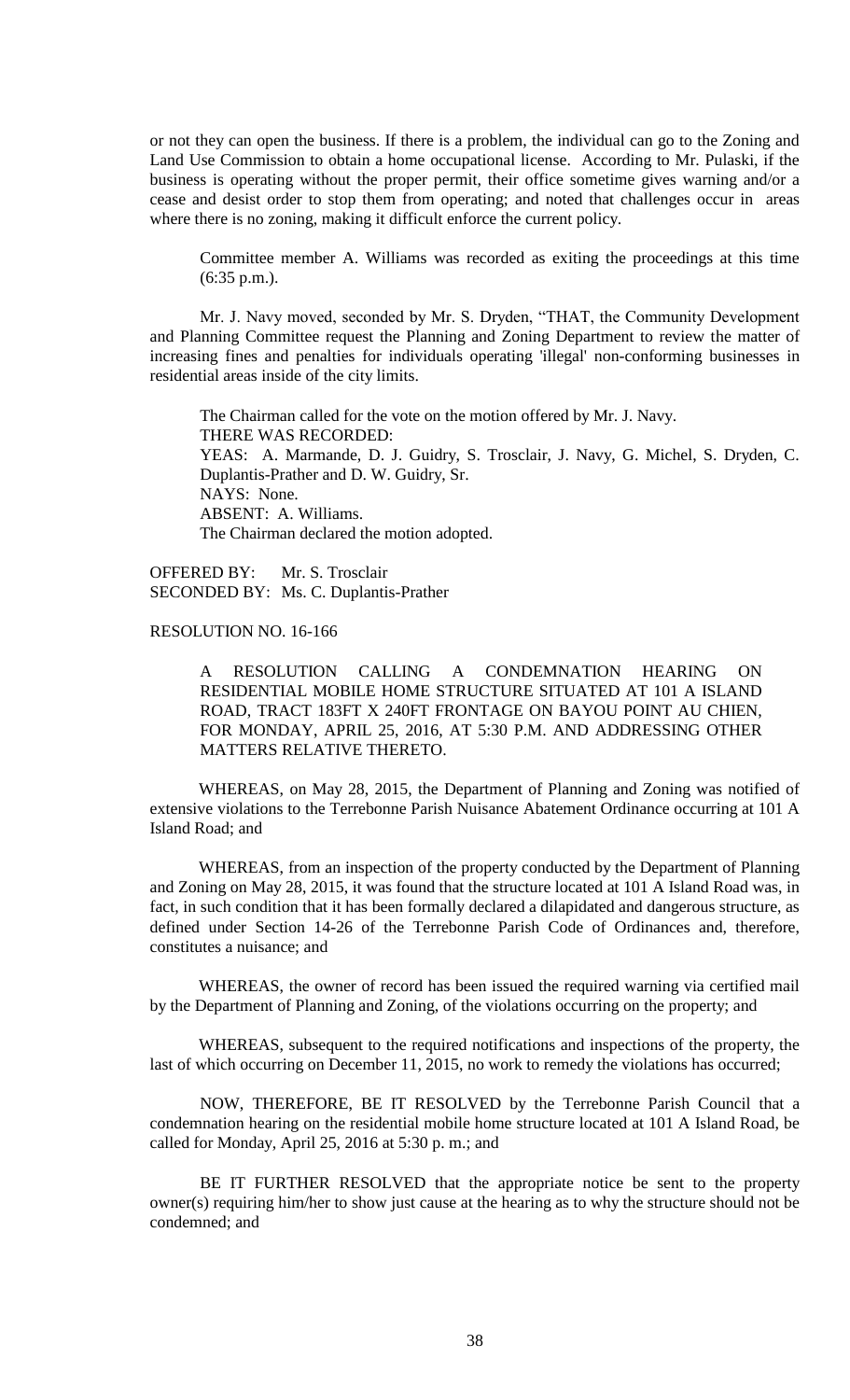BE IT FURTHER RESOLVED that the Parish President is hereby authorized to appoint an attorney ad hoc to ensure that the property owner(s) are given proper notice and representation, if needed.

THERE WAS RECORDED:

YEAS: A. Marmande, D. J. Guidry, S. Trosclair, J. Navy, G. Michel, S. Dryden, C. Duplantis-Prather and D. W. Guidry, Sr. NAYS: None. ABSTAINING: None. ABSENT: A. Williams. The Chairman declared the resolution adopted on this the 11th day of April 2016.

OFFERED BY: Mr. S. Trosclair SECONDED BY: Ms. C. Duplantis-Prather

# RESOLUTION NO. 16-167

A RESOLUTION CALLING A CONDEMNATION HEARING ON THE RESIDENTIAL STRUCTURE SITUATED AT 103 ISLAND ROAD, TRACT 183' X 240' FRONTAGE ON BAYOU POINT AU CHIEN, FOR MONDAY, APRIL 25, 2016, AT 5:30 P.M. AND ADDRESSING OTHER MATTERS RELATIVE THERETO.

WHEREAS, on May 28, 2015, the Department of Planning and Zoning was notified of extensive violations to the Terrebonne Parish Nuisance Abatement Ordinance occurring at 103 Island Road; and

WHEREAS, from an inspection of the property conducted by the Department of Planning and Zoning on May 28, 2015, it was found that the structure located at 103 Island Road, was, in fact, in such condition that it has been formally declared a dilapidated and dangerous structure, as defined under Section 14-26 of the Terrebonne Parish Code of Ordinances and, therefore, constitutes a nuisance; and

WHEREAS, the owner of record has been issued the required warning via certified mail by the Department of Planning and Zoning, of the violations occurring on the property; and

WHEREAS, subsequent to the required notifications and inspections of the property, the last of which occurring on November 19, 2015, no work to remedy the violations has occurred;

NOW, THEREFORE, BE IT RESOLVED by the Terrebonne Parish Council that a condemnation hearing on the residential structure located at 103 Island Road, be called for Monday, April 25, 2016 at 5:30 p. m.; and

BE IT FURTHER RESOLVED that the appropriate notice be sent to the property owner(s) requiring him/her to show just cause at the hearing as to why the structure should not be condemned; and

BE IT FURTHER RESOLVED that the Parish President is hereby authorized to appoint an attorney ad hoc to ensure that the property owner(s) are given proper notice and representation, if needed.

THERE WAS RECORDED:

YEAS: A. Marmande, D. J. Guidry, S. Trosclair, J. Navy, G. Michel, S. Dryden, C. Duplantis-Prather and D. W. Guidry, Sr. NAYS: None.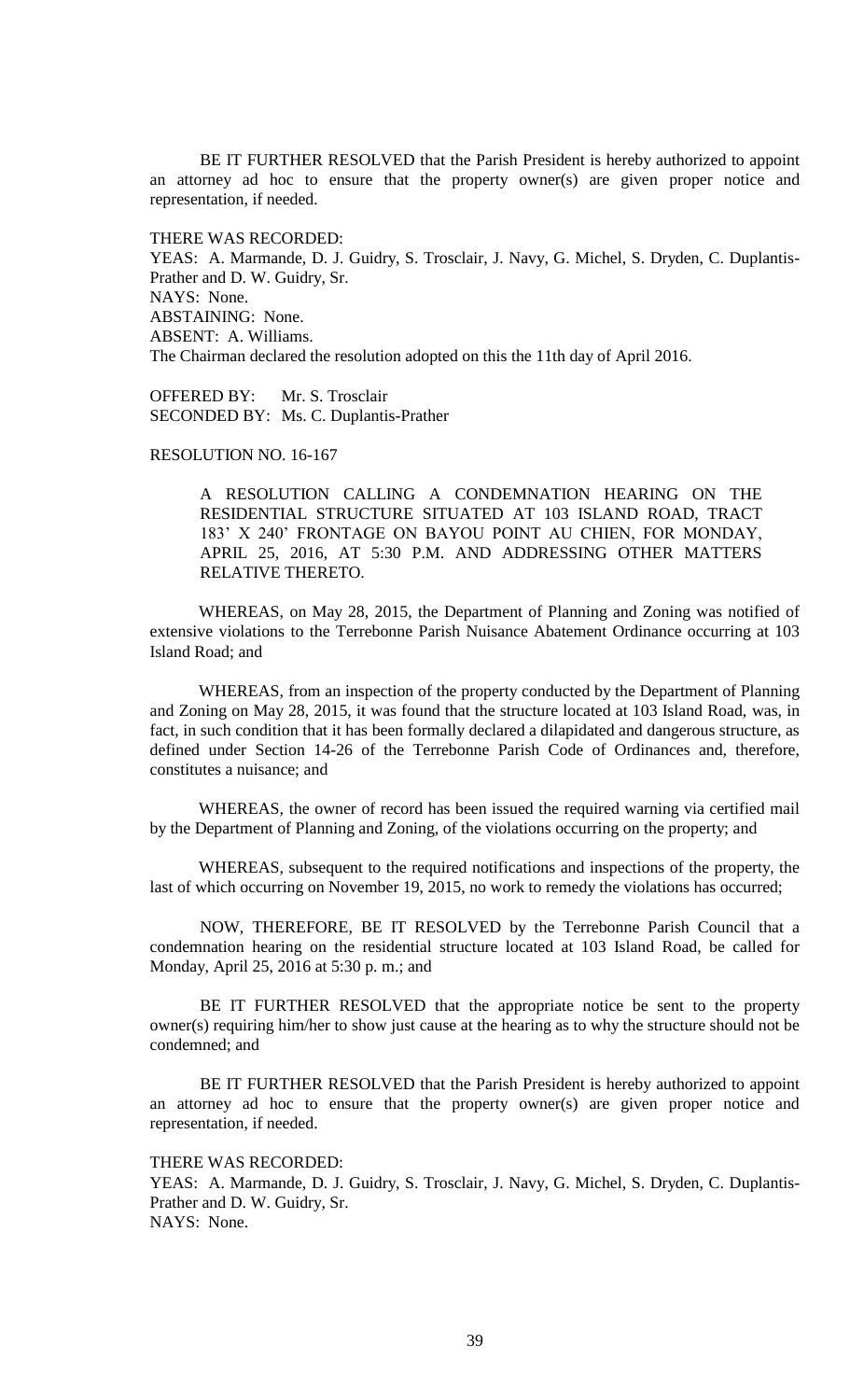ABSTAINING: None. ABSENT: A. Williams. The Chairman declared the resolution adopted on this the 11th day of April 2016.

OFFERED BY: Mr. S. Trosclair SECONDED BY: Ms. C. Duplantis-Prather

# RESOLUTION NO. 16-168

A RESOLUTION CALLING A CONDEMNATION HEARING ON RESIDENTIAL STRUCTURE SITUATED AT 520 COLUMBUS STREET, LOT 5, BLOCK 128 – COLUMBUS STREET – PARR ADDITION, FOR MONDAY, APRIL 25, 2016, AT 5:30 P.M. AND ADDRESSING OTHER MATTERS RELATIVE THERETO.

WHEREAS, on September 14, 2015, the Department of Planning and Zoning was notified of extensive violations to the Terrebonne Parish Nuisance Abatement Ordinance occurring at 520 Columbus Street; and

WHEREAS, from an inspection of the property conducted by the Department of Planning and Zoning on September 21, 2015, it was found that the structure located at 520 Columbus Street was, in fact, in such condition that it has been formally declared a dilapidated and dangerous structure, as defined under Section 14-26 of the Terrebonne Parish Code of Ordinances and, therefore, constitutes a nuisance; and

WHEREAS, after attempts to contact the owner of record via certified mail, the Department of Planning and Zoning published the required warning giving the owner notice of the violations; and

WHEREAS, subsequent to the required publication of the nuisance warning and numerous inspections of the property, the last of which occurring on November 30, 2015, no work to remedy the violations has occurred.

NOW, THEREFORE, BE IT RESOLVED by the Terrebonne Parish Council that a condemnation hearing on the residential structure located at 520 Columbus Street be called for Monday, April 25, 2016, at 5:30 p. m.; and

BE IT FURTHER RESOLVED that the appropriate notice be sent to the property owner(s) requiring him/her to show just cause at the hearing as to why the structure should not be condemned; and

BE IT FURTHER RESOLVED that the Parish President is hereby authorized to appoint an attorney ad hoc to ensure that the property owner(s) are given proper notice and representation, if needed.

THERE WAS RECORDED:

YEAS: A. Marmande, D. J. Guidry, S. Trosclair, J. Navy, G. Michel, S. Dryden, C. Duplantis-Prather and D. W. Guidry, Sr. NAYS: None. ABSTAINING: None. ABSENT: A. Williams. The Chairman declared the resolution adopted on this the 11th day of April 2016.

OFFERED BY: Mr. S. Trosclair SECONDED BY: Ms. C. Duplantis-Prather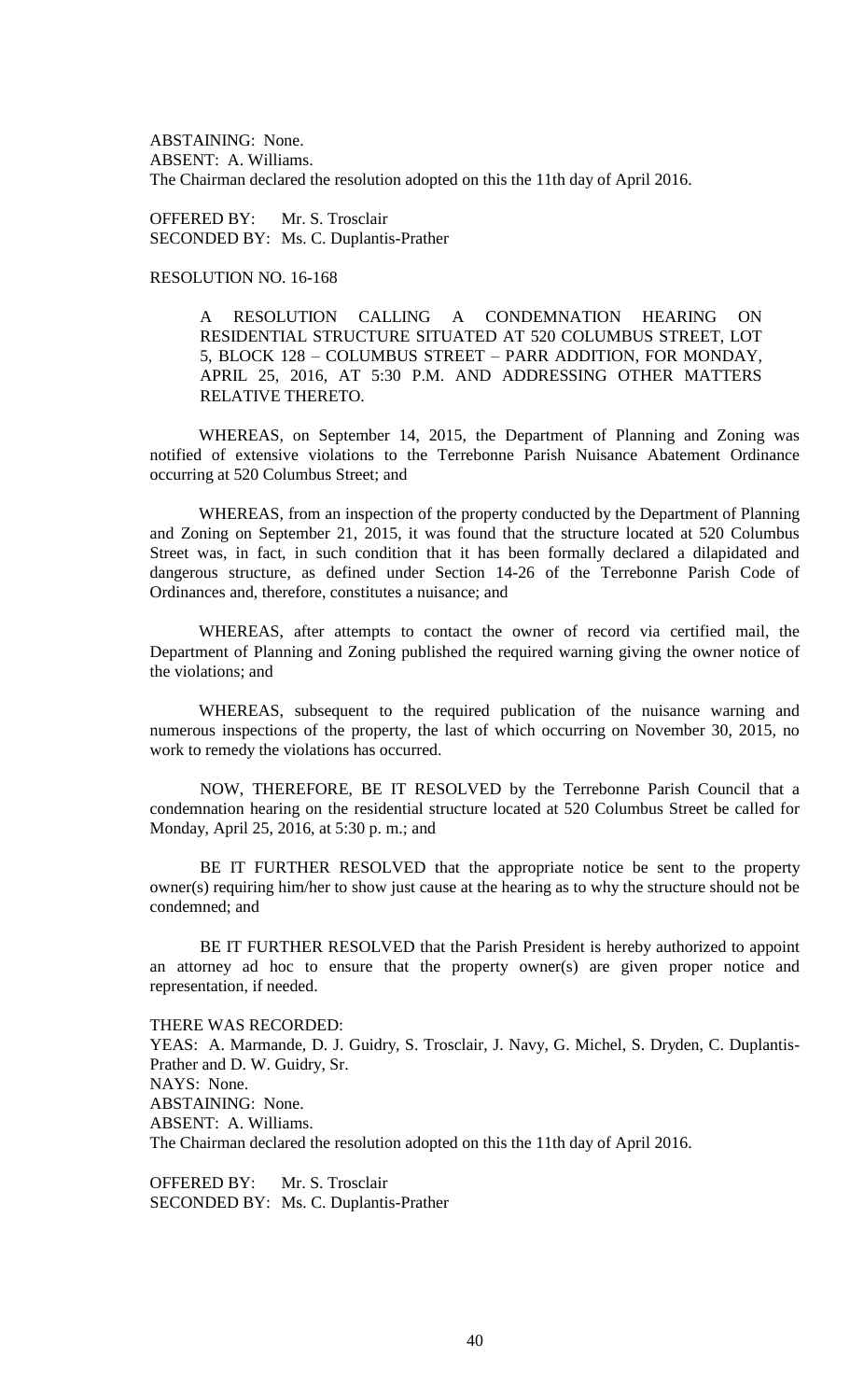### RESOLUTION NO. 16-169

A RESOLUTION CALLING A CONDEMNATION HEARING ON RESIDENTIAL STRUCTURE SITUATED AT 104 JACKLAND STREET, TRACT FRONTING ON BAYOU TERREBONNE LESS LOT 60FT X 120FT, FOR MONDAY, APRIL 25, 2016, AT 5:30 P.M. AND ADDRESSING OTHER MATTERS RELATIVE THERETO.

WHEREAS, on September 29, 2015, the Department of Planning and Zoning was notified of extensive violations to the Terrebonne Parish Nuisance Abatement Ordinance occurring at 104 Jackland Street; and

WHEREAS, from an inspection of the property conducted by the Department of Planning and Zoning on October 6, 2015, it was found that the structure located at 104 Jackland Street was, in fact, in such condition that it has been formally declared a dilapidated and dangerous structure, as defined under Section 14-26 of the Terrebonne Parish Code of Ordinances and, therefore, constitutes a nuisance; and

WHEREAS, after attempts to contact the owner of record via certified mail, the Department of Planning and Zoning published the required warning giving the owner notice of the violations; and

WHEREAS, subsequent to the required publication of the nuisance warning and numerous inspections of the property, the last of which occurring on November 17, 2015, no work to remedy the violations has occurred.

NOW, THEREFORE, BE IT RESOLVED by the Terrebonne Parish Council that a condemnation hearing on the residential structure located at 104 Jackland Street be called for Monday, April 25, 2016, at 5:30 p. m.; and

BE IT FURTHER RESOLVED that the appropriate notice be sent to the property owner(s) requiring him/her to show just cause at the hearing as to why the structure should not be condemned; and

BE IT FURTHER RESOLVED that the Parish President is hereby authorized to appoint an attorney ad hoc to ensure that the property owner(s) are given proper notice and representation, if needed.

THERE WAS RECORDED: YEAS: A. Marmande, D. J. Guidry, S. Trosclair, J. Navy, G. Michel, S. Dryden, C. Duplantis-Prather and D. W. Guidry, Sr. NAYS: None. ABSTAINING: None. ABSENT: A. Williams. The Chairman declared the resolution adopted on this the 11th day of April 2016.

OFFERED BY: Mr. S. Trosclair SECONDED BY: Ms. C. Duplantis-Prather

# RESOLUTION NO. 16-170

A RESOLUTION CALLING A CONDEMNATION HEARING ON THE RESIDENTIAL STRUCTURE SITUATED AT 5814 HIGHWAY 56, LOT 45' X 200' IN SECTION 15, T19s-R15E, FOR MONDAY, APRIL 25, 2016, AT 5:30 P.M. AND ADDRESSING OTHER MATTERS RELATIVE THERETO.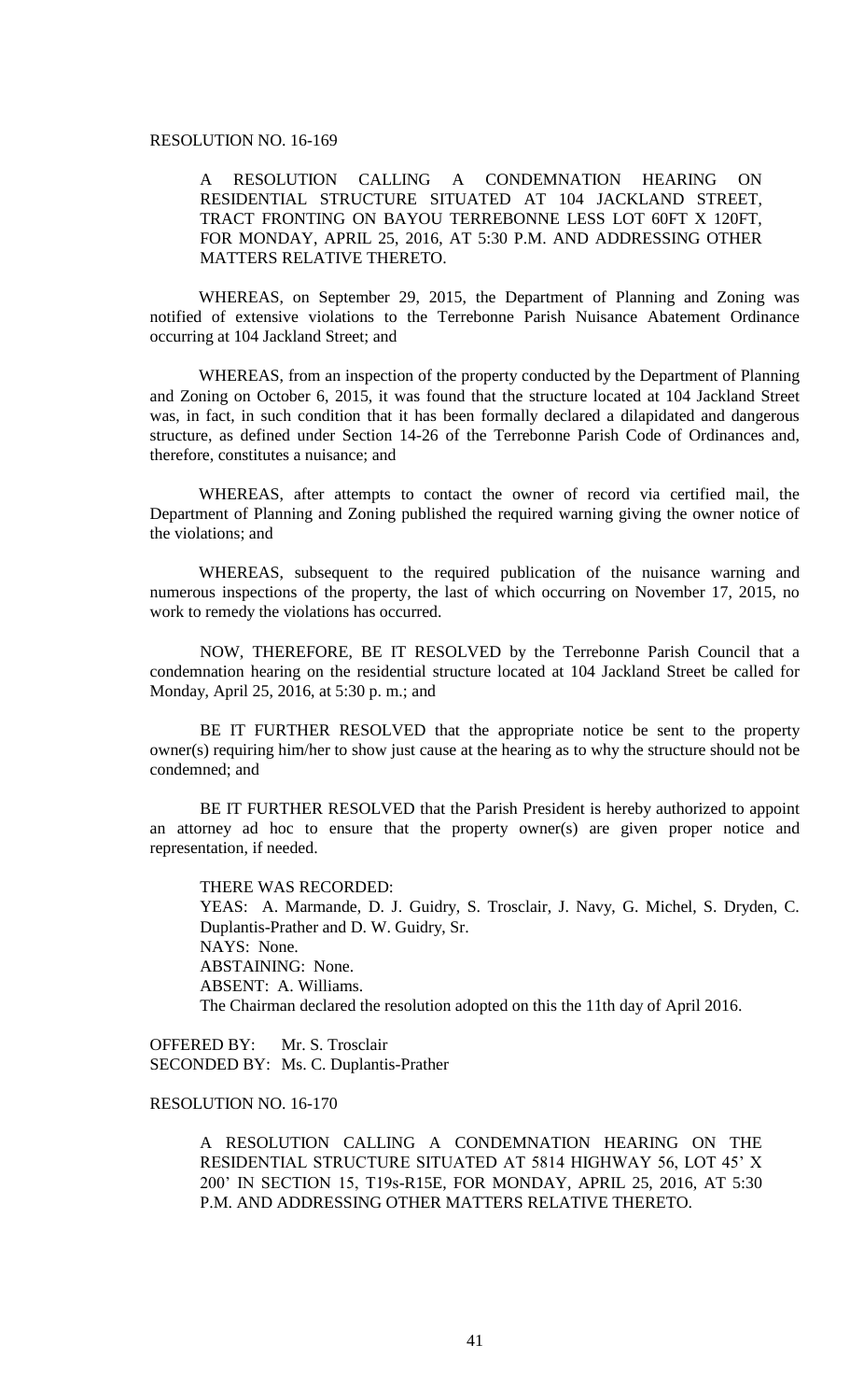WHEREAS, on June 10, 2015 the Department of Planning and Zoning was notified of extensive violations to the Terrebonne Parish Nuisance Abatement Ordinance occurring at 5814 Highway 56; and

WHEREAS, from an inspection of the property conducted by the Department of Planning and Zoning on June 16, 2015, it was found that the structure located at 5814 Highway 56, was, in fact, in such condition that it has been formally declared a dilapidated and dangerous structure, as defined under Section 14-26 of the Terrebonne Parish Code of Ordinances and, therefore, constitutes a nuisance; and

WHEREAS, the owner of record has been issued the required warning via certified mail by the Department of Planning and Zoning, of the violations occurring on the property; and

WHEREAS, subsequent to the required notifications and inspections of the property, the last of which occurring on November 17, 2015, no work to remedy the violations has occurred;

NOW, THEREFORE, BE IT RESOLVED by the Terrebonne Parish Council that a condemnation hearing on the residential structure located at 5814 Highway 56 be called for Monday, April 25, 2016 at 5:30 p. m.; and

BE IT FURTHER RESOLVED that the appropriate notice be sent to the property owner(s) requiring him/her to show just cause at the hearing as to why the structure should not be condemned; and

BE IT FURTHER RESOLVED that the Parish President is hereby authorized to appoint an attorney ad hoc to ensure that the property owner(s) are given proper notice and representation, if needed.

THERE WAS RECORDED: YEAS: A. Marmande, D.J. Guidry, S. Trosclair, G. Michel, S. Dryden, C. Duplantis-Prather and D.W. Guidry, Sr. NAYS: None. ABSTAINING: None. ABSENT: J. Navy and A. Williams. The Chairman declared the resolution adopted on this the 11th day of April 2016.

OFFERED BY: Ms. C. Duplantis-Prather SECONDED BY: Mr. G. Michel

RESOLUTION NO. 16-171

A RESOLUTION CALLING A CONDEMNATION HEARING ON THE COMMERCIAL STRUCTURE SITUATED AT 1139 HIGHWAY 55, TRACT A IN SECTION 9, T18S-R19E, FOR MONDAY, APRIL 25, 2016, AT 5:30 P.M. AND ADDRESSING OTHER MATTERS RELATIVE THERETO.

WHEREAS, on August 26, 2015, the Department of Planning and Zoning was notified of extensive violations to the Terrebonne Parish Nuisance Abatement Ordinance occurring at 1139 Highway 55; and

WHEREAS, from an inspection of the property conducted by the Department of Planning and Zoning on September 4, 2015, it was found that the structure located at 1139 Highway 55, was, in fact, in such condition that it has been formally declared a dilapidated and dangerous structure, as defined under Section 14-26 of the Terrebonne Parish Code of Ordinances and, therefore, constitutes a nuisance; and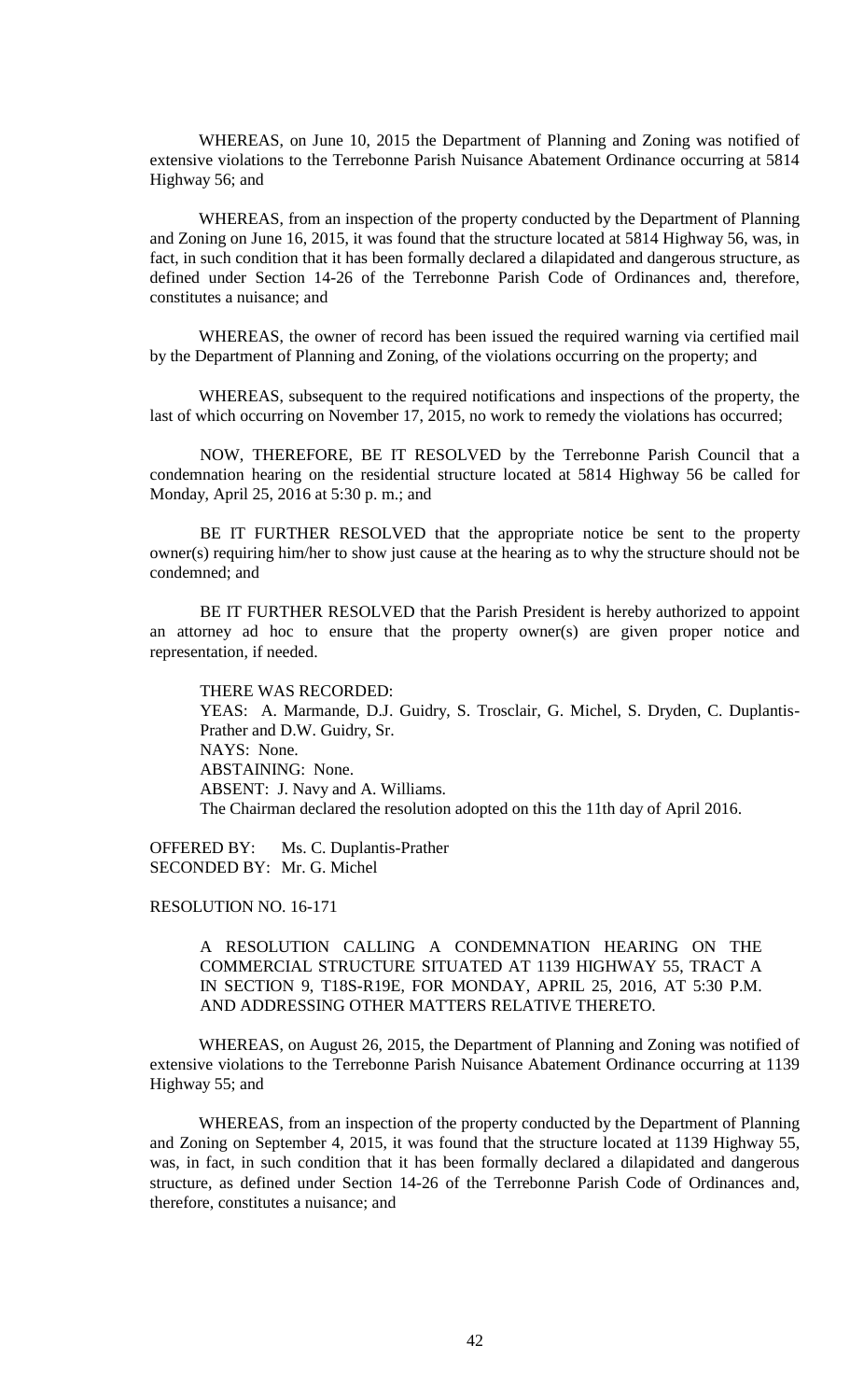WHEREAS, the owner of record has been issued the required warning via certified mail by the Department of Planning and Zoning, of the violations occurring on the property; and

WHEREAS, subsequent to the required notifications and inspections of the property, the last of which occurring on November 19, 2015, no work to remedy the violations has occurred;

NOW, THEREFORE, BE IT RESOLVED by the Terrebonne Parish Council that a condemnation hearing on the commercial structure located at 1139 Highway 55, be called for Monday, April 25, 2016 at 5:30 p. m.; and

BE IT FURTHER RESOLVED that the appropriate notice be sent to the property owner(s) requiring him/her to show just cause at the hearing as to why the structure should not be condemned; and

BE IT FURTHER RESOLVED that the Parish President is hereby authorized to appoint an attorney ad hoc to ensure that the property owner(s) are given proper notice and representation, if needed.

THERE WAS RECORDED: YEAS: A. Marmande, D. J. Guidry, S. Trosclair, G. Michel, S. Dryden, C. Duplantis-Prather and D. W. Guidry, Sr. NAYS: None. ABSTAINING: None. ABSENT: J. Navy and A. Williams. The Chairman declared the resolution adopted on this the 11th day of April 2016.

OFFERED BY: Ms. C. Duplantis-Prather SECONDED BY: Mr. G. Michel

# RESOLUTION NO. 16-172

A RESOLUTION CALLING A CONDEMNATION HEARING ON THE RESIDENTIAL STRUCTURE SITUATED AT 200 ENGERON STREET, LOT 4, SQUARE 3 – ENGERON SUBD., FOR MONDAY, APRIL 25, 2016, AT 5:30 P.M. AND ADDRESSING OTHER MATTERS RELATIVE THERETO.

WHEREAS, on September 25, 2015, the Department of Planning and Zoning was notified of extensive violations to the Terrebonne Parish Nuisance Abatement Ordinance occurring at 200 Engeron Street; and

WHEREAS, from an inspection of the property conducted by the Department of Planning and Zoning on September 30, 2015, it was found that the structure located at 200 Engeron Street, was, in fact, in such condition that it has been formally declared a dilapidated and dangerous structure, as defined under Section 14-26 of the Terrebonne Parish Code of Ordinances and, therefore, constitutes a nuisance; and

WHEREAS, the owner of record has been issued the required warning via certified mail by the Department of Planning and Zoning, of the violations occurring on the property; and

WHEREAS, subsequent to the required notifications and inspections of the property, the last of which occurring on November 3, 2015, no work to remedy the violations has occurred;

NOW, THEREFORE, BE IT RESOLVED by the Terrebonne Parish Council that a condemnation hearing on the residential structure located at 200 Engeron Street, be called for Monday, April 25, 2016 at 5:30 p. m.; and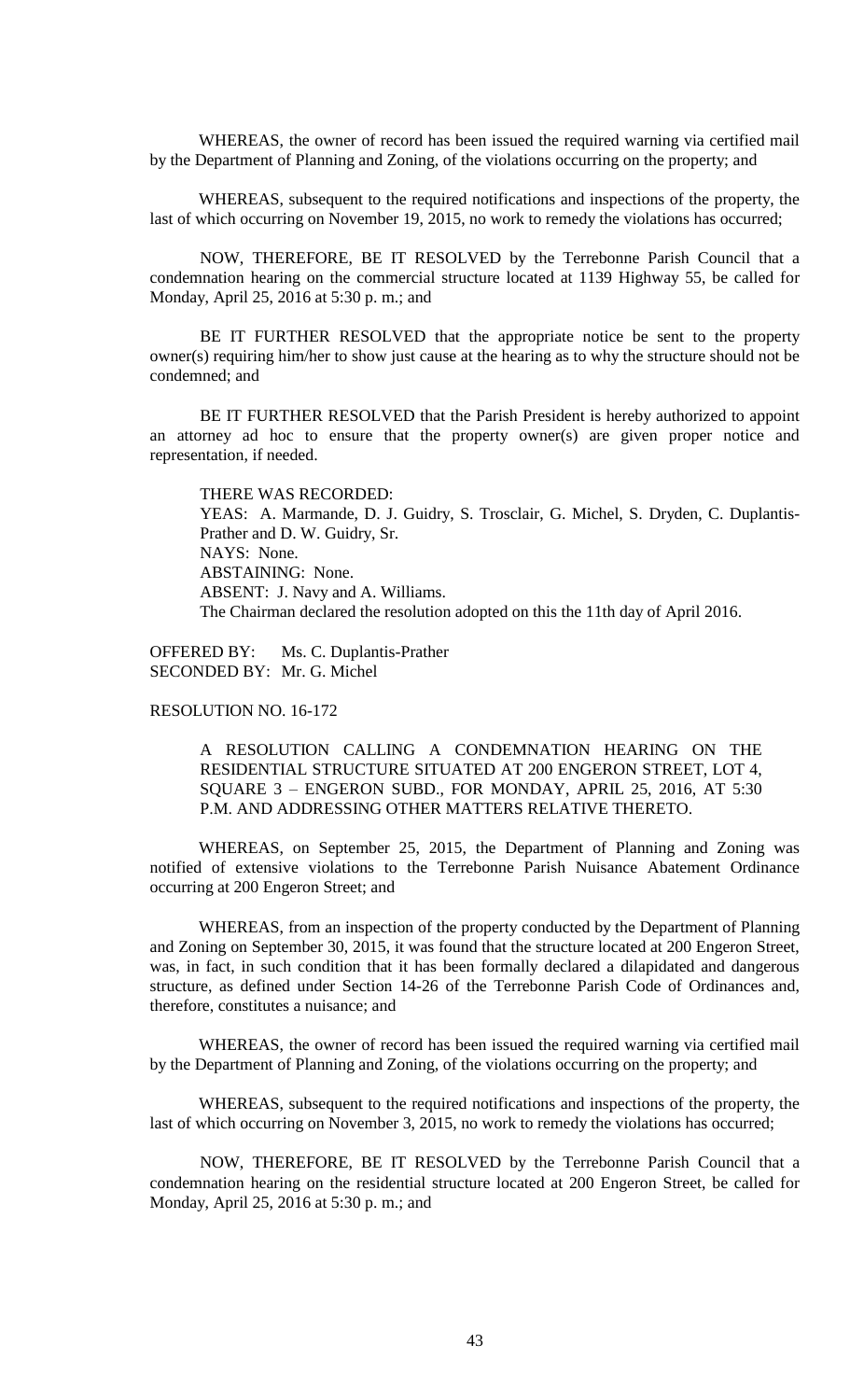BE IT FURTHER RESOLVED that the appropriate notice be sent to the property owner(s) requiring him/her to show just cause at the hearing as to why the structure should not be condemned; and

BE IT FURTHER RESOLVED that the Parish President is hereby authorized to appoint an attorney ad hoc to ensure that the property owner(s) are given proper notice and representation, if needed.

THERE WAS RECORDED: YEAS: A. Marmande, D. J. Guidry, S. Trosclair, G. Michel, S. Dryden, C. Duplantis-Prather and D. W. Guidry, Sr. NAYS: None. ABSTAINING: None. ABSENT: J. Navy and A. Williams. The Chairman declared the resolution adopted on this the 11th day of April 2016.

OFFERED BY: Ms. C. Duplantis-Prather SECONDED BY: Mr. G. Michel

## RESOLUTION NO. 16-173

A RESOLUTION CALLING A CONDEMNATION HEARING ON THE RESIDENTIAL STRUCTURE SITUATED AT 2245 SOUTH MADISON ROAD, TRACT 216' FRONTAGE ON BAYOU TERREBONNE IN SECTION 12, T19S-R19E; LESS TRACT SOLD, FOR MONDAY, APRIL 25, 2016, AT 5:30 P.M. AND ADDRESSING OTHER MATTERS RELATIVE THERETO.

WHEREAS, on July 10, 2014, the Department of Planning and Zoning was notified of extensive violations to the Terrebonne Parish Nuisance Abatement Ordinance occurring at 2245 South Madison Road; and

WHEREAS, from an inspection of the property conducted by the Department of Planning and Zoning on July 10, 2014, it was found that the structure located at 2245 South Madison Road, was, in fact, in such condition that it has been formally declared a dilapidated and dangerous structure, as defined under Section 14-26 of the Terrebonne Parish Code of Ordinances and, therefore, constitutes a nuisance; and

WHEREAS, the owner of record has been issued the required warning via certified mail by the Department of Planning and Zoning, of the violations occurring on the property; and

WHEREAS, subsequent to the required notifications and inspections of the property, the last of which occurring on November 19, 2015, no work to remedy the violations has occurred;

NOW, THEREFORE, BE IT RESOLVED by the Terrebonne Parish Council that a condemnation hearing on the residential structure located at 2245 South Madison Road, be called for Monday, April 25, 2016 at 5:30 p. m.; and

BE IT FURTHER RESOLVED that the appropriate notice be sent to the property owner(s) requiring him/her to show just cause at the hearing as to why the structure should not be condemned; and

BE IT FURTHER RESOLVED that the Parish President is hereby authorized to appoint an attorney ad hoc to ensure that the property owner(s) are given proper notice and representation, if needed.

# THERE WAS RECORDED: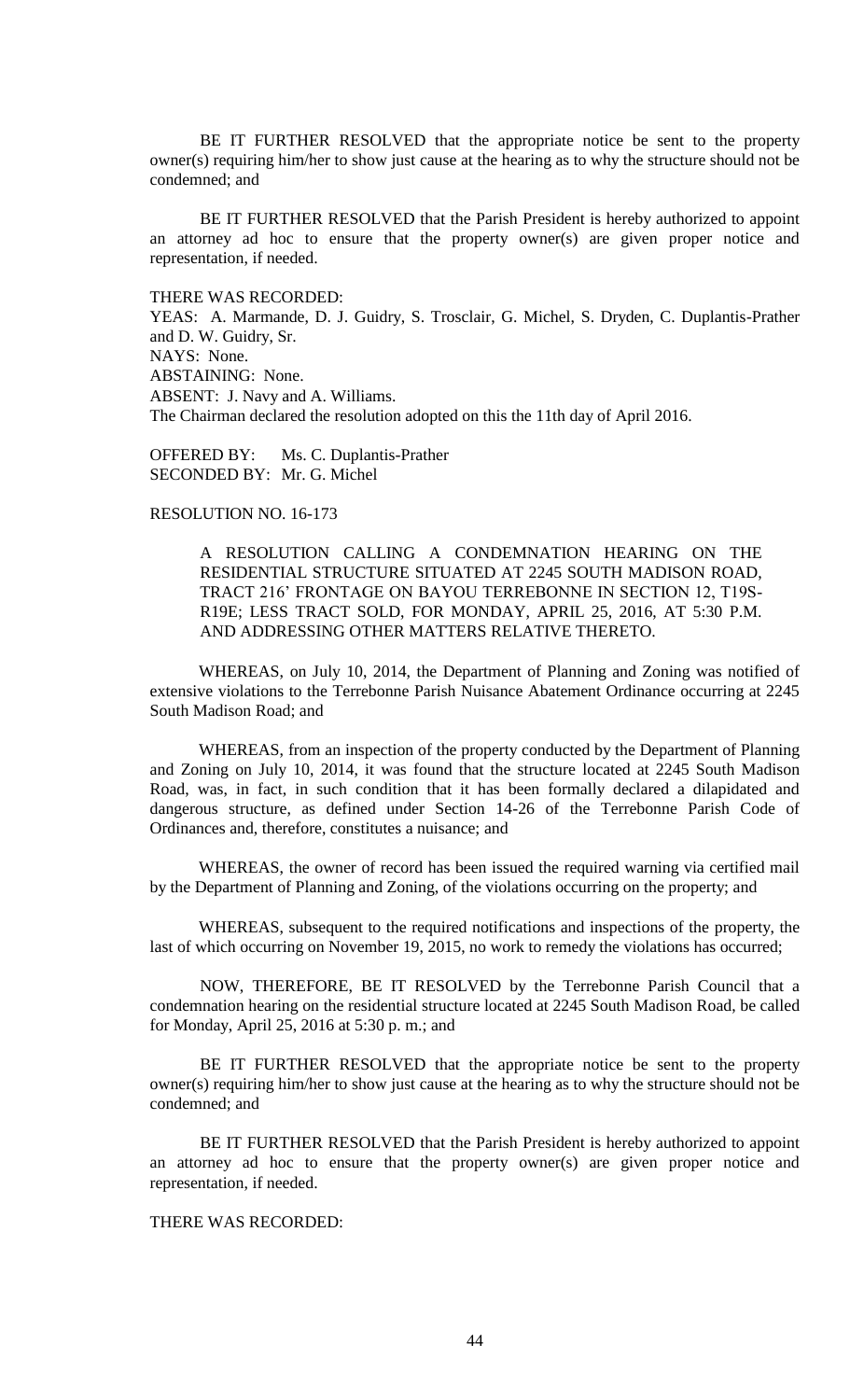YEAS: A. Marmande, D. J. Guidry, S. Trosclair, G. Michel, S. Dryden, C. Duplantis-Prather and D. W. Guidry, Sr. NAYS: None. ABSTAINING: None. ABSENT: J. Navy and A. Williams. The Chairman declared the resolution adopted on this the 11th day of April 2016.

OFFERED BY: Ms. C. Duplantis-Prather SECONDED BY: Mr. G. Michel

# RESOLUTION NO. 16-174

A RESOLUTION CALLING A CONDEMNATION HEARING ON THE RESIDENTIAL STRUCTURE SITUATED AT 903 PEACH STREET, LOT 60' X 60' WEST SIDE OF PEACH STREET, BEING EM/60' OF LOT 2, BLOCK 42, ADDENDUM 3 – CONNELY SUBD., FOR MONDAY, APRIL 25, 2016, AT 5:30 P.M. AND ADDRESSING OTHER MATTERS RELATIVE THERETO.

WHEREAS, on September 25, 2015, the Department of Planning and Zoning was notified of extensive violations to the Terrebonne Parish Nuisance Abatement Ordinance occurring at 903 Peach Street; and

WHEREAS, from an inspection of the property conducted by the Department of Planning and Zoning on October 1, 2015, it was found that the structure located at 903 Peach Street, was, in fact, in such condition that it has been formally declared a dilapidated and dangerous structure, as defined under Section 14-26 of the Terrebonne Parish Code of Ordinances and, therefore, constitutes a nuisance; and

WHEREAS, the owner of record has been issued the required warning via certified mail by the Department of Planning and Zoning, of the violations occurring on the property; and

WHEREAS, subsequent to the required notifications and inspections of the property, the last of which occurring on November 4, 2015, no work to remedy the violations has occurred;

NOW, THEREFORE, BE IT RESOLVED by the Terrebonne Parish Council that a condemnation hearing on the residential structure located at 903 Peach Street, be called for Monday, April 25, 2016 at 5:30 p. m.; and

BE IT FURTHER RESOLVED that the appropriate notice be sent to the property owner(s) requiring him/her to show just cause at the hearing as to why the structure should not be condemned; and

BE IT FURTHER RESOLVED that the Parish President is hereby authorized to appoint an attorney ad hoc to ensure that the property owner(s) are given proper notice and representation, if needed.

THERE WAS RECORDED: YEAS: A. Marmande, D. J. Guidry, S. Trosclair, G. Michel, S. Dryden, C. Duplantis-Prather and D. W. Guidry, Sr. NAYS: None. ABSTAINING: None. ABSENT: J. Navy and A. Williams. The Chairman declared the resolution adopted on this the 11th day of April 2016.

OFFERED BY: Ms. C. Duplantis-Prather SECONDED BY: Mr. G. Michel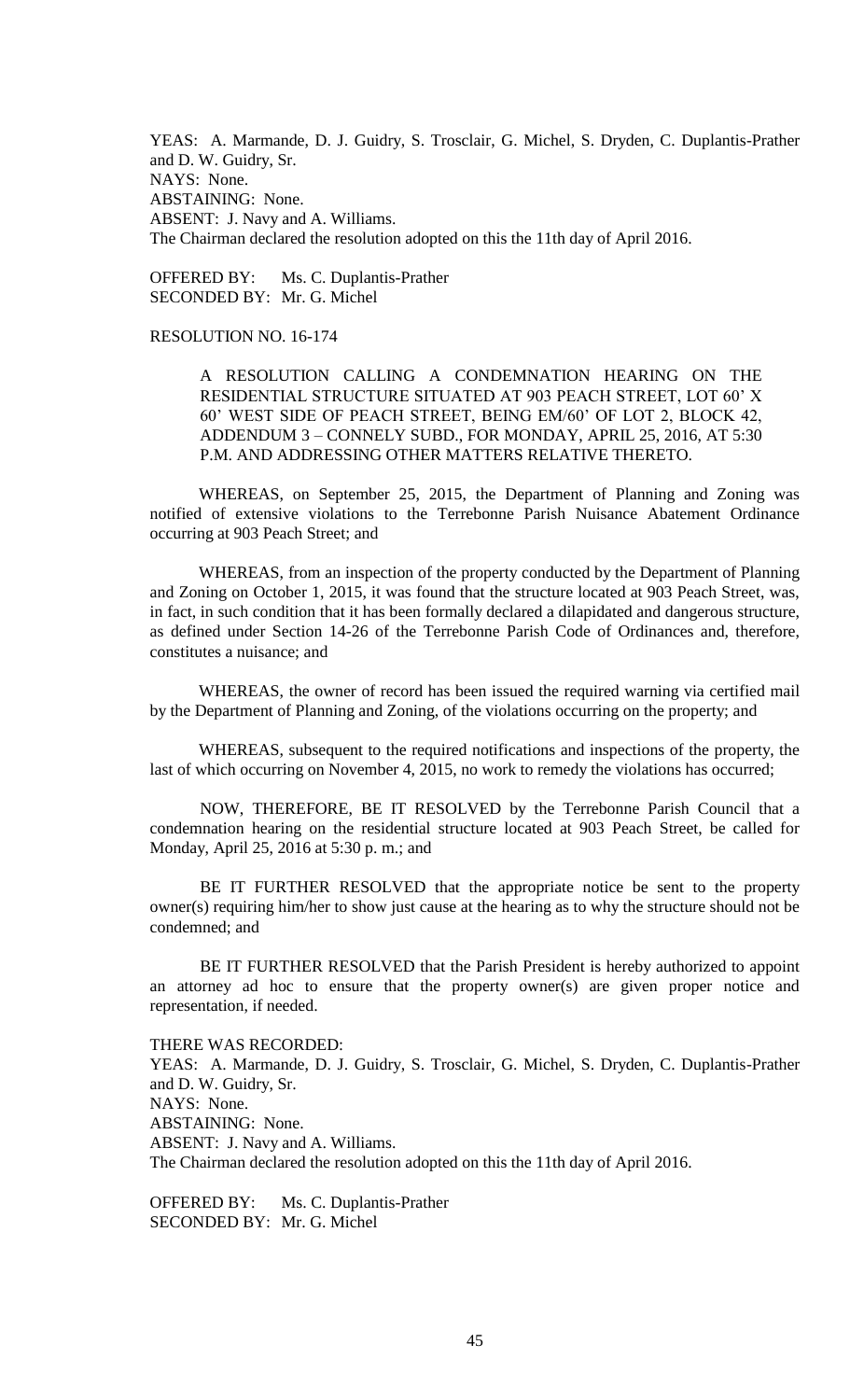# RESOLUTION NO. 16-175

A RESOLUTION CALLING A CONDEMNATION HEARING ON RESIDENTIAL STRUCTURE SITUATED AT 432 AUTHEMENT STREET, LOT 32, BLOCK 1 – HORACE J. AUTHEMENT SUBD., FOR MONDAY, APRIL 25, 2016, AT 5:30 P.M. AND ADDRESSING OTHER MATTERS RELATIVE THERETO.

WHEREAS, on August 12, 2015, the Department of Planning and Zoning was notified of extensive violations to the Terrebonne Parish Nuisance Abatement Ordinance occurring at 432 Authement Street; and

WHEREAS, from an inspection of the property conducted by the Department of Planning and Zoning on August 12, 2015, it was found that the structure located at 432 Authement Street was, in fact, in such condition that it has been formally declared a dilapidated and dangerous structure, as defined under Section 14-26 of the Terrebonne Parish Code of Ordinances and, therefore, constitutes a nuisance; and

WHEREAS, after attempts to contact the owner of record via certified mail, the Department of Planning and Zoning published the required warning giving the owner notice of the violations; and

WHEREAS, subsequent to the required publication of the nuisance warning and numerous inspections of the property, the last of which occurring on November 16, 2015, no work to remedy the violations has occurred.

NOW, THEREFORE, BE IT RESOLVED by the Terrebonne Parish Council that a condemnation hearing on the residential structure located at 432 Authement Street be called for Monday, April 25, 2016, at 5:30 p. m.; and

BE IT FURTHER RESOLVED that the appropriate notice be sent to the property owner(s) requiring him/her to show just cause at the hearing as to why the structure should not be condemned; and

BE IT FURTHER RESOLVED that the Parish President is hereby authorized to appoint an attorney ad hoc to ensure that the property owner(s) are given proper notice and representation, if needed.

THERE WAS RECORDED:

YEAS: A. Marmande, D. J. Guidry, S. Trosclair, G. Michel, S. Dryden, C. Duplantis-Prather and D. W. Guidry, Sr. NAYS: None. ABSTAINING: None. ABSENT: J. Navy and A. Williams. The Chairman declared the resolution adopted on this the 11th day of April 2016.

OFFERED BY: Mr. G. Michel SECONDED BY: Ms. C. Duplantis-Prather

# RESOLUTION NO. 16-176

A RESOLUTION CALLING A CONDEMNATION HEARING ON RESIDENTIAL & ACCESSORY STRUCTURE SITUATED AT 300 BROOKLYN AVENUE, LOTS 1 & 2 – PRICE SUBD., FOR MONDAY, APRIL 25, 2016, AT 5:30 P.M. AND ADDRESSING OTHER MATTERS RELATIVE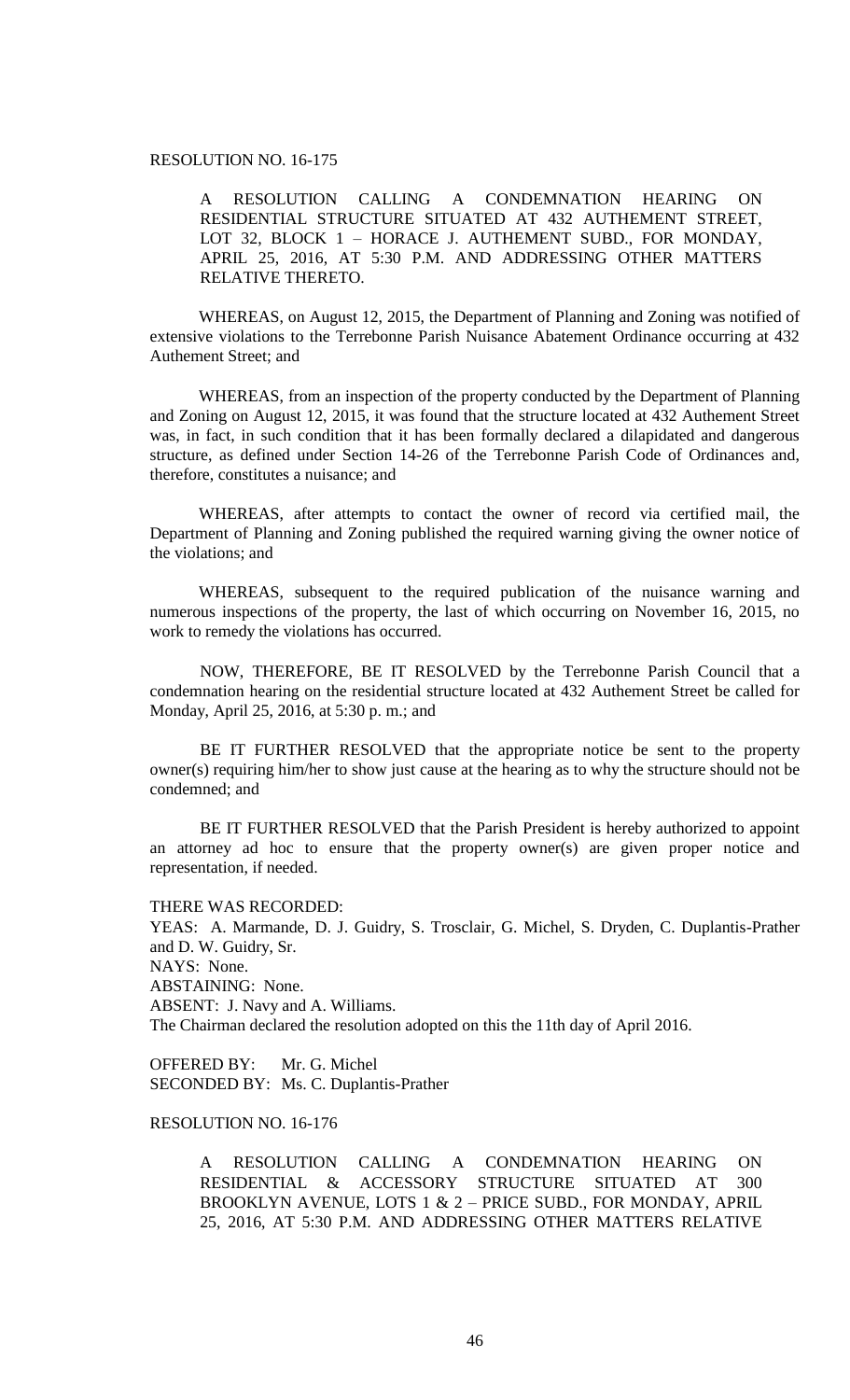### THERETO.

WHEREAS, on September 3, 2015, the Department of Planning and Zoning was notified of extensive violations to the Terrebonne Parish Nuisance Abatement Ordinance occurring at 300 Brooklyn Avenue; and

WHEREAS, from an inspection of the property conducted by the Department of Planning and Zoning on September 10, 2015, it was found that the structure located at 300 Brooklyn Avenue was, in fact, in such condition that it has been formally declared a dilapidated and dangerous structure, as defined under Section 14-26 of the Terrebonne Parish Code of Ordinances and, therefore, constitutes a nuisance; and

WHEREAS, after attempts to contact the owner of record via certified mail, the Department of Planning and Zoning published the required warning giving the owner notice of the violations; and

WHEREAS, subsequent to the required publication of the nuisance warning and numerous inspections of the property, the last of which occurring on November 17, 2015, no work to remedy the violations has occurred.

NOW, THEREFORE, BE IT RESOLVED by the Terrebonne Parish Council that a condemnation hearing on the residential & accessory structure located at 300 Brooklyn Avenue be called for Monday, April 25, 2016, at 5:30 p. m.; and

BE IT FURTHER RESOLVED that the appropriate notice be sent to the property owner(s) requiring him/her to show just cause at the hearing as to why the structure should not be condemned; and

BE IT FURTHER RESOLVED that the Parish President is hereby authorized to appoint an attorney ad hoc to ensure that the property owner(s) are given proper notice and representation, if needed.

#### THERE WAS RECORDED:

YEAS: A. Marmande, D. J. Guidry, S. Trosclair, G. Michel, S. Dryden, C. Duplantis-Prather and D. W. Guidry, Sr. NAYS: None. ABSTAINING: None. ABSENT: J. Navy and A. Williams. The Chairman declared the resolution adopted on this the 11th day of April 2016.

OFFERED BY: Mr. G. Michel SECONDED BY: Ms. C. Duplantis-Prather

# RESOLUTION NO. 16-177

A RESOLUTION CALLING A CONDEMNATION HEARING ON RESIDENTIAL STRUCTURE SITUATED AT 295 STOVALL STREET, LOT 39, BLOCK 1 – GUS WALKER SUBD., FOR MONDAY, APRIL 25, 2016, AT 5:30 P.M. AND ADDRESSING OTHER MATTERS RELATIVE THERETO.

WHEREAS, on July 16, 2015, the Department of Planning and Zoning was notified of extensive violations to the Terrebonne Parish Nuisance Abatement Ordinance occurring 295 Stovall Street; and

WHEREAS, from an inspection of the property conducted by the Department of Planning and Zoning on July 22, 2015, it was found that the structure located at 295 Stovall Street was, in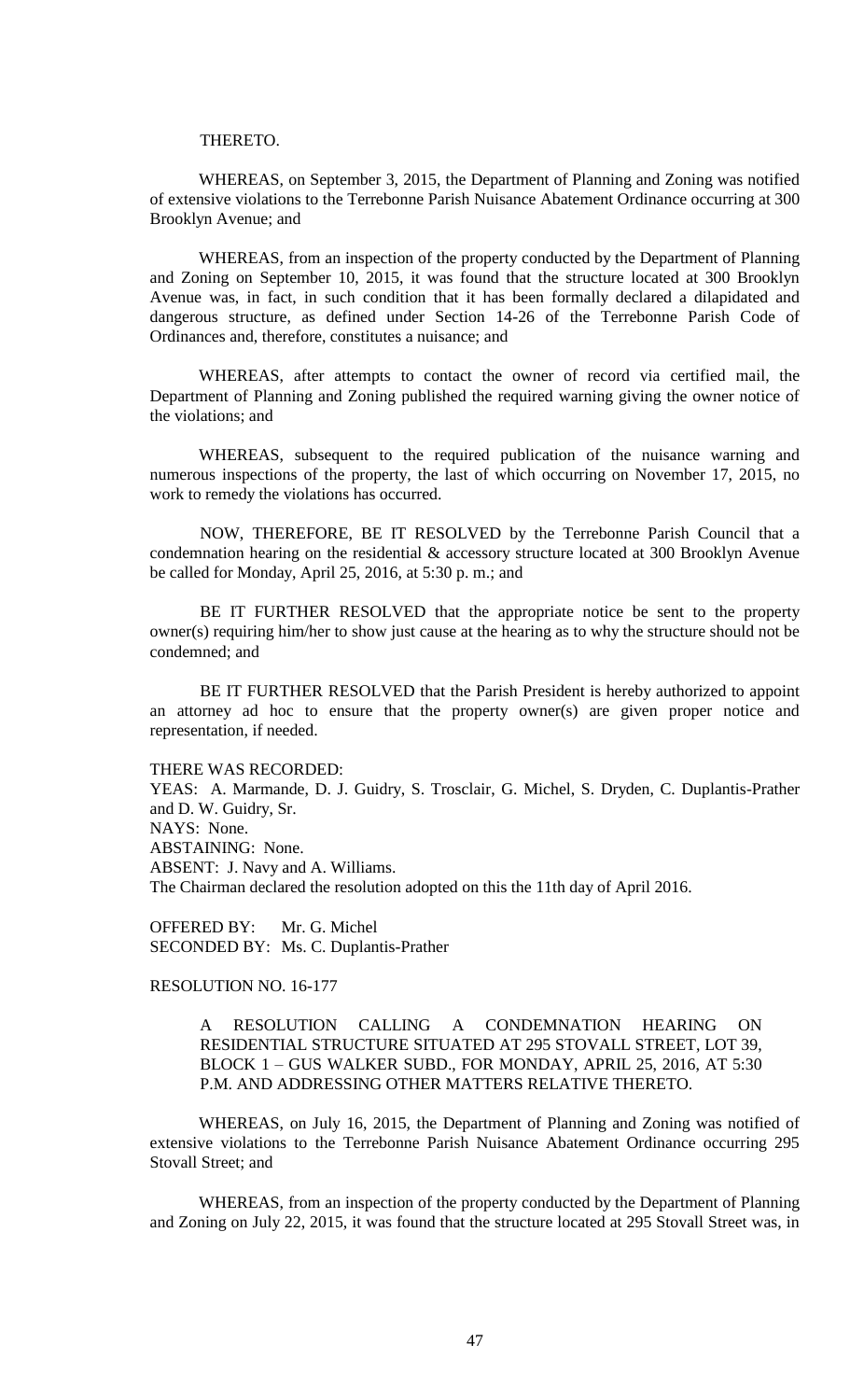fact, in such condition that it has been formally declared a dilapidated and dangerous structure, as defined under Section 14-26 of the Terrebonne Parish Code of Ordinances and, therefore, constitutes a nuisance; and

WHEREAS, after attempts to contact the owner of record via certified mail, the Department of Planning and Zoning published the required warning giving the owner notice of the violations; and

WHEREAS, subsequent to the required publication of the nuisance warning and numerous inspections of the property, the last of which occurring on November 16, 2015, no work to remedy the violations has occurred.

NOW, THEREFORE, BE IT RESOLVED by the Terrebonne Parish Council that a condemnation hearing on the residential structure located at 295 Stovall Street be called for Monday, April 25, 2016, at 5:30 p. m.; and

BE IT FURTHER RESOLVED that the appropriate notice be sent to the property owner(s) requiring him/her to show just cause at the hearing as to why the structure should not be condemned; and

BE IT FURTHER RESOLVED that the Parish President is hereby authorized to appoint an attorney ad hoc to ensure that the property owner(s) are given proper notice and representation, if needed.

THERE WAS RECORDED:

YEAS: A. Marmande, D. J. Guidry, S. Trosclair, G. Michel, S. Dryden, C. Duplantis-Prather and D. W. Guidry, Sr. NAYS: None. ABSTAINING: None. ABSENT: J. Navy and A. Williams. The Chairman declared the resolution adopted on this the 11th day of April 2016.

OFFERED BY: Mr. G. Michel SECONDED BY: Ms. C. Duplantis-Prather

RESOLUTION NO. 16-178

A RESOLUTION CALLING A CONDEMNATION HEARING ON RESIDENTIAL STRUCTURE SITUATED AT 510 CENTRAL AVENUE, LOT 14 & N/2 OF LOT 13, BLOCK 11 – JASTREMSKI ADDITION., FOR MONDAY, APRIL 25, 2016, AT 5:30 P.M. AND ADDRESSING OTHER MATTERS RELATIVE THERETO.

WHEREAS, on August 5, 2015, the Department of Planning and Zoning was notified of extensive violations to the Terrebonne Parish Nuisance Abatement Ordinance occurring at 510 Central Avenue; and

WHEREAS, from an inspection of the property conducted by the Department of Planning and Zoning on August 7, 2015, it was found that the structure located at 510 Central Avenue was, in fact, in such condition that it has been formally declared a dilapidated and dangerous structure, as defined under Section 14-26 of the Terrebonne Parish Code of Ordinances and, therefore, constitutes a nuisance; and

WHEREAS, after attempts to contact the owner of record via certified mail, the Department of Planning and Zoning published the required warning giving the owner notice of the violations; and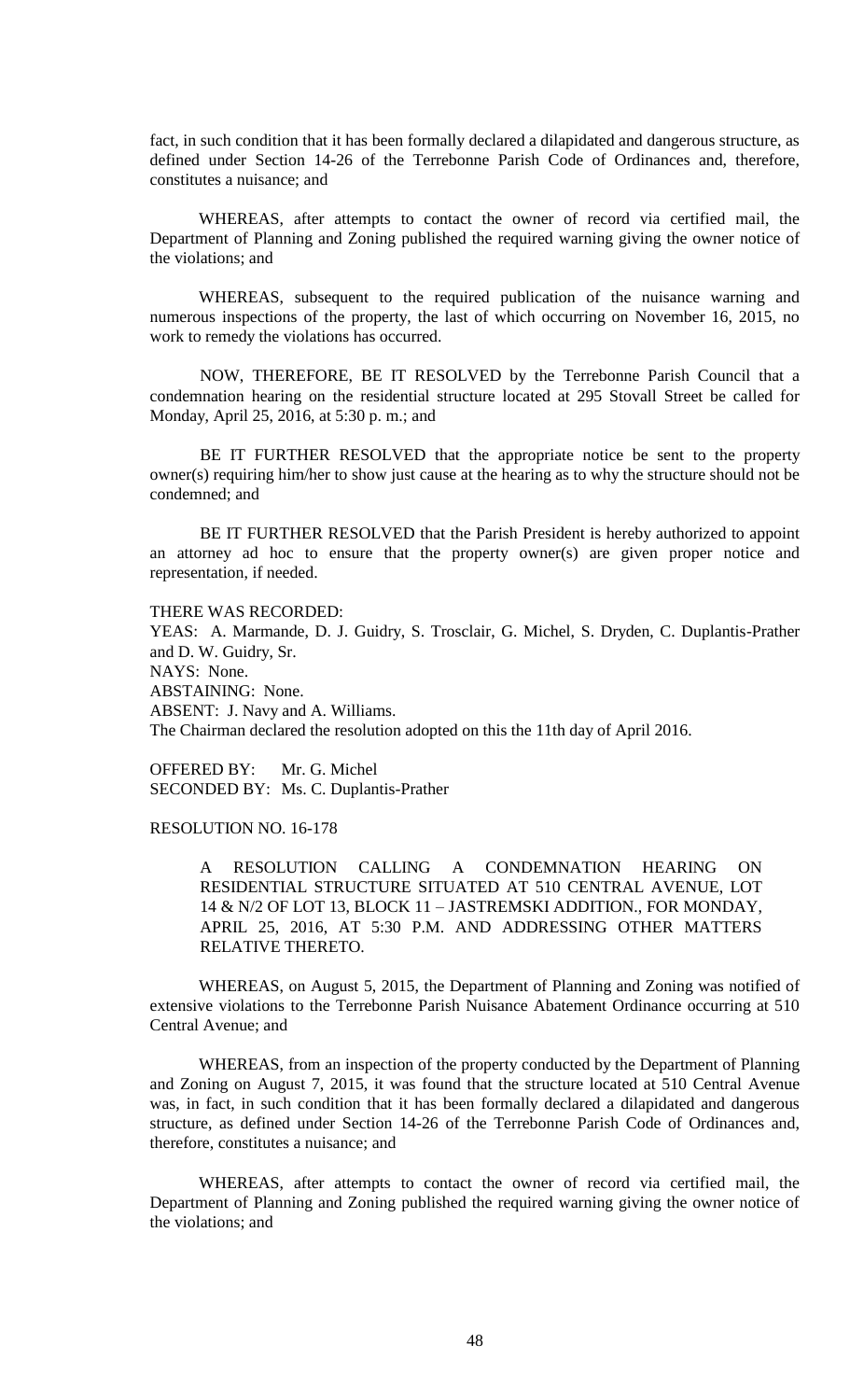WHEREAS, subsequent to the required publication of the nuisance warning and numerous inspections of the property, the last of which occurring on November 17, 2015, no work to remedy the violations has occurred.

NOW, THEREFORE, BE IT RESOLVED by the Terrebonne Parish Council that a condemnation hearing on the residential structure located at 510 Central Avenue be called for Monday, April 25, 2016, at 5:30 p. m.; and

BE IT FURTHER RESOLVED that the appropriate notice be sent to the property owner(s) requiring him/her to show just cause at the hearing as to why the structure should not be condemned; and

BE IT FURTHER RESOLVED that the Parish President is hereby authorized to appoint an attorney ad hoc to ensure that the property owner(s) are given proper notice and representation, if needed.

THERE WAS RECORDED: YEAS: A. Marmande, D. J. Guidry, S. Trosclair, G. Michel, S. Dryden, C. Duplantis-Prather and D. W. Guidry, Sr. NAYS: None. ABSTAINING: None. ABSENT: J. Navy and A. Williams. The Chairman declared the resolution adopted on this the 11th day of April 2016.

Upon questioning from Committee member C. Duplantis-Prather, Planning and Zoning Director C. Pulaski explained that the aforementioned structure is under new ownership; and noted that the proper permits have been obtained. According to Mr. Pulaski, the property has to stay on the condemnation list until the hearing, which at that time a recommendation can be made.

OFFERED BY: Mr. G. Michel SECONDED BY: Ms. C. Duplantis-Prather

# RESOLUTION NO. 16-179

A RESOLUTION CALLING A CONDEMNATION HEARING ON RESIDENTIAL MOBILE HOME STRUCTURE SITUATED AT 115 NORA T. LANE, LOTS 4  $&$  5, BLOCK 1, ADDENDUM 1, PHASE A – COREY HEIGHTS SUBD., FOR MONDAY, APRIL 25, 2016, AT 5:30 P.M. AND ADDRESSING OTHER MATTERS RELATIVE THERETO.

WHEREAS, on June 3, 2015, the Department of Planning and Zoning was notified of extensive violations to the Terrebonne Parish Nuisance Abatement Ordinance occurring at 115 Nora T. Lane; and

WHEREAS, from an inspection of the property conducted by the Department of Planning and Zoning on June 4, 2015, it was found that the structure located at 115 Nora T. Lane was, in fact, in such condition that it has been formally declared a dilapidated and dangerous structure, as defined under Section 14-26 of the Terrebonne Parish Code of Ordinances and, therefore, constitutes a nuisance; and

WHEREAS, after attempts to contact the owner of record via certified mail, the Department of Planning and Zoning published the required warning giving the owner notice of the violations; and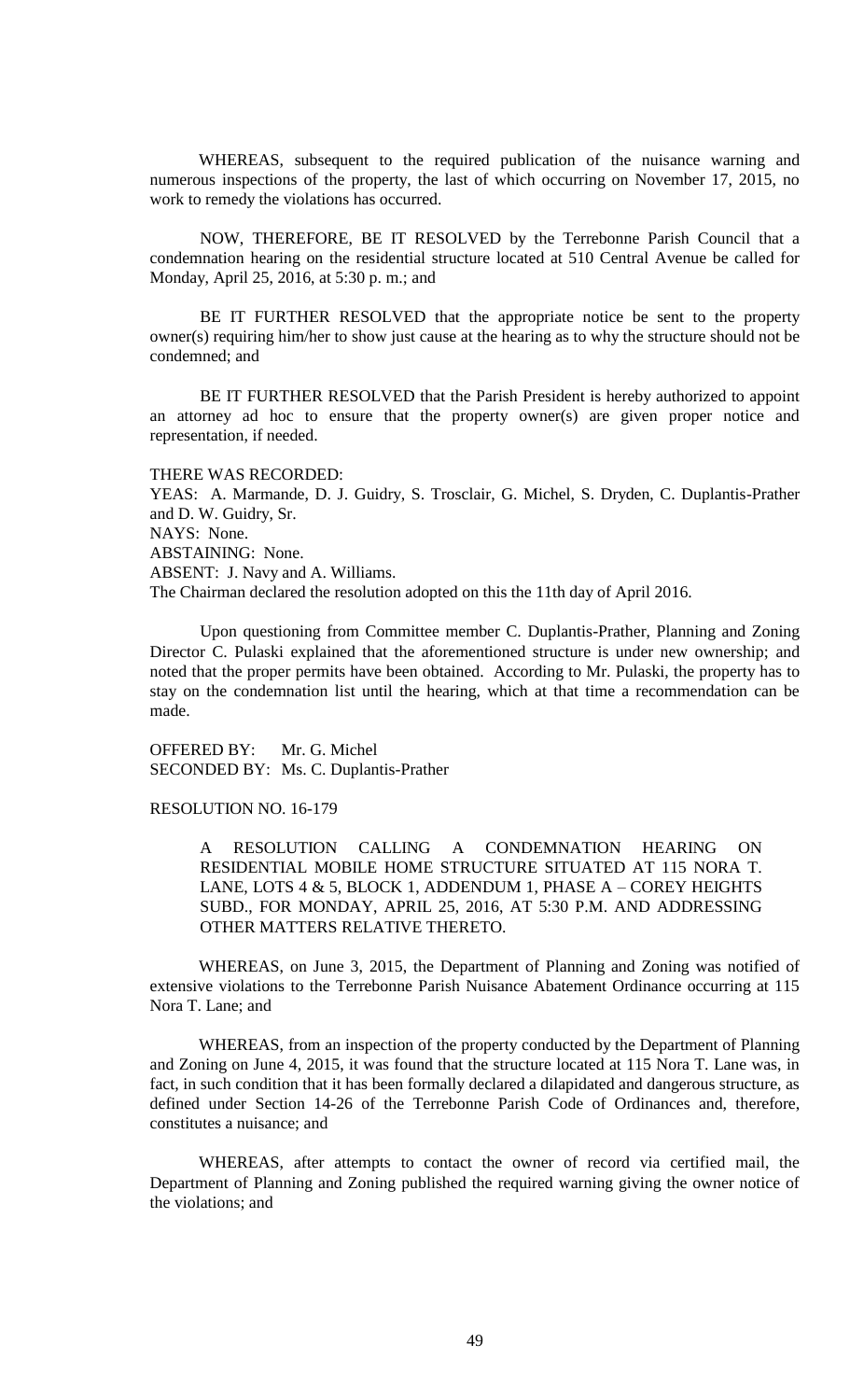WHEREAS, subsequent to the required publication of the nuisance warning and numerous inspections of the property, the last of which occurring on November 16, 2015, no work to remedy the violations has occurred.

NOW, THEREFORE, BE IT RESOLVED by the Terrebonne Parish Council that a condemnation hearing on the residential mobile home structure located at 115 Nora T. Lane be called for Monday, April 25, 2016, at 5:30 p. m.; and

BE IT FURTHER RESOLVED that the appropriate notice be sent to the property owner(s) requiring him/her to show just cause at the hearing as to why the structure should not be condemned; and

BE IT FURTHER RESOLVED that the Parish President is hereby authorized to appoint an attorney ad hoc to ensure that the property owner(s) are given proper notice and representation, if needed.

# THERE WAS RECORDED:

YEAS: A. Marmande, D. J. Guidry, S. Trosclair, G. Michel, S. Dryden, C. Duplantis-Prather and D. W. Guidry, Sr. NAYS: None. ABSTAINING: None. ABSENT: J. Navy and A. Williams. The Chairman declared the resolution adopted on this the 11th day of April 2016.

OFFERED BY: Mr. G. Michel SECONDED BY: Ms. C. Duplantis-Prather

### RESOLUTION NO. 16-180

A RESOLUTION CALLING A CONDEMNATION HEARING ON RESIDENTIAL STRUCTURE SITUATED AT 605 WOODSIDE DRIVE, LOT 24, BLOCK 21, ADDENDUM 2 – ROBERTA GROVE SUBD., FOR MONDAY, APRIL 25, 2016, AT 5:30 P.M. AND ADDRESSING OTHER MATTERS RELATIVE THERETO.

WHEREAS, on August 27, 2015, the Department of Planning and Zoning was notified of extensive violations to the Terrebonne Parish Nuisance Abatement Ordinance occurring at 605 Woodside Drive; and

WHEREAS, from an inspection of the property conducted by the Department of Planning and Zoning on September 2, 2015, it was found that the structure located at 605 Woodside Drive was, in fact, in such condition that it has been formally declared a dilapidated and dangerous structure, as defined under Section 14-26 of the Terrebonne Parish Code of Ordinances and, therefore, constitutes a nuisance; and

WHEREAS, after attempts to contact the owner of record via certified mail, the Department of Planning and Zoning published the required warning giving the owner notice of the violations; and

WHEREAS, subsequent to the required publication of the nuisance warning and numerous inspections of the property, the last of which occurring on November 19, 2015, no work to remedy the violations has occurred.

NOW, THEREFORE, BE IT RESOLVED by the Terrebonne Parish Council that a condemnation hearing on the residential structure located at 605 Woodside Drive be called for Monday, April 25, 2016, at 5:30 p. m.; and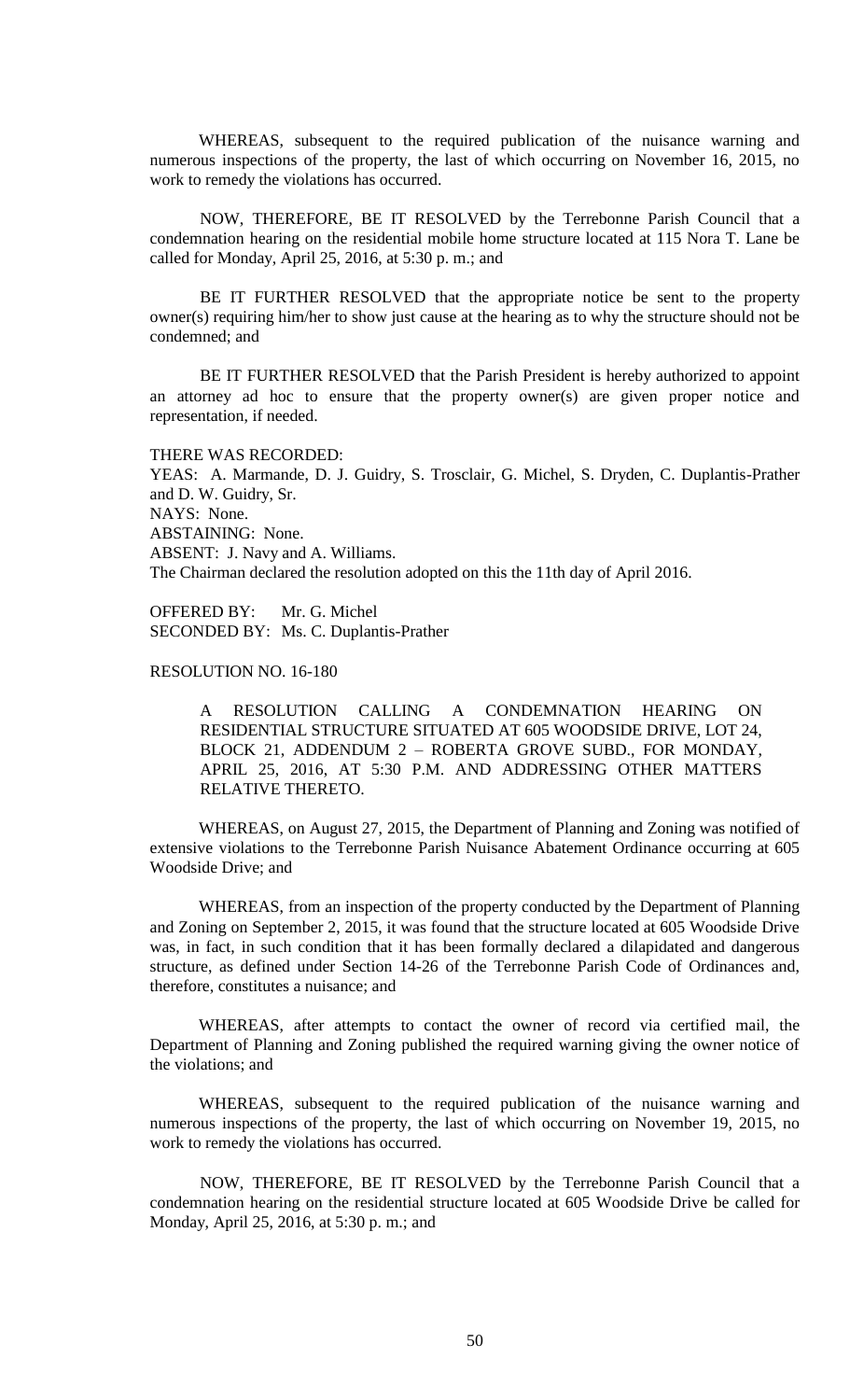BE IT FURTHER RESOLVED that the appropriate notice be sent to the property owner(s) requiring him/her to show just cause at the hearing as to why the structure should not be condemned; and

BE IT FURTHER RESOLVED that the Parish President is hereby authorized to appoint an attorney ad hoc to ensure that the property owner(s) are given proper notice and representation, if needed.

THERE WAS RECORDED:

YEAS: A. Marmande, D. J. Guidry, S. Trosclair, G. Michel, S. Dryden, C. Duplantis-Prather and D. W. Guidry, Sr. NAYS: None. ABSTAINING: None. ABSENT: J. Navy and A. Williams. The Chairman declared the resolution adopted on this the 11th day of April 2016.

OFFERED BY: Ms. C. Duplantis-Prather SECONDED BY: Mr. S. Trosclair

# RESOLUTION NO. 16-181

A RESOLUTION CALLING A CONDEMNATION HEARING ON RESIDENTIAL ACCESSORY STRUCTURE SITUATED AT 212 SAINT LOUIS STREET, NM 40' OF LOT 27 – CENAC & WURZLOW SUBD., FOR MONDAY, APRIL 25, 2016, AT 5:30 P.M. AND ADDRESSING OTHER MATTERS RELATIVE THERETO.

WHEREAS, on August 7, 2015, the Department of Planning and Zoning was notified of extensive violations to the Terrebonne Parish Nuisance Abatement Ordinance occurring at 212 Saint Louis Street; and

WHEREAS, from an inspection of the property conducted by the Department of Planning and Zoning on August 11, 2015, it was found that the structure located at 212 Saint Louis Street was, in fact, in such condition that it has been formally declared a dilapidated and dangerous structure, as defined under Section 14-26 of the Terrebonne Parish Code of Ordinances and, therefore, constitutes a nuisance; and

WHEREAS, after attempts to contact the owner of record via certified mail, the Department of Planning and Zoning published the required warning giving the owner notice of the violations; and

WHEREAS, subsequent to the required publication of the nuisance warning and numerous inspections of the property, the last of which occurring on October 26, 2015, no work to remedy the violations has occurred.

NOW, THEREFORE, BE IT RESOLVED by the Terrebonne Parish Council that a condemnation hearing on the residential accessory structure located at 212 Saint Louis Street be called for Monday, April 25, 2016, at 5:30 p. m.; and

BE IT FURTHER RESOLVED that the appropriate notice be sent to the property owner(s) requiring him/her to show just cause at the hearing as to why the structure should not be condemned; and

BE IT FURTHER RESOLVED that the Parish President is hereby authorized to appoint an attorney ad hoc to ensure that the property owner(s) are given proper notice and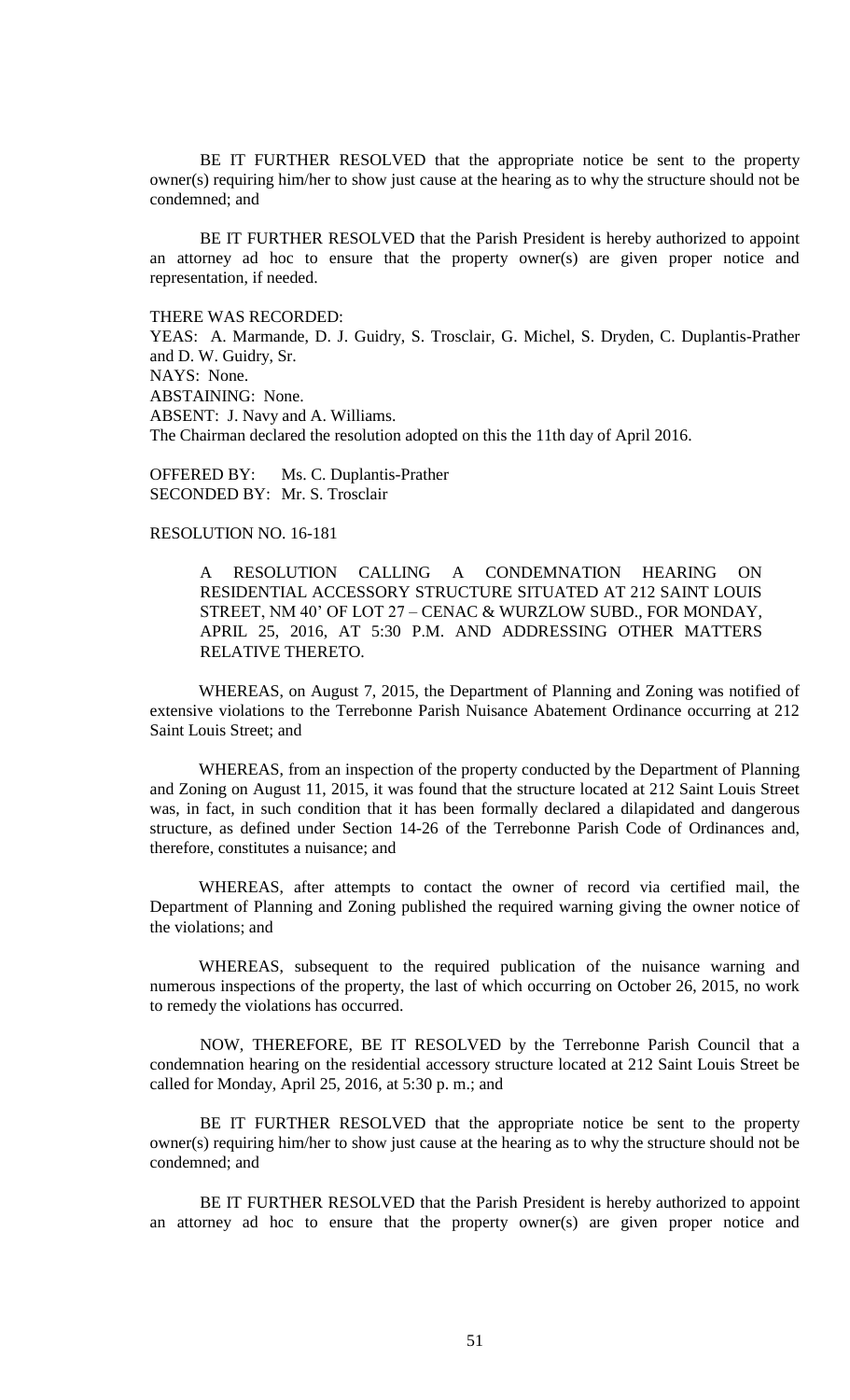representation, if needed.

THERE WAS RECORDED: YEAS: A. Marmande, D. J. Guidry, S. Trosclair, G. Michel, S. Dryden, C. Duplantis-Prather and D. W. Guidry, Sr. NAYS: None. ABSTAINING: None. ABSENT: J. Navy and A. Williams. The Chairman declared the resolution adopted on this the 11th day of April 2016.

OFFERED BY: Ms. C. Duplantis-Prather SECONDED BY: Mr. S. Trosclair

RESOLUTION NO. 16-182

A RESOLUTION CALLING A CONDEMNATION HEARING ON RESIDENTIAL STRUCTURE SITUATED AT 1023 GOODE STREET, WM 60' OF LOT 7, BLOCK 70 – GOODE STREET, FOR MONDAY, APRIL 25, 2016, AT 5:30 P.M. AND ADDRESSING OTHER MATTERS RELATIVE THERETO.

WHEREAS, on May 28, 2015, the Department of Planning and Zoning was notified of extensive violations to the Terrebonne Parish Nuisance Abatement Ordinance occurring at 1023 Goode Street; and

WHEREAS, from an inspection of the property conducted by the Department of Planning and Zoning on June 1, 2015, it was found that the structure located at 1023 Goode Street was, in fact, in such condition that it has been formally declared a dilapidated and dangerous structure, as defined under Section 14-26 of the Terrebonne Parish Code of Ordinances and, therefore, constitutes a nuisance; and

WHEREAS, after attempts to contact the owner of record via certified mail, the Department of Planning and Zoning published the required warning giving the owner notice of the violations; and

WHEREAS, subsequent to the required publication of the nuisance warning and numerous inspections of the property, the last of which occurring on November 17, 2015, no work to remedy the violations has occurred.

NOW, THEREFORE, BE IT RESOLVED by the Terrebonne Parish Council that a condemnation hearing on the residential structure located at 1023 Goode Street be called for Monday, April 25, 2016, at 5:30 p. m.; and

BE IT FURTHER RESOLVED that the appropriate notice be sent to the property owner(s) requiring him/her to show just cause at the hearing as to why the structure should not be condemned; and

BE IT FURTHER RESOLVED that the Parish President is hereby authorized to appoint an attorney ad hoc to ensure that the property owner(s) are given proper notice and representation, if needed.

THERE WAS RECORDED:

YEAS: A. Marmande, D. J. Guidry, S. Trosclair, G. Michel, S. Dryden, C. Duplantis-Prather and D. W. Guidry, Sr. NAYS: None. ABSTAINING: None. ABSENT: J. Navy and A. Williams.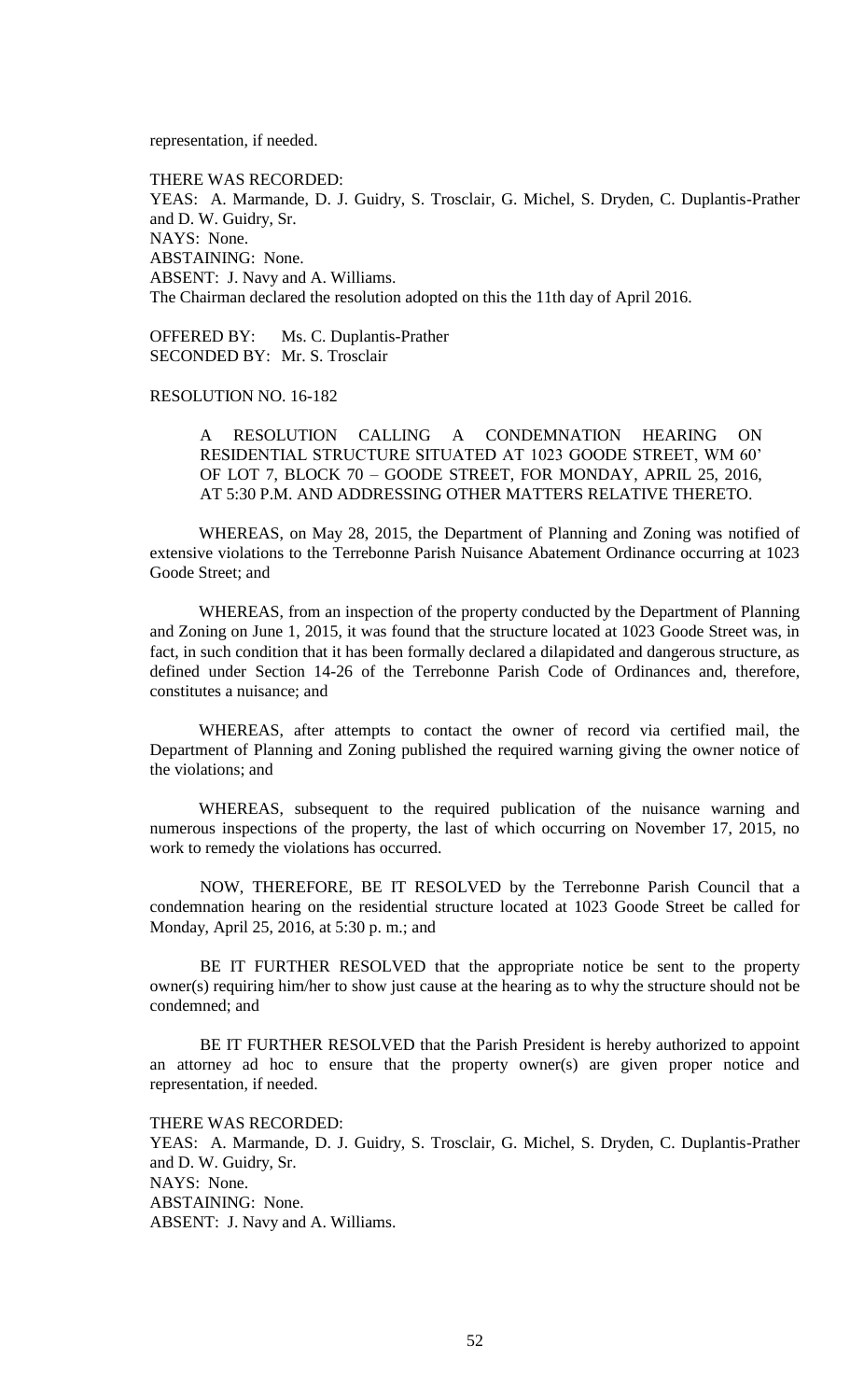The Chairman declared the resolution adopted on this the 11th day of April 2016.

OFFERED BY: Ms. C. Duplantis-Prather SECONDED BY: Mr. S. Trosclair

# RESOLUTION NO. 16-183

A RESOLUTION CALLING A CONDEMNATION HEARING ON RESIDENTIAL MOBILE HOME STRUCTURE SITUATED AT 1530 DOCTOR BEATROUS ROAD, 162.03' X 7828.36' X 7732.77', FOR MONDAY, APRIL 25, 2016, AT 5:30 P.M. AND ADDRESSING OTHER MATTERS RELATIVE THERETO.

WHEREAS, on May 13, 2015, the Department of Planning and Zoning was notified of extensive violations to the Terrebonne Parish Nuisance Abatement Ordinance occurring at 1530 Doctor Beatrous Road; and

WHEREAS, from an inspection of the property conducted by the Department of Planning and Zoning on May 19, 2015, it was found that the structure located at 1530 Doctor Beatrous Road was, in fact, in such condition that it has been formally declared a dilapidated and dangerous structure, as defined under Section 14-26 of the Terrebonne Parish Code of Ordinances and, therefore, constitutes a nuisance; and

WHEREAS, after attempts to contact the owner of record via certified mail, the Department of Planning and Zoning published the required warning giving the owner notice of the violations; and

WHEREAS, subsequent to the required publication of the nuisance warning and numerous inspections of the property, the last of which occurring on November 17, 2015, no work to remedy the violations has occurred.

NOW, THEREFORE, BE IT RESOLVED by the Terrebonne Parish Council that a condemnation hearing on the residential mobile home structure located at 1530 Doctor Beatrous Road be called for Monday, April 25, 2016, at 5:30 p. m.; and

BE IT FURTHER RESOLVED that the appropriate notice be sent to the property owner(s) requiring him/her to show just cause at the hearing as to why the structure should not be condemned; and

BE IT FURTHER RESOLVED that the Parish President is hereby authorized to appoint an attorney ad hoc to ensure that the property owner(s) are given proper notice and representation, if needed.

THERE WAS RECORDED:

YEAS: A. Marmande, D. J. Guidry, S. Trosclair, G. Michel, S. Dryden, C. Duplantis-Prather and D. W. Guidry, Sr. NAYS: None. ABSTAINING: None. ABSENT: J. Navy and A. Williams. The Chairman declared the resolution adopted on this the 11th day of April 2016.

OFFERED BY: Ms. C. Duplantis-Prather SECONDED BY: Mr. S. Trosclair

RESOLUTION NO. 16-184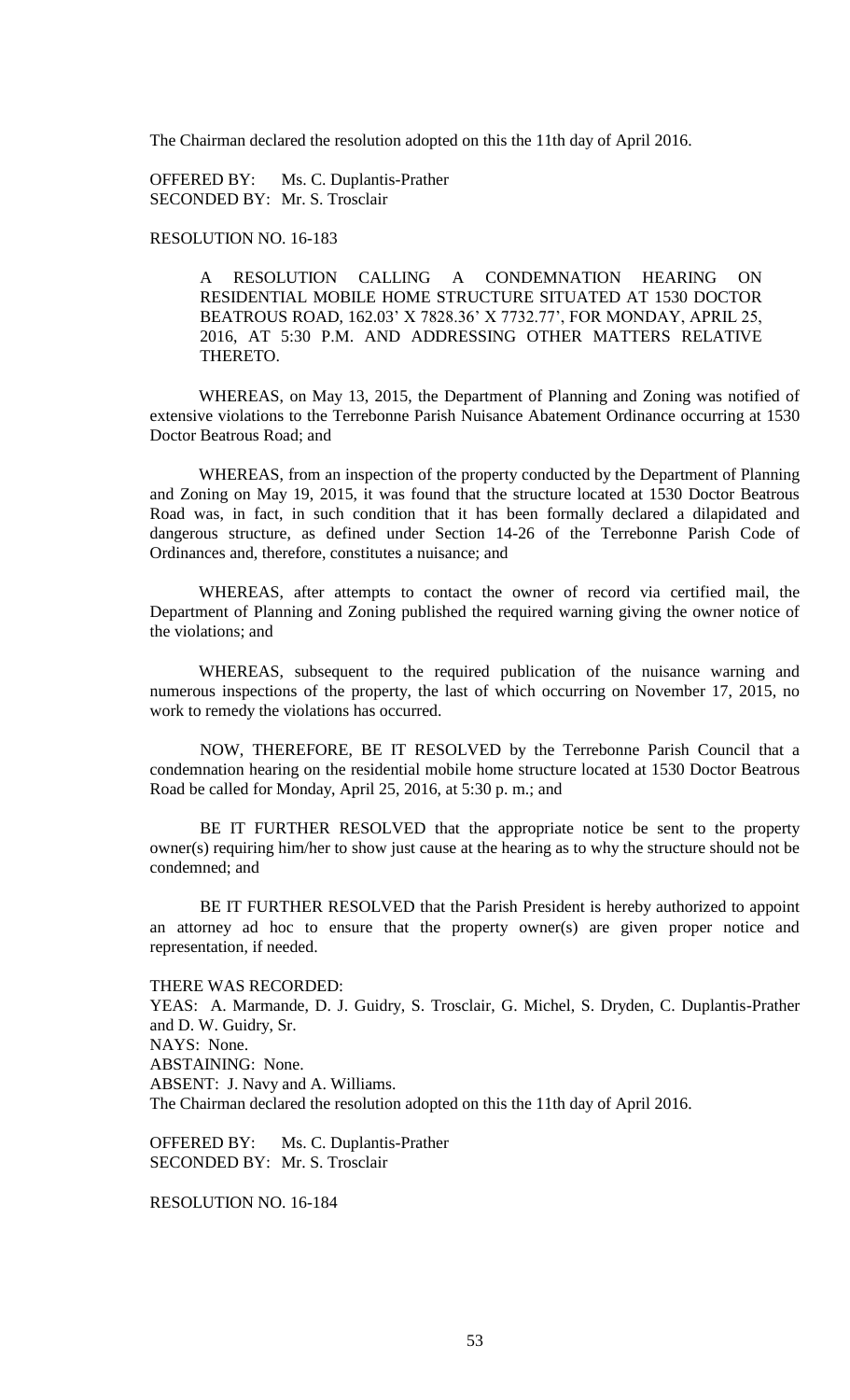# A RESOLUTION CALLING A CONDEMNATION HEARING ON RESIDENTIAL STRUCTURE SITUATED AT 1529 DOCTOR BEATROUS ROAD, BATTURE LOT 5/6 OF 1 ARPENT, FOR MONDAY, APRIL 25, 2016, AT 5:30 P.M. AND ADDRESSING OTHER MATTERS RELATIVE THERETO.

WHEREAS, on May 13, 2015, the Department of Planning and Zoning was notified of extensive violations to the Terrebonne Parish Nuisance Abatement Ordinance occurring at 1529 Doctor Beatrous Road; and

WHEREAS, from an inspection of the property conducted by the Department of Planning and Zoning on May 19, 2015, it was found that the structure located at 1529 Doctor Beatrous Road was, in fact, in such condition that it has been formally declared a dilapidated and dangerous structure, as defined under Section 14-26 of the Terrebonne Parish Code of Ordinances and, therefore, constitutes a nuisance; and

WHEREAS, after attempts to contact the owner of record via certified mail, the Department of Planning and Zoning published the required warning giving the owner notice of the violations; and

WHEREAS, subsequent to the required publication of the nuisance warning and numerous inspections of the property, the last of which occurring on November 17, 2015, no work to remedy the violations has occurred.

NOW, THEREFORE, BE IT RESOLVED by the Terrebonne Parish Council that a condemnation hearing on the residential structure located at 1529 Doctor Beatrous Road be called for Monday, April 25, 2016, at 5:30 p. m.; and

BE IT FURTHER RESOLVED that the appropriate notice be sent to the property owner(s) requiring him/her to show just cause at the hearing as to why the structure should not be condemned; and

BE IT FURTHER RESOLVED that the Parish President is hereby authorized to appoint an attorney ad hoc to ensure that the property owner(s) are given proper notice and representation, if needed.

THERE WAS RECORDED:

YEAS: A. Marmande, D. J. Guidry, S. Trosclair, G. Michel, S. Dryden, C. Duplantis-Prather and D. W. Guidry, Sr. NAYS: None. ABSTAINING: None. ABSENT: J. Navy and A. Williams. The Chairman declared the resolution adopted on this the 11th day of April 2016.

OFFERED BY: Ms. C. Duplantis-Prather SECONDED BY: Mr. S. Trosclair

# RESOLUTION NO. 16-185

A RESOLUTION CALLING A CONDEMNATION HEARING ON RESIDENTIAL STRUCTURE SITUATED AT 6841 SHRIMPERS ROW, BATTURE LOT 50' FRONT ON BAYOU GRAND CAILLOU, FOR MONDAY, APRIL 25, 2016, AT 5:30 P.M. AND ADDRESSING OTHER MATTERS RELATIVE THERETO.

WHEREAS, on May 19, 2015, the Department of Planning and Zoning was notified of extensive violations to the Terrebonne Parish Nuisance Abatement Ordinance occurring at 6841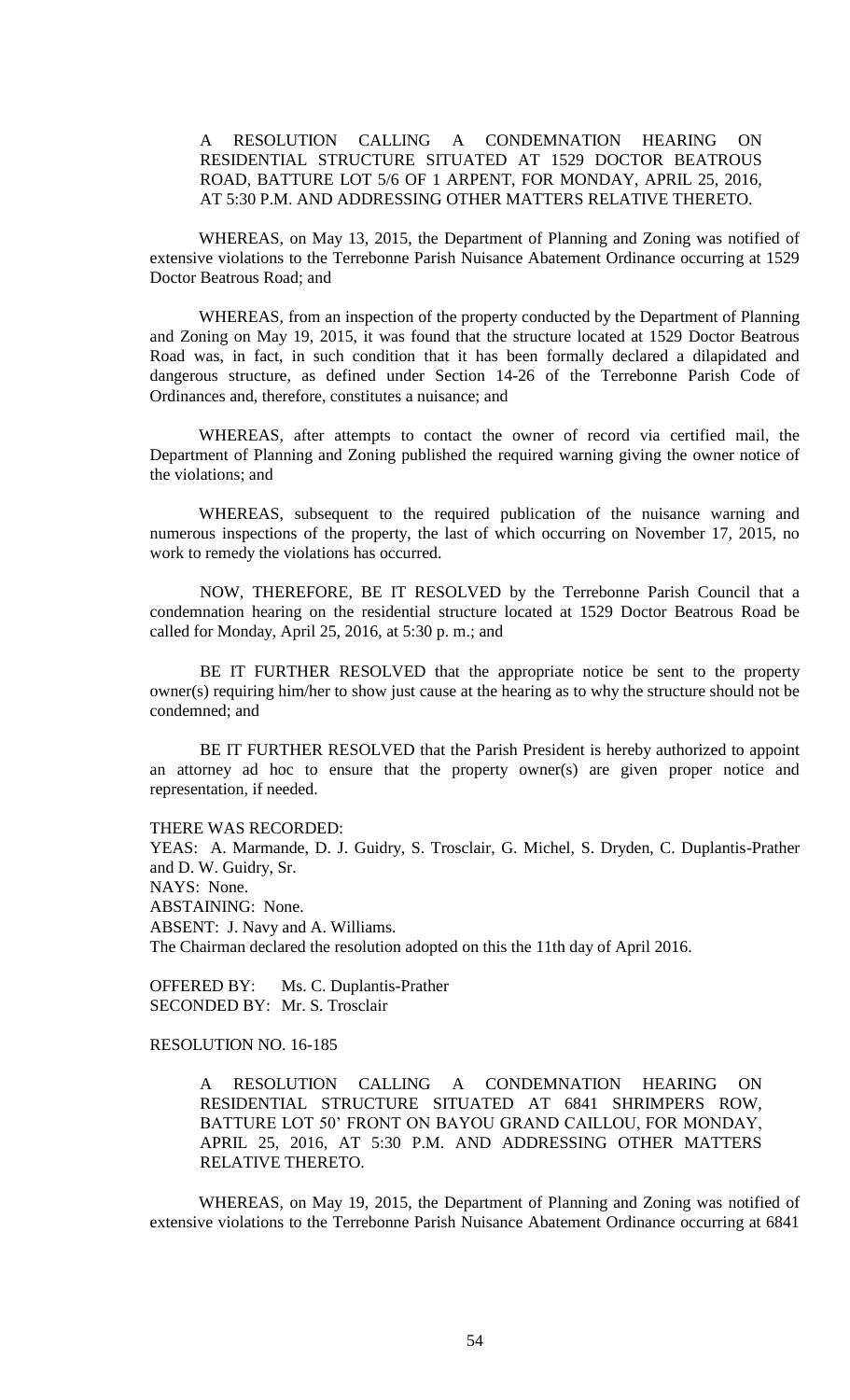### Shrimpers Row; and

WHEREAS, from an inspection of the property conducted by the Department of Planning and Zoning on May 22, 2015, it was found that the structure located at 6841 Shrimpers Row was, in fact, in such condition that it has been formally declared a dilapidated and dangerous structure, as defined under Section 14-26 of the Terrebonne Parish Code of Ordinances and, therefore, constitutes a nuisance; and

WHEREAS, after attempts to contact the owner of record via certified mail, the Department of Planning and Zoning published the required warning giving the owner notice of the violations; and

WHEREAS, subsequent to the required publication of the nuisance warning and numerous inspections of the property, the last of which occurring on November 16, 2015, no work to remedy the violations has occurred.

NOW, THEREFORE, BE IT RESOLVED by the Terrebonne Parish Council that a condemnation hearing on the residential structure located at 6841 Shrimpers Row be called for Monday, April 25, 2016, at 5:30 p. m.; and

BE IT FURTHER RESOLVED that the appropriate notice be sent to the property owner(s) requiring him/her to show just cause at the hearing as to why the structure should not be condemned; and

BE IT FURTHER RESOLVED that the Parish President is hereby authorized to appoint an attorney ad hoc to ensure that the property owner(s) are given proper notice and representation, if needed.

THERE WAS RECORDED:

YEAS: A. Marmande, D. J. Guidry, S. Trosclair, G. Michel, S. Dryden, C. Duplantis-Prather and D. W. Guidry, Sr. NAYS: None. ABSTAINING: None. ABSENT: J. Navy and A. Williams. The Chairman declared the resolution adopted on this the 11th day of April 2016.

OFFERED BY: Ms. C. Duplantis-Prather SECONDED BY: Mr. G. Michel

RESOLUTION NO. 16-186

A RESOLUTION CALLING A CONDEMNATION HEARING ON THE RESIDENTIAL MOBILE HOME STRUCTURE SITUATED AT 8965 NORMAN STREET, LOTS 1, 2, & 3, BLOCK 2 – CATHERINE SUBD., FOR MONDAY, APRIL 25, 2016, AT 5:30 P.M. AND ADDRESSING OTHER MATTERS RELATIVE THERETO.

WHEREAS, on September 18, 2015, the Department of Planning and Zoning was notified of extensive violations to the Terrebonne Parish Nuisance Abatement Ordinance occurring at 8965 Norman Street; and

WHEREAS, from an inspection of the property conducted by the Department of Planning and Zoning on September 24, 2015, it was found that the structure located at 8965 Norman Street, was, in fact, in such condition that it has been formally declared a dilapidated and dangerous structure, as defined under Section 14-26 of the Terrebonne Parish Code of Ordinances and, therefore, constitutes a nuisance; and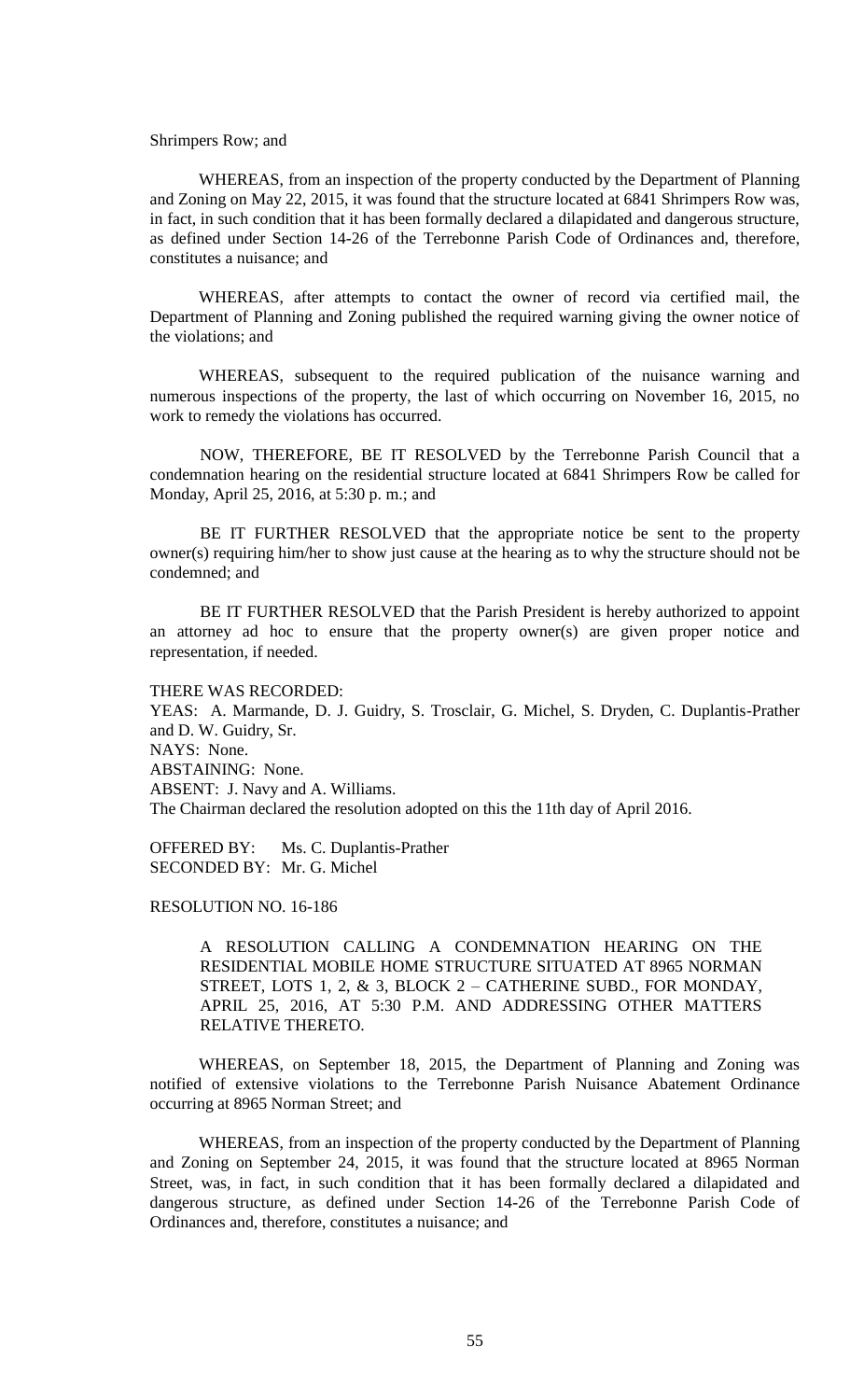WHEREAS, the owner of record has been issued the required warning via certified mail by the Department of Planning and Zoning, of the violations occurring on the property; and

WHEREAS, subsequent to the required notifications and inspections of the property, the last of which occurring on October 28, 2015, no work to remedy the violations has occurred;

NOW, THEREFORE, BE IT RESOLVED by the Terrebonne Parish Council that a condemnation hearing on the residential mobile home structure located at 8965 Norman Street, be called for Monday, April 25, 2016 at 5:30 p. m.; and

BE IT FURTHER RESOLVED that the appropriate notice be sent to the property owner(s) requiring him/her to show just cause at the hearing as to why the structure should not be condemned; and

BE IT FURTHER RESOLVED that the Parish President is hereby authorized to appoint an attorney ad hoc to ensure that the property owner(s) are given proper notice and representation, if needed.

#### THERE WAS RECORDED:

YEAS: A. Marmande, D. J. Guidry, S. Trosclair, G. Michel, S. Dryden, C. Duplantis-Prather and D. W. Guidry, Sr. NAYS: None. ABSTAINING: None. ABSENT: J. Navy and A. Williams. The Chairman declared the resolution adopted on this the 11th day of April 2016.

OFFERED BY: Ms. C. Duplantis-Prather SECONDED BY: Mr. G. Michel

# RESOLUTION NO. 16-187

A RESOLUTION CALLING A CONDEMNATION HEARING ON RESIDENTIAL STRUCTURE SITUATED AT 1021 LAFAYETTE STREET, LOT 7, BLOCK 76 – LAFAYETTE STREET, FOR MONDAY, APRIL 25, 2016, AT 5:30 P.M. AND ADDRESSING OTHER MATTERS RELATIVE THERETO.

WHEREAS, on September 22, 2015, the Department of Planning and Zoning was notified of extensive violations to the Terrebonne Parish Nuisance Abatement Ordinance occurring at 1021 Lafayette Street; and

WHEREAS, from an inspection of the property conducted by the Department of Planning and Zoning on September 28, 2015, it was found that the structure located at 1021 Lafayette Street was, in fact, in such condition that it has been formally declared a dilapidated and dangerous structure, as defined under Section 14-26 of the Terrebonne Parish Code of Ordinances and, therefore, constitutes a nuisance; and

WHEREAS, after attempts to contact the owner of record via certified mail, the Department of Planning and Zoning published the required warning giving the owner notice of the violations; and

WHEREAS, subsequent to the required publication of the nuisance warning and numerous inspections of the property, the last of which occurring on November 6, 2015, no work to remedy the violations has occurred.

NOW, THEREFORE, BE IT RESOLVED by the Terrebonne Parish Council that a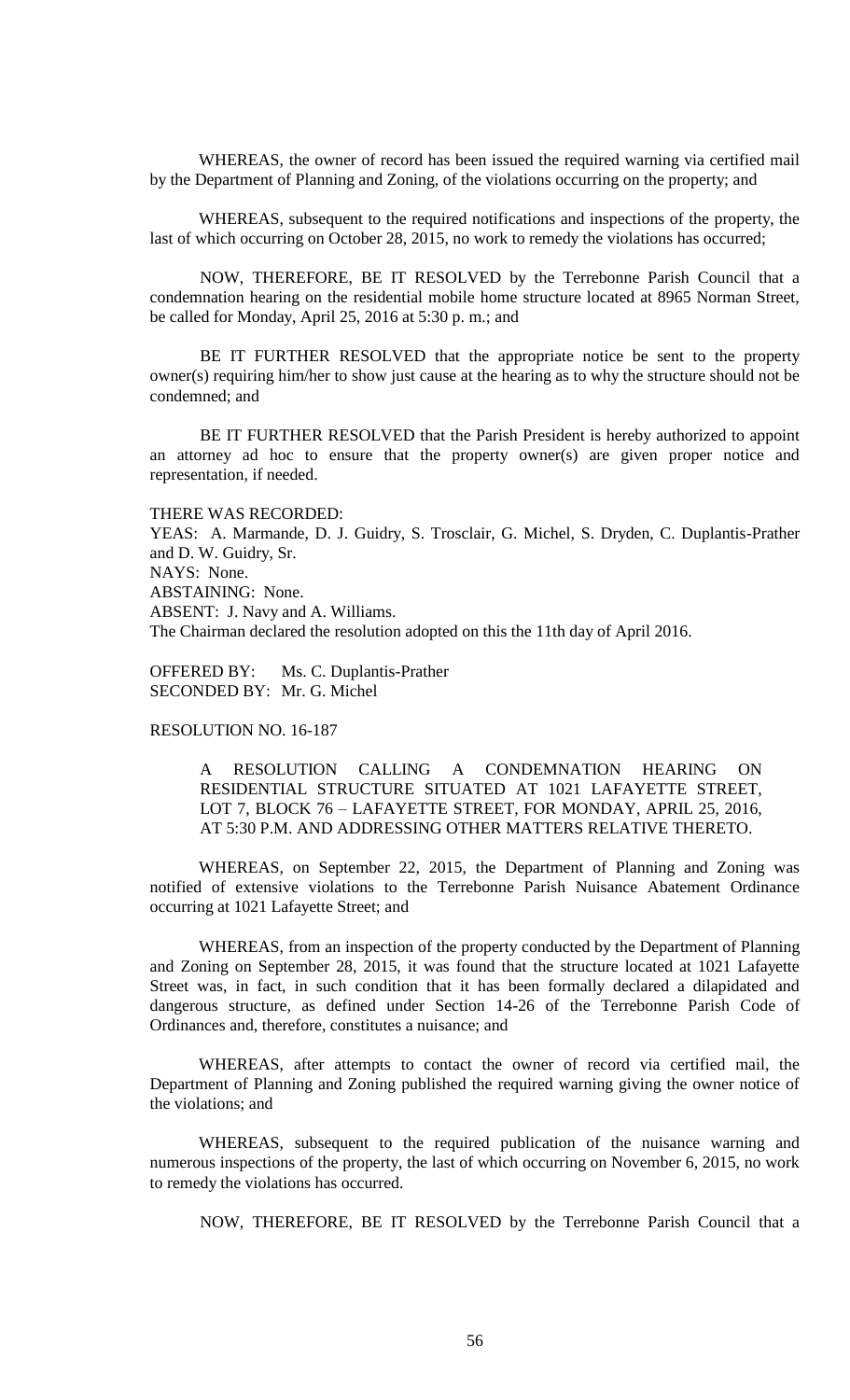condemnation hearing on the residential structure located at 1021 Lafayette Street be called for Monday, April 25, 2016, at 5:30 p. m.; and

BE IT FURTHER RESOLVED that the appropriate notice be sent to the property owner(s) requiring him/her to show just cause at the hearing as to why the structure should not be condemned; and

BE IT FURTHER RESOLVED that the Parish President is hereby authorized to appoint an attorney ad hoc to ensure that the property owner(s) are given proper notice and representation, if needed.

THERE WAS RECORDED:

YEAS: A. Marmande, D. J. Guidry, S. Trosclair, G. Michel, S. Dryden, C. Duplantis-Prather and D. W. Guidry, Sr. NAYS: None. ABSTAINING: None. ABSENT: J. Navy and A. Williams. The Chairman declared the resolution adopted on this the 11th day of April 2016.

OFFERED BY: Mr. C. Duplantis-Prather SECONDED BY: Mr. G. Michel

### RESOLUTION NO. 16-188

A RESOLUTION CALLING A CONDEMNATION HEARING ON THE RESIDENTIAL STRUCTURE SITUATED AT 1303 MILES STREET, LOT 4, BLOCK 35 – HONDURAS ADDITION., FOR MONDAY, APRIL 25, 2016, AT 5:30 P.M. AND ADDRESSING OTHER MATTERS RELATIVE THERETO.

WHEREAS, on May 28, 2015, the Department of Planning and Zoning was notified of extensive violations to the Terrebonne Parish Nuisance Abatement Ordinance occurring at 1303 Miles Street; and

WHEREAS, from an inspection of the property conducted by the Department of Planning and Zoning on June 2, 2015, it was found that the structure located at 1303 Miles Street, was, in fact, in such condition that it has been formally declared a dilapidated and dangerous structure, as defined under Section 14-26 of the Terrebonne Parish Code of Ordinances and, therefore, constitutes a nuisance; and

WHEREAS, the owner of record has been issued the required warning via certified mail by the Department of Planning and Zoning, of the violations occurring on the property; and

WHEREAS, subsequent to the required notifications and inspections of the property, the last of which occurring on November 19, 2015, no work to remedy the violations has occurred;

NOW, THEREFORE, BE IT RESOLVED by the Terrebonne Parish Council that a condemnation hearing on the residential structure located at 1303 Miles Street, be called for Monday, April 25, 2016 at 5:30 p. m.; and

BE IT FURTHER RESOLVED that the appropriate notice be sent to the property owner(s) requiring him/her to show just cause at the hearing as to why the structure should not be condemned; and

BE IT FURTHER RESOLVED that the Parish President is hereby authorized to appoint an attorney ad hoc to ensure that the property owner(s) are given proper notice and representation, if needed.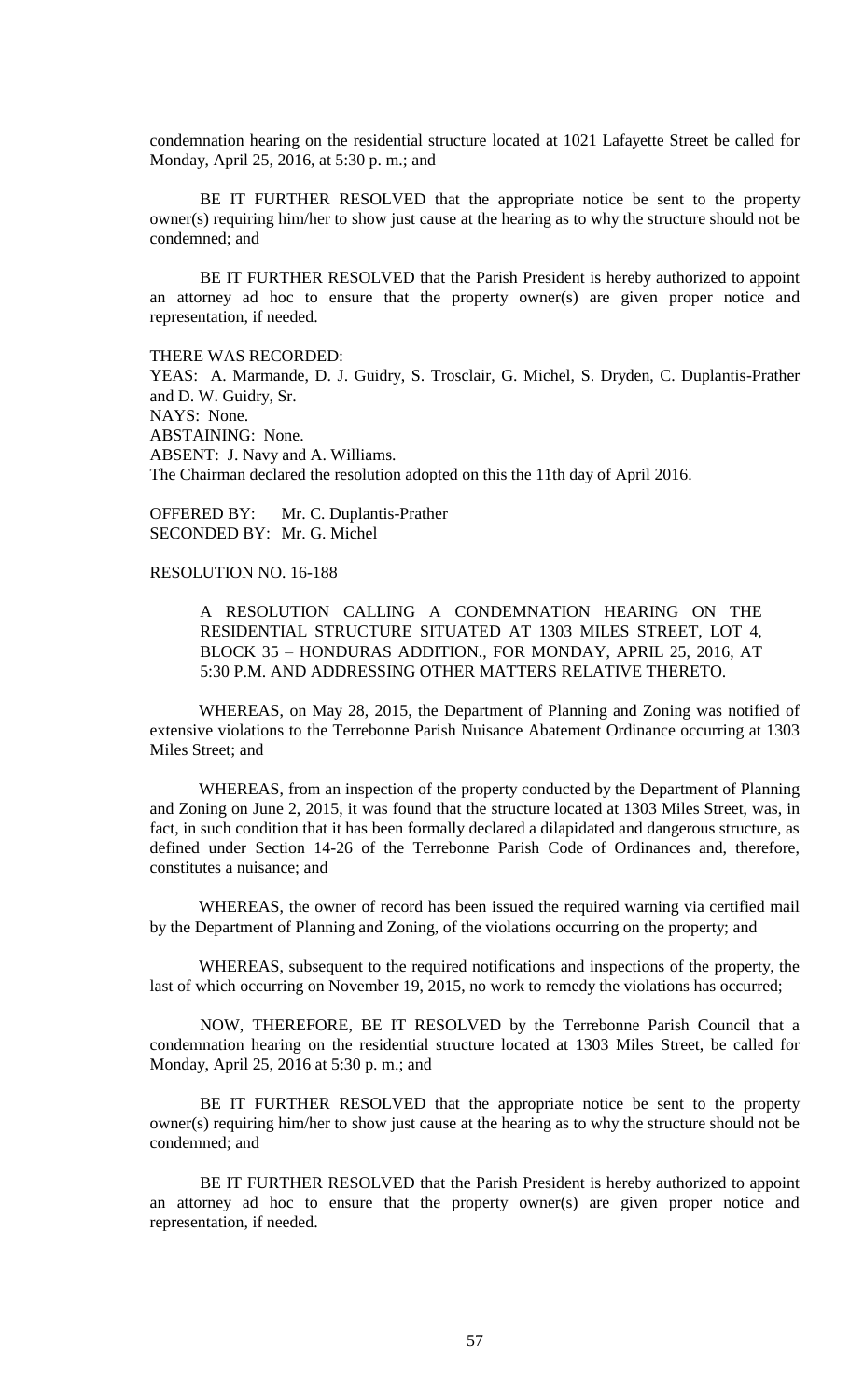THERE WAS RECORDED: YEAS: A. Marmande, D. J. Guidry, S. Trosclair, G. Michel, S. Dryden, C. Duplantis-Prather and D. W. Guidry, Sr. NAYS: None. ABSTAINING: None. ABSENT: J. Navy and A. Williams. The Chairman declared the resolution adopted on this the 11th day of April 2016.

OFFERED BY: Ms. C. Duplantis-Prather SECONDED BY: Mr. G. Michel

RESOLUTION NO. 16-189

A RESOLUTION CALLING A CONDEMNATION HEARING ON RESIDENTIAL STRUCTURE SITUATED AT 329 ALLEN STREET, LOT 15, BLOCK 5, ADDENDUM 2 – MARCEL PLACE., FOR MONDAY, APRIL 25, 2016, AT 5:30 P.M. AND ADDRESSING OTHER MATTERS RELATIVE THERETO.

WHEREAS, on May 6, 2015, the Department of Planning and Zoning was notified of extensive violations to the Terrebonne Parish Nuisance Abatement Ordinance occurring 329 Allen Street; and

WHEREAS, from an inspection of the property conducted by the Department of Planning and Zoning on May 7, 2015, it was found that the structure located at 329 Allen Street was, in fact, in such condition that it has been formally declared a dilapidated and dangerous structure, as defined under Section 14-26 of the Terrebonne Parish Code of Ordinances and, therefore, constitutes a nuisance; and

WHEREAS, after attempts to contact the owner of record via certified mail, the Department of Planning and Zoning published the required warning giving the owner notice of the violations; and

WHEREAS, subsequent to the required publication of the nuisance warning and numerous inspections of the property, the last of which occurring on November 19, 2015, no work to remedy the violations has occurred.

NOW, THEREFORE, BE IT RESOLVED by the Terrebonne Parish Council that a condemnation hearing on the residential structure located at 329 Allen Street be called for Monday, April 25, 2016, at 5:30 p. m.; and

BE IT FURTHER RESOLVED that the appropriate notice be sent to the property owner(s) requiring him/her to show just cause at the hearing as to why the structure should not be condemned; and

BE IT FURTHER RESOLVED that the Parish President is hereby authorized to appoint an attorney ad hoc to ensure that the property owner(s) are given proper notice and representation, if needed.

THERE WAS RECORDED:

YEAS: A. Marmande, D. J. Guidry, S. Trosclair, G. Michel, S. Dryden, C. Duplantis-Prather and D. W. Guidry, Sr. NAYS: None. ABSTAINING: None. ABSENT: J. Navy and A. Williams.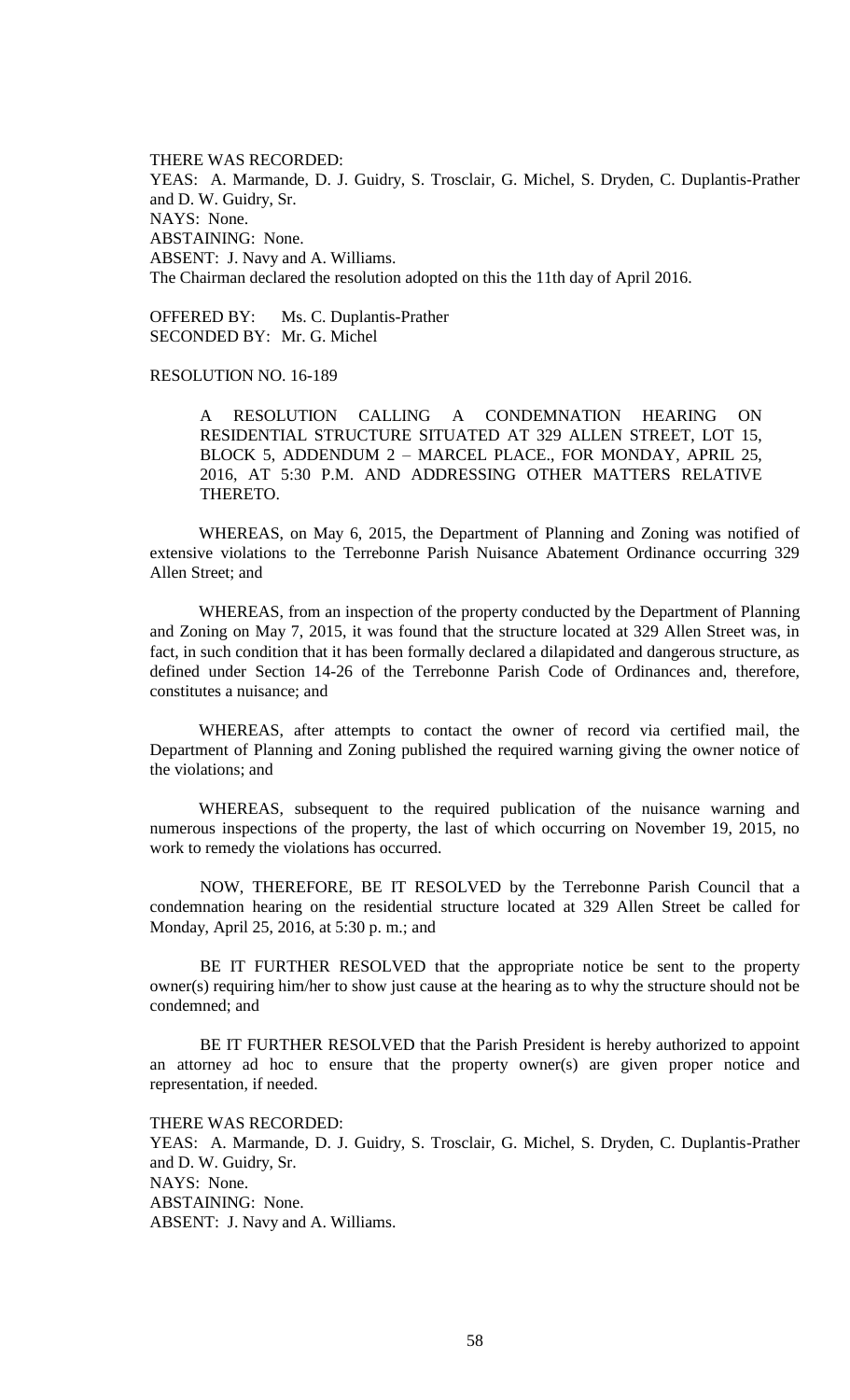The Chairman declared the resolution adopted on this the 11th day of April 2016.

OFFERED BY: Ms. C. Duplantis-Prather SECONDED BY: Mr. G. Michel

# RESOLUTION NO. 16-190

A RESOLUTION CALLING A CONDEMNATION HEARING ON THE RESIDENTIAL STRUCTURE SITUATED AT 2610 MADGE STREET, LOT 20, BLOCK 5 - BARROWTOWN, FOR MONDAY, APRIL 25, 2016, AT 5:30 P.M. AND ADDRESSING OTHER MATTERS RELATIVE THERETO.

WHEREAS, on January 29, 2016, the Department of Planning and Zoning was notified of extensive violations to the Terrebonne Parish Nuisance Abatement Ordinance occurring at 2610 Madge Street; and

WHEREAS, from an inspection of the property conducted by the Department of Planning and Zoning on January 29, 2016, it was found that the structure located at 2610 Madge Street, was, in fact, in such condition that it has been formally declared a dilapidated and dangerous structure, as defined under Section 14-26 of the Terrebonne Parish Code of Ordinances and, therefore, constitutes a nuisance; and

WHEREAS, the owner of record has been issued the required warning via certified mail by the Department of Planning and Zoning, of the violations occurring on the property; and

WHEREAS, subsequent to the required notifications and inspections of the property, the last of which occurring on February 22, 2016, no work to remedy the violations has occurred;

NOW, THEREFORE, BE IT RESOLVED by the Terrebonne Parish Council that a condemnation hearing on the residential structure located at 2610 Madge Street, be called for Monday, April 25, 2016 at 5:30 p. m.; and

BE IT FURTHER RESOLVED that the appropriate notice be sent to the property owner(s) requiring him/her to show just cause at the hearing as to why the structure should not be condemned; and

BE IT FURTHER RESOLVED that the Parish President is hereby authorized to appoint an attorney ad hoc to ensure that the property owner(s) are given proper notice and representation, if needed.

THERE WAS RECORDED: YEAS: A. Marmande, D. J. Guidry, S. Trosclair, J. Navy, G. Michel, S. Dryden, C. Duplantis-Prather and D. W. Guidry, Sr. NAYS: None. ABSTAINING: None. ABSENT: A. Williams. The Chairman declared the resolution adopted on this the 11th day of April 2016.

OFFERED BY: Ms. C. Duplantis-Prather SECONDED BY: Mr. A. Marmande

# RESOLUTION NO. 16-191

A RESOLUTION LIMITING THE OBLIGATION OF FUNDS FOR THE ELEVATION OF RESIDENTIAL STRUCTURES IN THE PARISH TO A \$333,333 TOTAL PROJECT COST.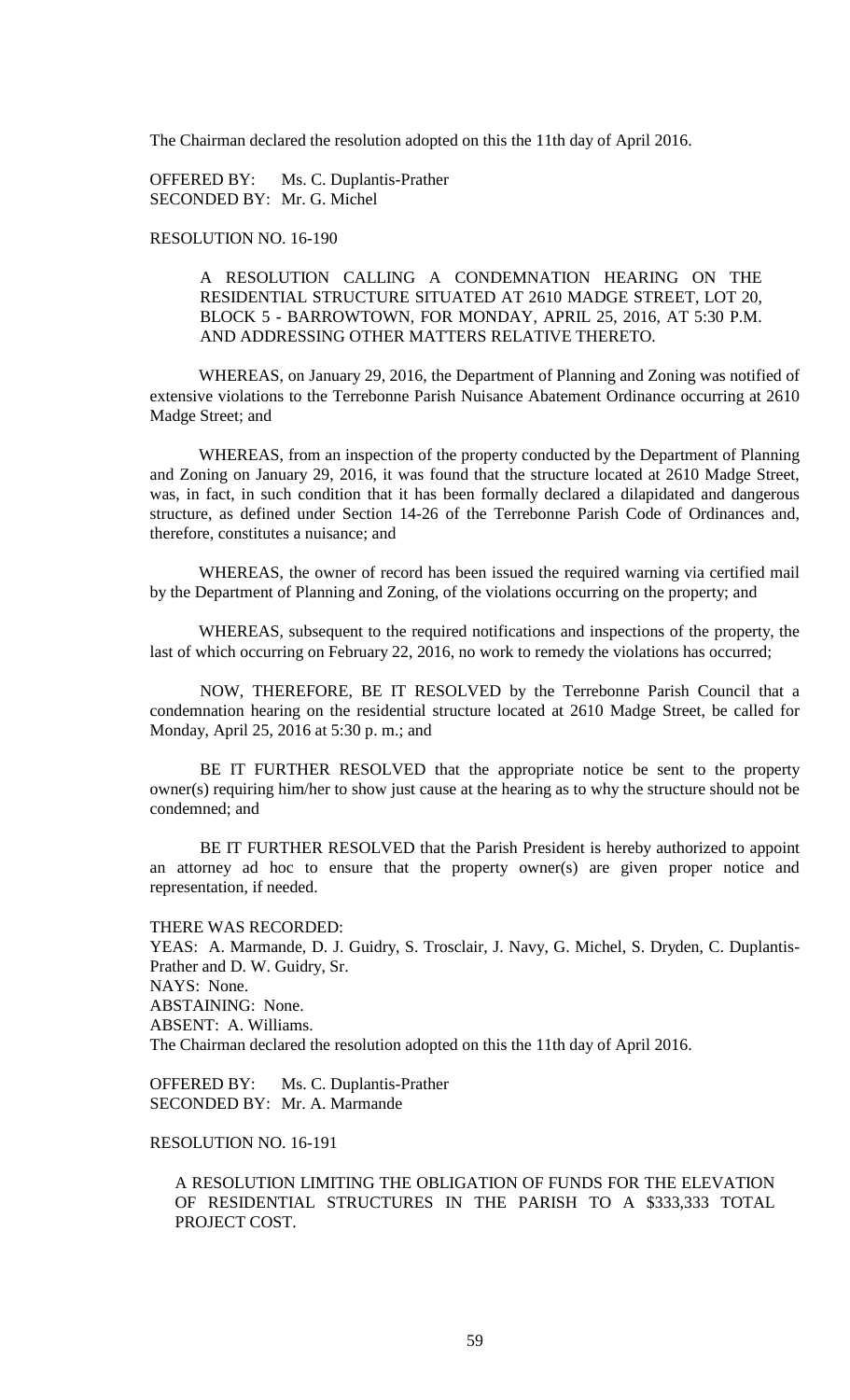WHEREAS, the Terrebonne Parish Consolidated Government has participated in elevation projects for over a decade, and

whereas, Federal Funding Programs and match requirements are evolving, and

WHEREAS, the Parish in 2013 adopted a Federal Funding Cap of \$200,000 for elevations to increase the number of units, and

WHEREAS, the cap contradicts FEMA prioritized severe repetitive loss and repetitive loss property application incentives for 100% and 90% funding respectively, and

WHEREAS, the Total Project Cost Cap will continue to meet the goal of lifting more homes when grant funds are limited while respecting FEMA National Flood Insurance Program priorities,

NOW, THEREFORE, BE IT RESOLVED, by the Terrebonne Parish Council that Federal funding under the Terrebonne Parish Mitigation Grant Programs be limited to a Total Project Cost of \$333,333 Federal funds per unit not including increased cost of compliance, Road Home Elevation Incentive, or CDBG LMI Cost Share Funds. This policy will not apply to any applications initiated with funding from Hurricane Rita or allocated to the Parish prior to 1/1/2016.

THERE WAS RECORDED:

YEAS: A. Marmande, D. J. Guidry, S. Trosclair, J. Navy, G. Michel, S. Dryden, C. Duplantis-Prather and D. W. Guidry, Sr. NAYS: None. ABSTAINING: None. ABSENT: A. Williams. The Chairman declared the resolution adopted on this the 11th day of April 2016.

OFFERED BY: Ms. C. Duplantis-Prather SECONDED BY: Mr. D. W. Guidry, Sr.

RESOLUTION NO. 16-192

A resolution giving notice of intent to adopt an ordinance to amend the Code of Terrebonne Parish, Chapter 9 "Flood Damage Prevention", Article III, "Flood Hazard Reduction" in order to accommodate changes requested by the Terrebonne Port Commission to transfer responsibility for determination of variances for functionally dependent uses from the Port Commission to the Planning & Zoning Department and to allow for related and consequential matters.

**THEREFORE BE IT RESOLVED** by the Terrebonne Parish Consolidated Government, that notice of intent is given for adopting an ordinance to amend the Code of Terrebonne Parish, Chapter 9 "Flood Damage Prevention", Article III, "Flood Hazard Reduction" in order to accommodate changes requested by the Terrebonne Port Commission to transfer responsibility for determination of variances for functionally dependent uses from the Port Commission to the Planning & Zoning Department and to allow for related and consequential matters; calling such meeting for May 25, 2016 at 6:30 p.m. to meet a 30 day notice requirement.

THERE WAS RECORDED: YEAS: A. Marmande, D. J. Guidry, S. Trosclair, J. Navy, G. Michel, S. Dryden, C. Duplantis-Prather and D. W. Guidry, Sr. NAYS: None.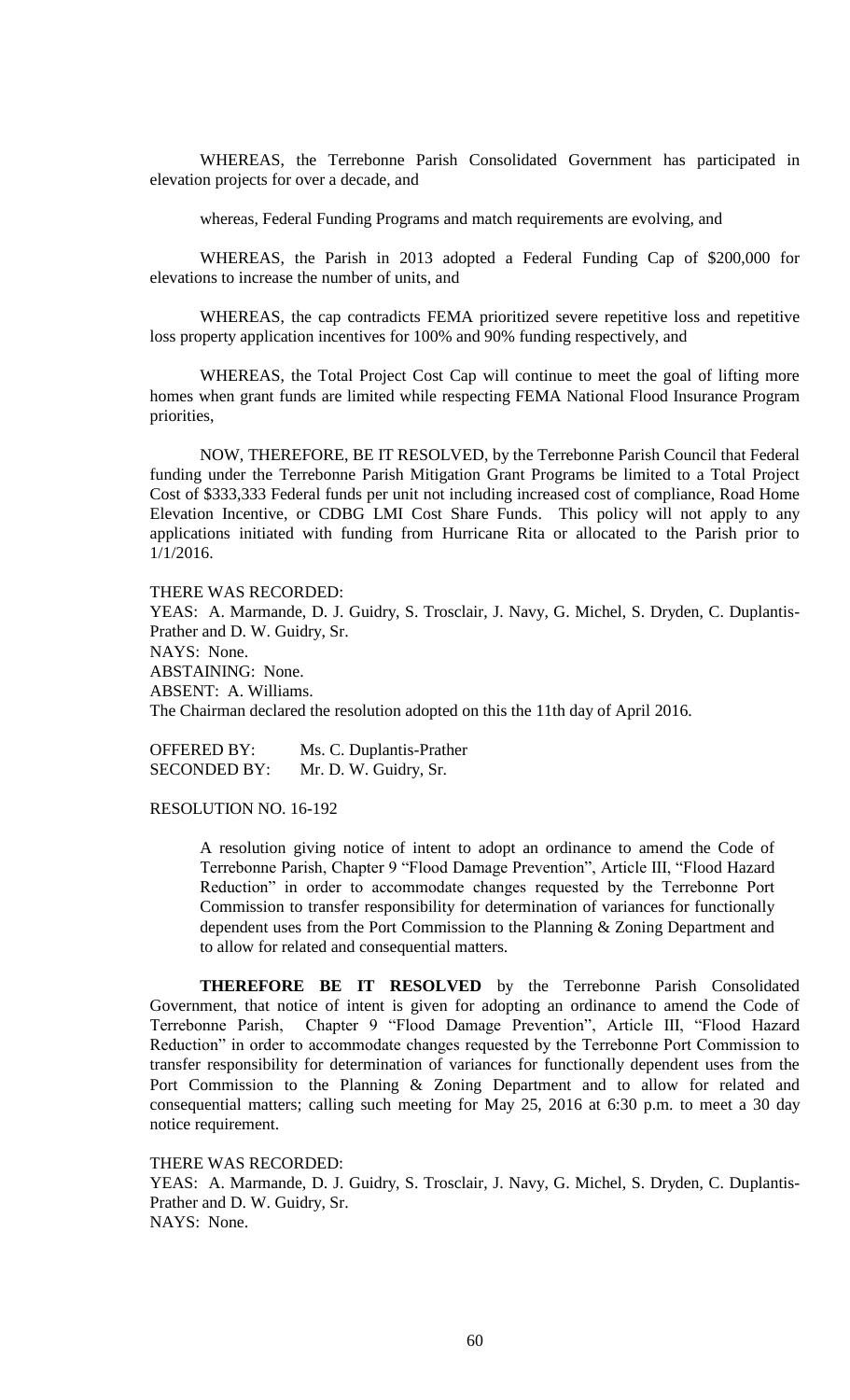ABSTAINING: None. ABSENT: A. Williams. The Chairman declared the resolution adopted on this the 11th day of April 2016.

Ms. C. Duplantis-Prather moved, seconded by Mr. S. Trosclair, "THAT, there being no further business to come before the Community Development & Planning Committee, the meeting be adjourned."

The Chairman called for the vote on the motion offered by Ms. C. Duplantis-Prather. THERE WAS RECORDED:

YEAS: A. Marmande, D. J. Guidry, S. Trosclair, J. Navy, G. Michel, S. Dryden, C. Duplantis-Prather and D. W. Guidry, Sr.

NAYS: None.

ABSENT: A. Williams.

The Chairman declared the motion adopted and the meeting was adjourned at 6:42 p. m.

Dirk J. Guidry, Chairman

Tammy E. Triggs, Minute Clerk

Mr. D.J. Guidry moved, seconded by Mr. S. Trosclair and Ms. A. Williams, "THAT, the Council accept and ratify the minutes of the Community Development and Planning Committee meeting held on  $04/11/16$ ."

The Chairman called for a vote on the motion offered by Mr. D.J. Guidry. THERE WAS RECORDED: YEAS: A. Marmande, D. J. Guidry, S. Trosclair, J. Navy, A. Williams, G. Michel, S. Dryden, C. Duplantis-Prather and D. W. Guidry Sr. NAYS: None. ABSENT: None. The Chairman declared the motion adopted.

Ms. C. Duplantis-Prather moved, seconded by Mr. G. Michel, "THAT, the Council approve the following street light list:

# UPGRADE SIX (6) STREET LIGHTS TO 250 WATT ON MONARCH DRIVE FROM ALMA STREET TO THE END OF THE ROADWAY NEAR 400 MONARCH DR.; RLD#3A; TPCG & ENTERGY; DISTRICT 5; CHRISTA DUPLANTIS-PRATHER

INSTALL ONE (1) 100 STREET LIGHT AT 113 BOURG DR.; RLD #5; ENTERGY; DISTRICT 9; STEVE TROSCLAIR

INSTALL ONE (1) 100-WATT STREET BETWEEN 4010 & 4012 BAYOUSIDE DR.; RLD#5; ENTERGY; DISTRICT 9; STEVE TROSCLAIR

# INSTALL FOUR (4) 250-WATT STREET LIGHTS **AND POLE** ALONG FRIENDSWOOD DRIVE (AS DEPICTED UPON MAP); RLD#3A; ENTERGY; DISTRICT 1; JOHN NAVY."

The Chairman called for a vote on the motion offered by Ms. C. Duplantis-Prather. THERE WAS RECORDED: YEAS: A. Marmande, D. J. Guidry, S. Trosclair, J. Navy, A. Williams, G. Michel, S. Dryden, C. Duplantis-Prather and D. W. Guidry Sr. NAYS: None. ABSENT: None. The Chairman declared the motion adopted.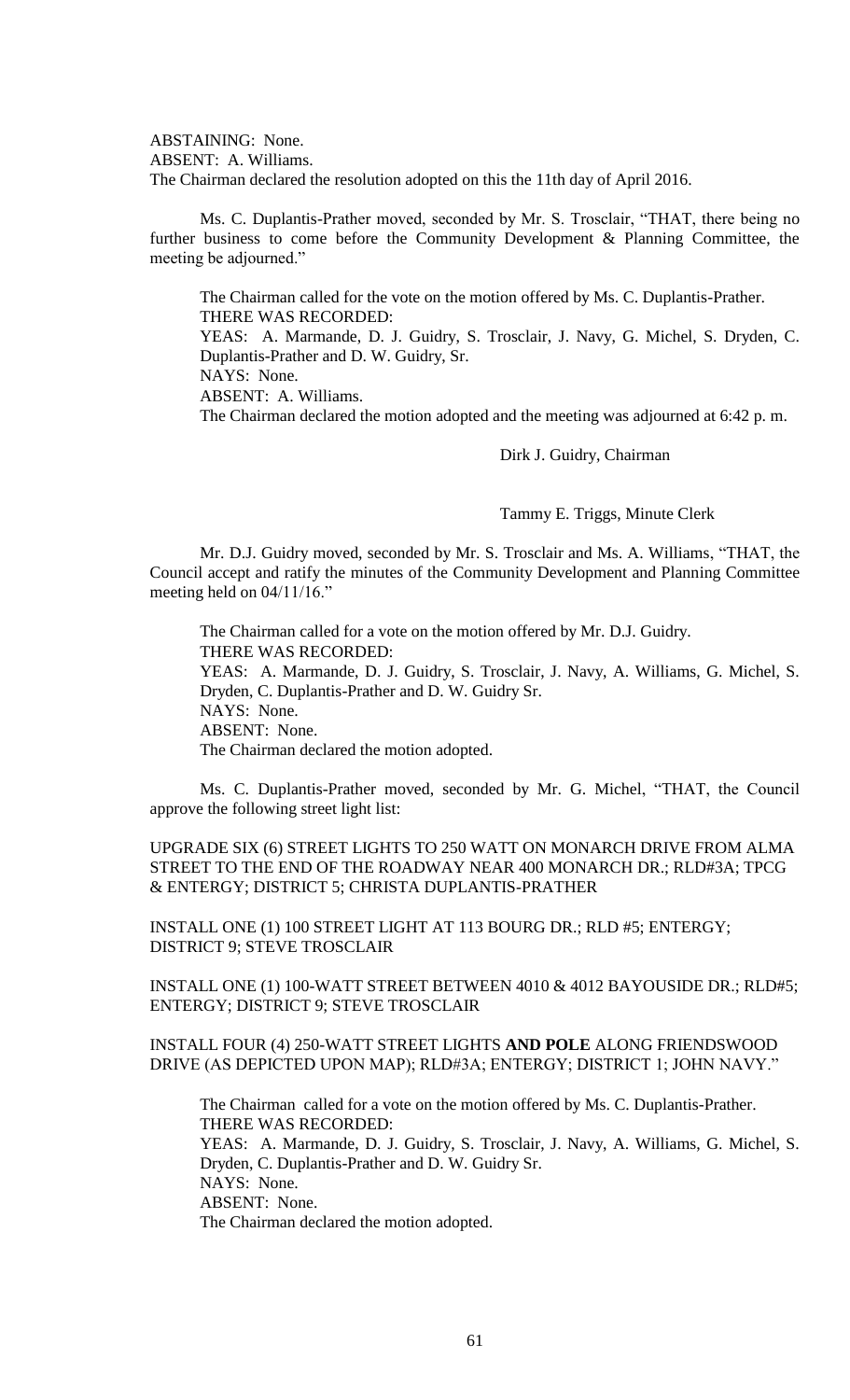Mr. S. Trosclair moved, seconded by Ms. C. Duplantis-Prather, "THAT, the Council open nominations for the one long-standing vacancy on the Bayou Blue Fire Protection District Board, nominate Mr. Hugh Paul Fanguy, close nominations and appoint Mr. Hugh Paul Fanguy to serve a term on said board."

The Chairman called for a vote on the motion offered by Mr. S. Trosclair. THERE WAS RECORDED: YEAS: A. Marmande, D. J. Guidry, S. Trosclair, J. Navy, A. Williams, G. Michel, S. Dryden, C. Duplantis-Prather and D. W. Guidry Sr. NAYS: None. ABSENT: None. The Chairman declared the motion adopted.

Mr. S. Trosclair moved, seconded by Ms. C. Duplantis-Prather, "THAT, the Council open nominations for the one vacancy due to a resignation, representing the oil industry on the Coastal Zone Management & Restoration Advisory Committee, nominate Mr. Jan Rogers and Mr. Jeff DeBlieu; close nominations and that a voice vote of the Council be taken to determine who will fill said vacancies."

The Chairman called for a vote on the motion offered by Mr. S. Trosclair. THERE WAS RECORDED: YEAS: A. Marmande, D. J. Guidry, S. Trosclair, J. Navy, A. Williams, G. Michel, S. Dryden, C. Duplantis-Prather and D. W. Guidry Sr. NAYS: None. ABSENT: None. The Chairman declared the motion adopted.

Voting to appoint Mr. Jan Rogers: D.J. Guidry S. Trosclair J. Navy G. Michel S. Dryden D.W. Guidry Sr.

Voting to appoint Mr. Jeff DeBlieu: A. Marmande A. Williams C. Duplantis-Prather

Council Minute Clerk K. Cologne announced the votes tallied for the one vacancy on the Coastal Zone Management & Restoration Advisory Committee and they were recorded as follows: six (6) votes for Mr. Jan Rogers, and three (3) votes for Mr. Jeff DeBlieu.

The Chairman stated that, as per the above voice vote, Mr. Jan Rogers is appointed to serve a term on the Coastal Zone Management & Restoration Advisory Committee.

Mr. D. W. Guidry Sr. moved, seconded by Ms. C. Duplantis-Prather, "THAT, the Council hold nominations open for the one expired term on the Houma-Terrebonne Public Trust Authority until the next Council meeting."

The Chairman called for a vote on the motion offered by Mr. D. W. Guidry Sr. THERE WAS RECORDED: YEAS: A. Marmande, D. J. Guidry, S. Trosclair, J. Navy, A. Williams, G. Michel, S. Dryden, C. Duplantis-Prather and D. W. Guidry Sr.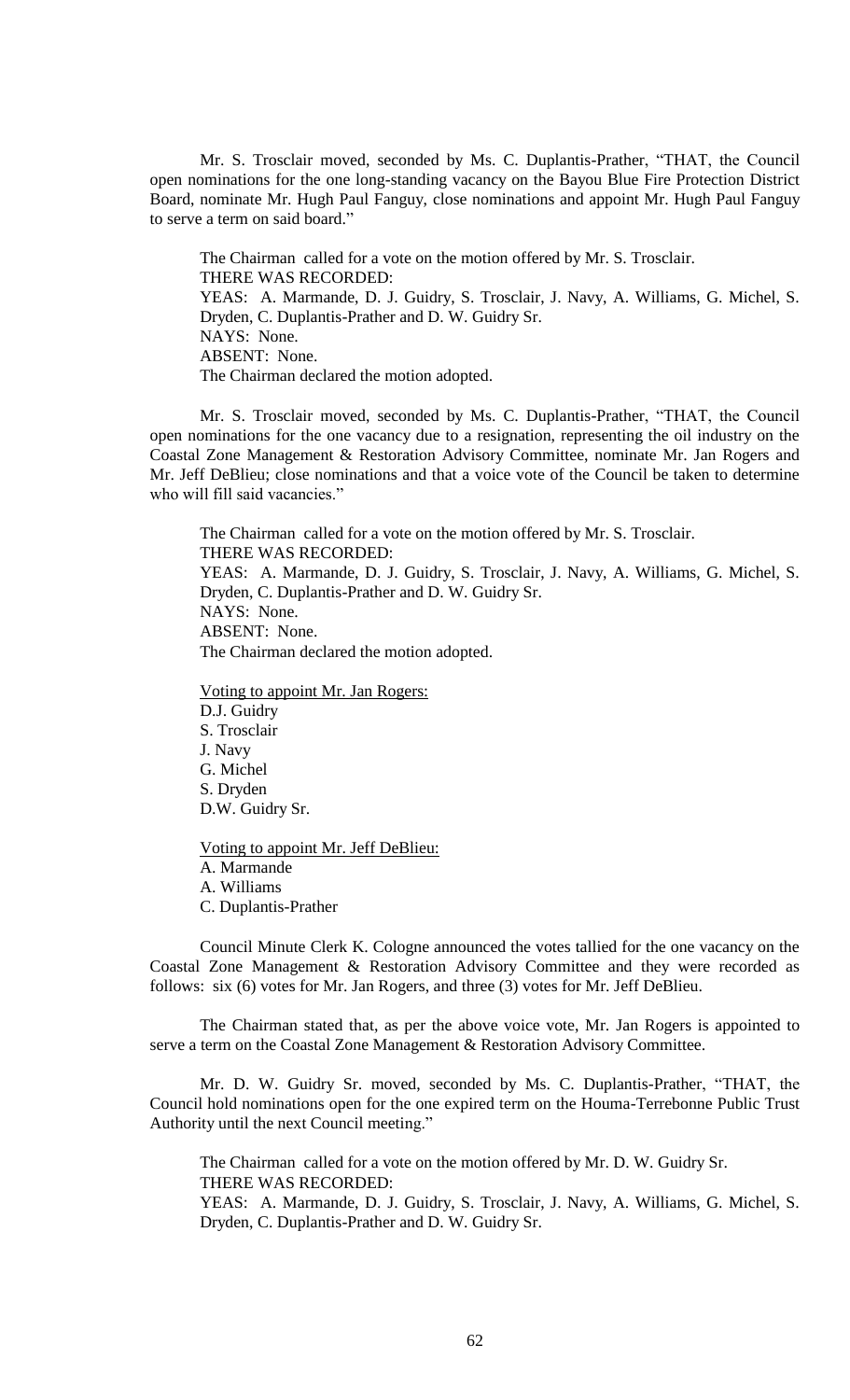NAYS: None. ABSENT: None. The Chairman declared the motion adopted.

Mr. A. Marmande moved, seconded by Mr. S. Trosclair and Ms. C. Duplantis-Prather, "THAT, the Council hold nominations open for the one vacancy, due to resignation on the Recreation District No. 3A Board until the next Council meeting."

The Chairman called for a vote on the motion offered by Mr. A. Marmande. THERE WAS RECORDED: YEAS: A. Marmande, D.J. Guidry, S. Trosclair, J. Navy, A. Williams, G. Michel, S. Dryden, C. Duplantis-Prather and D.W. Guidry Sr. NAYS: None. ABSENT: None. The Chairman declared the motion adopted.

The Chairman announced the following vacancies, which he noted will be handled as per usual procedure:

- Houma-Terrebonne Airport Commission: One vacancy due to a resignation.
- Terrebonne Parish Children & Youth Planning Board: One vacancy due to resignation.
- Terrebonne ARC: Three expiring terms on  $5/31/16$ . One representing the NAACP, the Terrebonne ARC Membership and the Chamber of Commerce.

Councilwoman C. Duplantis-Prather asked her fellow Council members for their support in asking the state to reinstall the traffic light that was removed from Highway 24 and its intersection with Suthon Avenue; and explained that it was removed over a year ago and has become a problem for constituents who navigate through said area.

At this time in the proceedings (7:01 p.m.), the Chairman relinquished his seat to Vice-Chairman D. J. Guidry.

Upon questioning from Councilman G. Michel, regarding why the lights were removed, Councilwoman C. Duplantis-Prather stated that the state said a study was done and the lights were taken down without consulting with the Council.

OFFERED BY: Ms. C. Duplantis-Prather SECONDED BY: Ms. A. Williams

RESOLUTION NO. 16-193

A resolution requesting the Louisiana Department of Transportation & Development to reinstall the traffic light that was removed in 2014 at the intersection of La. Highway 24 (West Park Avenue) and Suthon Avenue.

WHEREAS, traffic along La. Highway 24 (West Park Avenue) is extremely heavy during most parts of the day and evening hours due, in part to the large number of businesses and residents in the area, and

WHEREAS, this traffic signal that was located at the intersection of La. Highway 24 (West Park Avenue) and Suthon Avenue had been in place for many years and the businesses and residents were accustomed to it being there to help with traffic coming in and out of the subdivision, and

WHEREAS, area residents have requested that the traffic light on West Park Avenue, at its intersection with Suthon Avenue, would greatly help the safe flow of traffic in the area.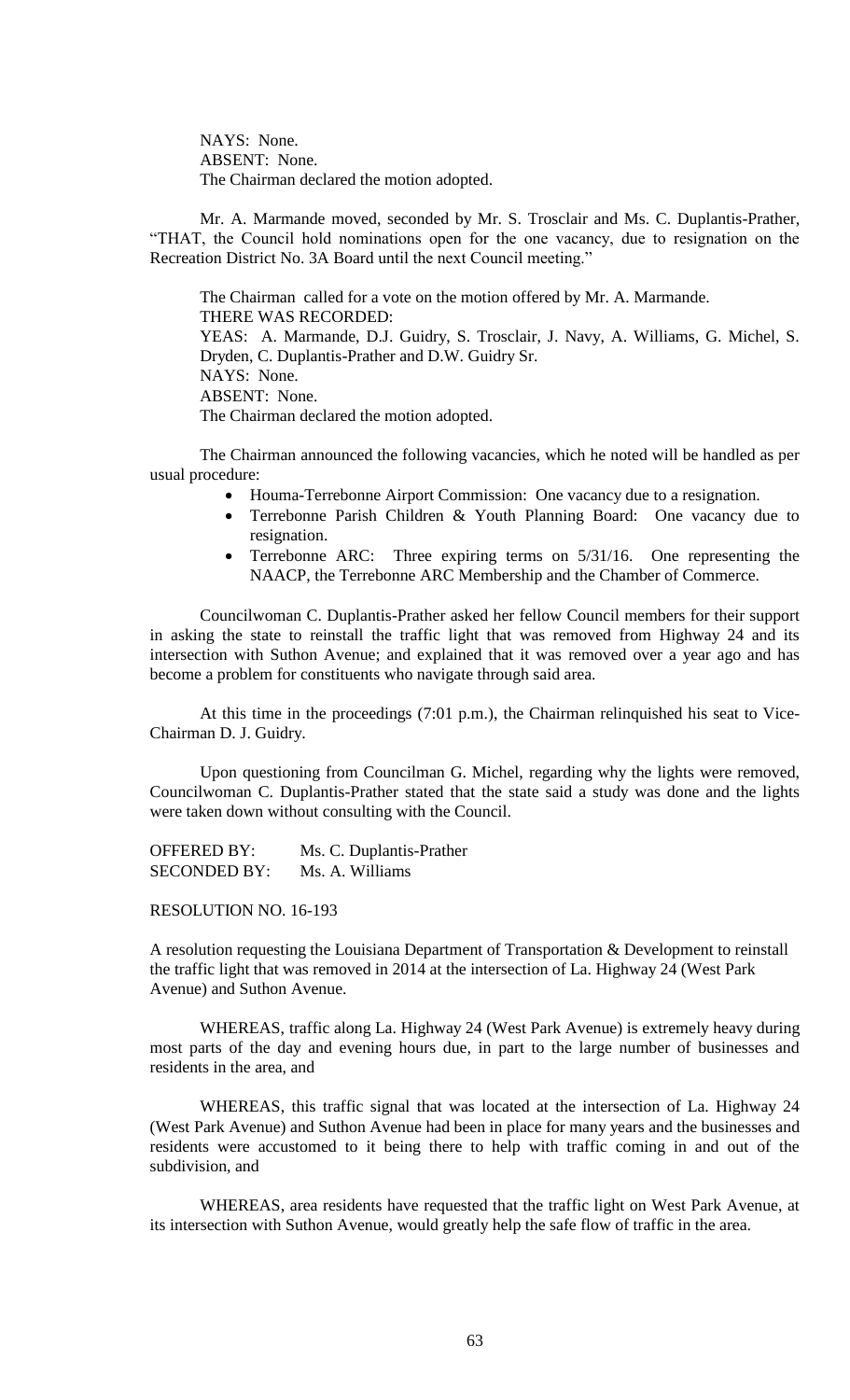NOW, THEREFORE BE IT RESOLVED, by the Terrebonne Parish Council, that the Louisiana Department of Transportation & Development be requested to reinstall the traffic light that was removed from La. Highway 24 (West Park Avenue) at its intersection with Suthon Avenue.

BE IT FURTHER RESOLVED, that Senator Norby Chabert, District 20 and Representative Jerome Zeringue be sent a copy of this resolution, asking for their support in having this traffic control device reinstalled.

THERE WAS RECORDED:

YEAS: A. Marmande, D. J. Guidry, S. Trosclair, J. Navy, A. Williams, S. Dryden, C. Duplantis-Prather and D. W. Guidry, Sr. NAYS: G. Michel. ABSTAINING: None. ABSENT: None. The Vice-Chairman declared the resolution adopted on this the  $13<sup>th</sup>$  day of April 2016.

Discussion ensued between several Council members and Planning and Zoning Director Chris Pulaski regarding the current permitting process and suggestions to help make the permitting process shorter for both residential and commercial builders.

President Dove stated that he is in support of needed changes to streamline the permitting process; and that he is presently working with Mr. Pulaski, builders and developers on what they would like to see corrected in Terrebonne Parish.

Discussion ensued between Councilman J. Navy and Planning and Zoning Director C. Pulaski regarding zoning issues in Terrebonne Parish.

Councilman J. Navy explained that land owners are using their land for non-comparable use purposes, which in most cases is depriving and bringing down the value of neighboring properties.

Mr. J. Navy moved, seconded by Ms. A. Williams, "THAT, the Council support efforts regarding streamlining the permitting and zoning process." **(\*Motion voted on after discussion.)**

Councilman D. W. Guidry Sr. expressed his in support of speeding up Terrebonne Parish's permitting process.

\*The Chairman called for a vote on the motion offered by Mr. J. Navy. THERE WAS RECORDED: YEAS: A. Marmande, D. J. Guidry, S. Trosclair, G. Michel, S. Dryden, C. Duplantis-Prather and D. W. Guidry Sr. NAYS: None. ABSENT: J. Navy. ABSTAINING: A. Williams. The Chairman declared the motion adopted.

Councilman J. Navy stated that LA Rehabilitative Services has funds available to coordinate with Terrebonne Parish to give kids, ages 16-22 the opportunity to have summer intern employment with several entities throughout the parish.

Mr. J. Navy moved, seconded by Mr. S. Trosclair and Ms. C. Duplantis-Prather, "THAT, the Council support the TPCG and the LA Rehabilitative Services Summer Camp Program."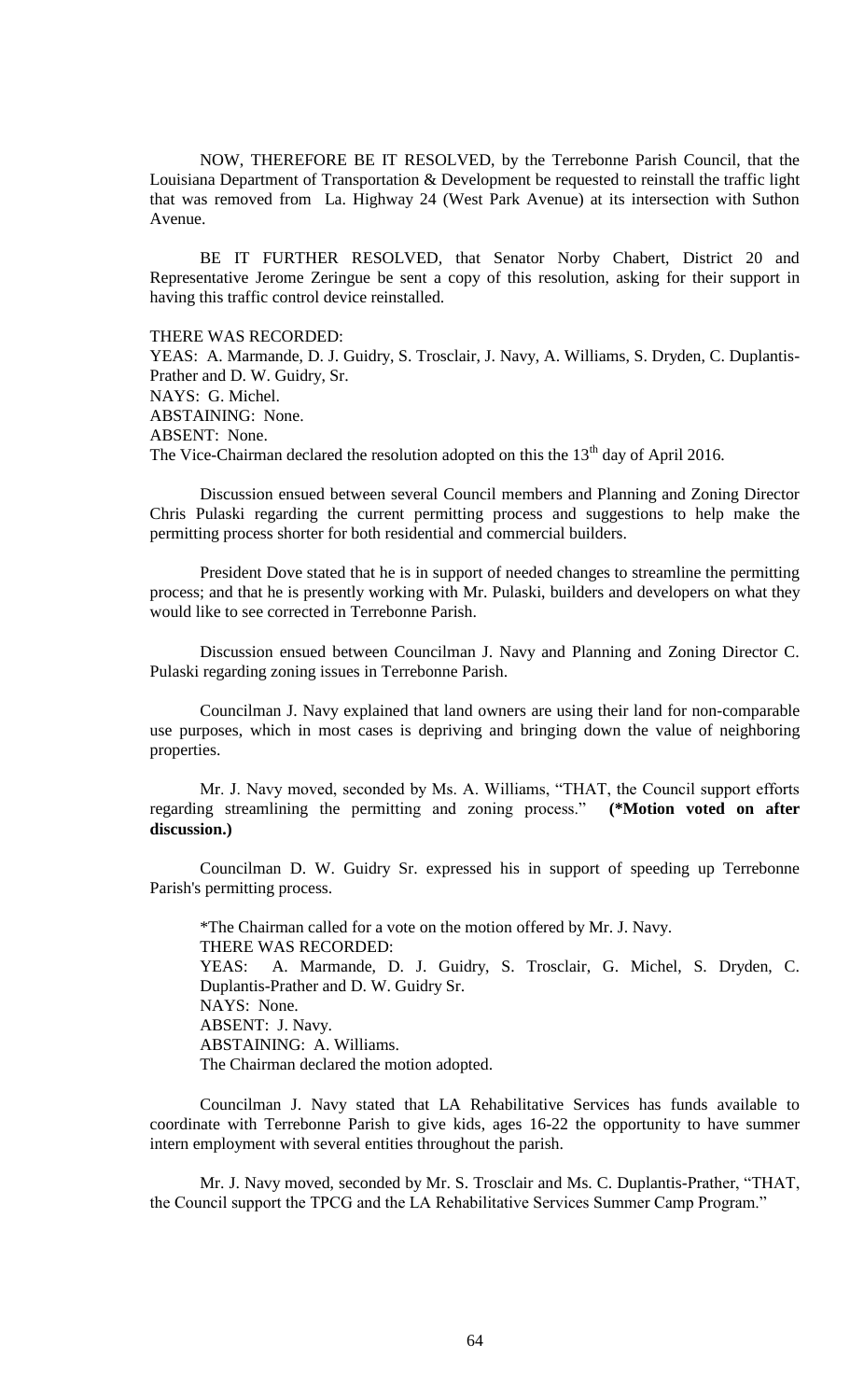The Chairman called for a vote on the motion offered by Mr. J. Navy. THERE WAS RECORDED: YEAS: A. Marmande, D. J. Guidry, S. Trosclair, G. Michel, S. Dryden, C. Duplantis-Prather and D. W. Guidry Sr. NAYS: None. ABSENT: J. Navy. ABSTAINING: A. Williams. The Chairman declared the motion adopted.

Under Agenda Item 8A - Announcements, Council members

- Councilwoman C. Duplantis-Prather encouraged every pet owner to have their pets spayed or neutered to help control the pet population and asked that if a stray animal is found, please contact the Animal Shelter at (985) 873-6709.
- Councilman D. W. Guidry Sr. expressed his gratitude to the Public Works Department for their hard work during the recent rain events.
- Councilman A. Marmande announced that the Bayou Black recreation district will be opening their splash park on April 16, 2016.
- Councilman A. Marmande thanked Public Works Director Mike Toups for all his hard work during today's rain event.

Under Agenda Item 8B - Announcements, Parish President G. Dove stated that:

- Sales Tax Revenue has picked up and is only down by 2.5 percent for the month of March, noting that the parish is about 7.75 percent off of collections a year ago.
- 33 of 80 Workers Compensation cases have been closed.
- Currently, there are 80 lawsuits against the parish (62 open suits, 10 open claims and 8 are trying to subrogate legal fees); and that the Legal Department is working to get these lawsuits settled.
- The new Athletic Coordinator will be reporting weekly on the East and West side parks and games.
- Bayou Gardens from Coteau to Bayou Blue is about one year away from completion.
- Westside Blvd., from MLK to Hwy 311, project is anticipated to be completed by October or November this year; and that the project is three months ahead of schedule.
- Contractors are moving quickly on Thompson Road; and noted that the entire road is almost lime stoned and they are currently working on the bridge.
- About three to four weeks left of work to complete the 12 miles of Bayou Black levee.
- All other parish projects are coming along timely.

Vice-Chairman D. J. Guidry stated that the last portion of the Ward 7 levee has begun, which should be completed within the next 6 to 7 months.

Ms. C. Duplantis-Prather moved, seconded by Mr. D. W. Guidry Sr., "THAT, the Council concur with Parish President Gordon Dove's appointments to the South Central Planning & Development Commission's Board of Commissioners as follows: Mr. John Rogers, Mr. Marvin Marmande, Jr., Mr. Leroy Charles, Mr. Billy Hebert, Ms. Suzanne Carlos and Parish President Gordon Dove."

The Chairman called for a vote on the motion offered by Ms. C. Duplantis-Prather. THERE WAS RECORDED: YEAS: A. Marmande, D. J. Guidry, S. Trosclair, G. Michel, S. Dryden, C. Duplantis-Prather and D. W. Guidry Sr. NAYS: None. ABSENT: J. Navy. ABSTAINING: A. Williams.